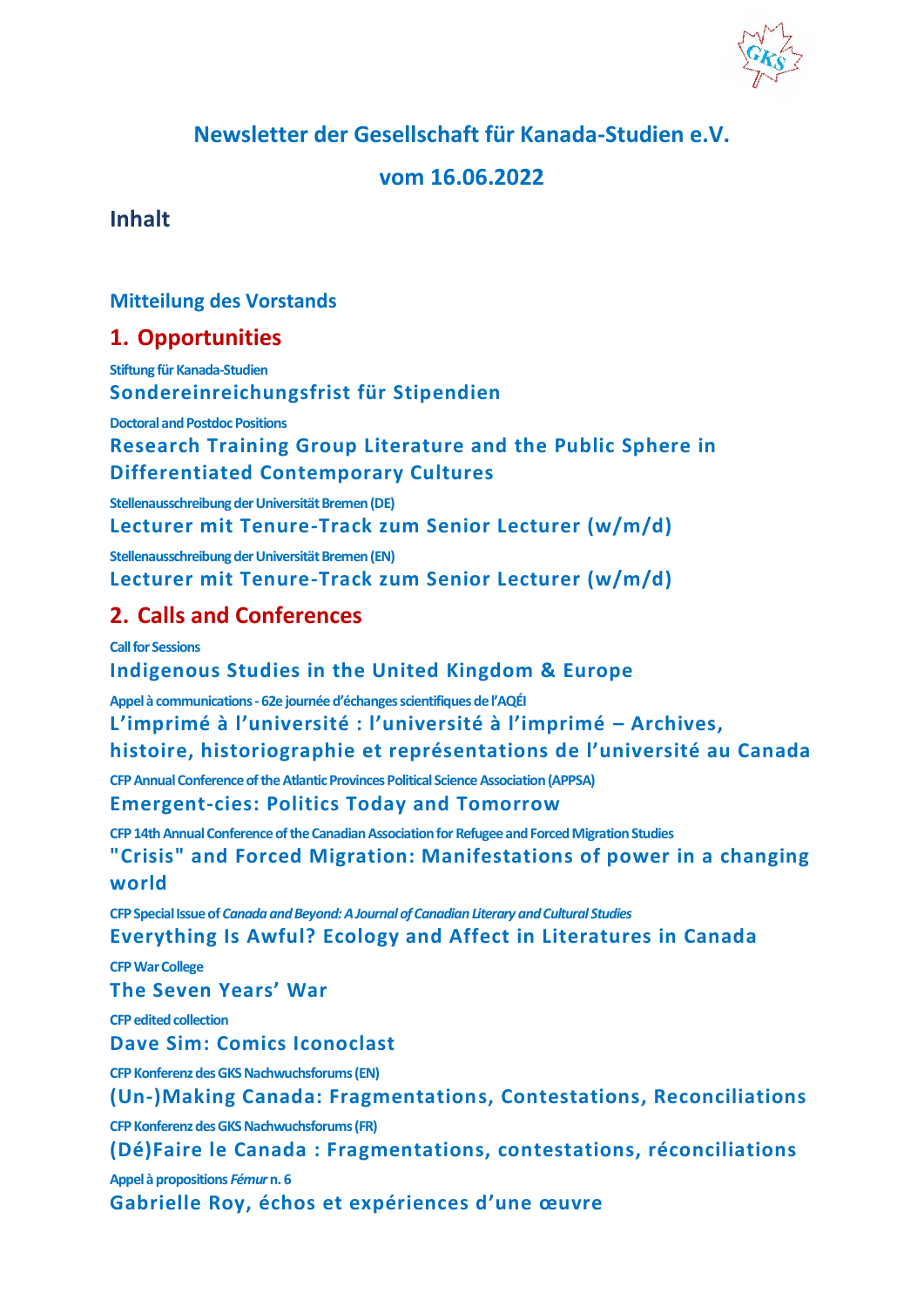

**[Appel à articles pour la revue](#page-30-0)** *Recherches sociographiques*

**[Structures, représentations et pratiques de la sociologie au Québec](#page-30-1) [CFP Deadline extended](#page-33-0)**

*Canadian Literature* **[Special Issue "Feminist Critique Here and Now"](#page-33-1)**

**[Appel à propositions: Numéro spécial de la](#page-36-0)** *Revue d'études sur le Nouveau-Brunswick*

**[Les décisions Marshall, Nouveau-Brunswick et le Canada atlantique](#page-36-1)  [25 ans plus tard](#page-36-1)**

**[CFP chapters in edited collection](#page-36-2)**

**[Spheres of Interaction: A handbook of Global Oceanic Encounters](#page-36-3)**

**[Appel à dossiers](#page-38-0)**

*[@nalyses. Revue des littératures franco-canadiennes et québécoise](#page-38-1)*

### **3. [Announcements and New Publications](#page-38-2)**

**[Talk at CITAS, DE/FR; Uni Regensburg/Zoom](#page-38-3)**

**[Éric Bédard: Die französische Ansiedelung in Amerika im 17.](#page-38-4)  [Jahrhundert. Warum beginnt die Geschichte Kanadas mit einem Fest](#page-38-4)  [und nicht mit einem Massaker?](#page-38-4)**

**[Filmretrospektive in Regensburg mit Prof. Dr. Éric Bédard](#page-39-0) [Die Oktoberkrise 1970 in Québec](#page-39-1)**

**[Virtual Book Launch](#page-39-2) [Knowledge Within: Treasures of the Northwest Coast](#page-39-3)**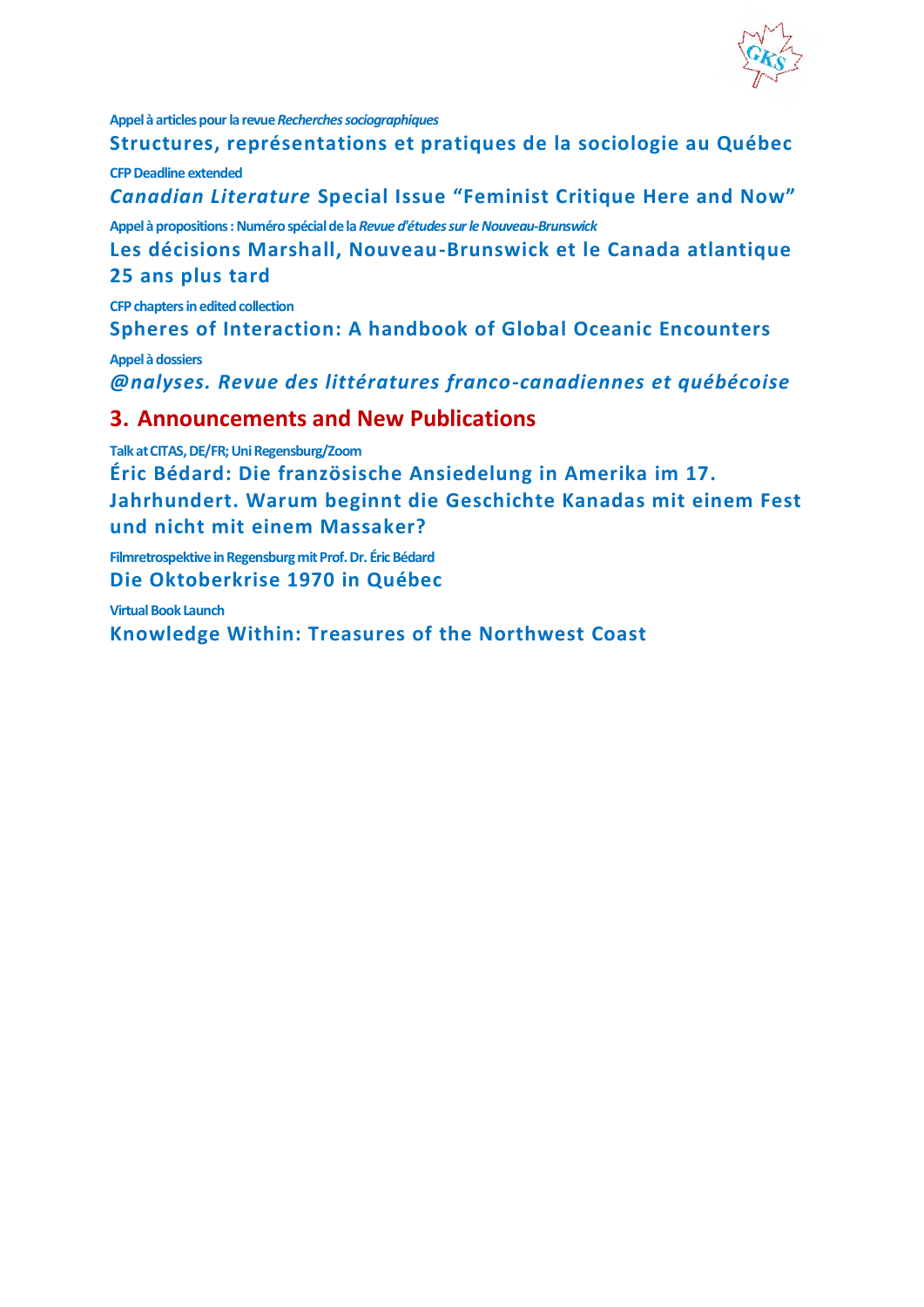

## <span id="page-2-0"></span>**Mitteilung des Vorstands**

Liebe GKS-Mitglieder und Kanadist\*innen,

ich hoffe, auch Sie genießen die wärmeren Tage und den Beginn der Sommerzeit, die es uns ermöglichen, wieder zu reisen und uns auf Tagungen persönlich zu begegnen und wissenschaftlich auszutauschen. Natürlich hoffen wir alle sehr, dass die entspannte Covid-Situation auch noch im Herbst und Winter andauern und uns ein Wiedersehen in Grainau gestatten wird.

In diesem Zusammenhang möchte ich mich, auch im Namen des Vorstands, herzlich bei all jenen bedanken, die sich auf unseren Aufruf bezüglich eines Beitrags zur nächsten Jahrestagung gemeldet haben. Noch nie zuvor erhielten wir so viele Einreichungen wie in dieser Runde, davon eine große Anzahl aus dem Bereich Frankophonie. Unser Auswahltreffen steht zwar noch bevor, doch ist ein vielseitiges Programm für Grainau 2023 bereits jetzt absehbar.

Bitte beachten Sie auch den Call for Papers für die Konferenz des GKS Nachwuchsforums, die in diesem Jahr vom 29.-30. September an der Universität Paderborn und online stattfindet. Das Thema der Tagung lautet: "(Un-)Making Canada: Fragmentations, Contestations, Reconciliations / (Dé)Faire le Canada : Fragmentations, contestations, réconciliations". Vorschläge für Beiträge sollten bei den Organisator\*innen bis zum **1. August** eingehen.

Mit besten Grüßen aus Göttingen Brigitte Johanna Glaser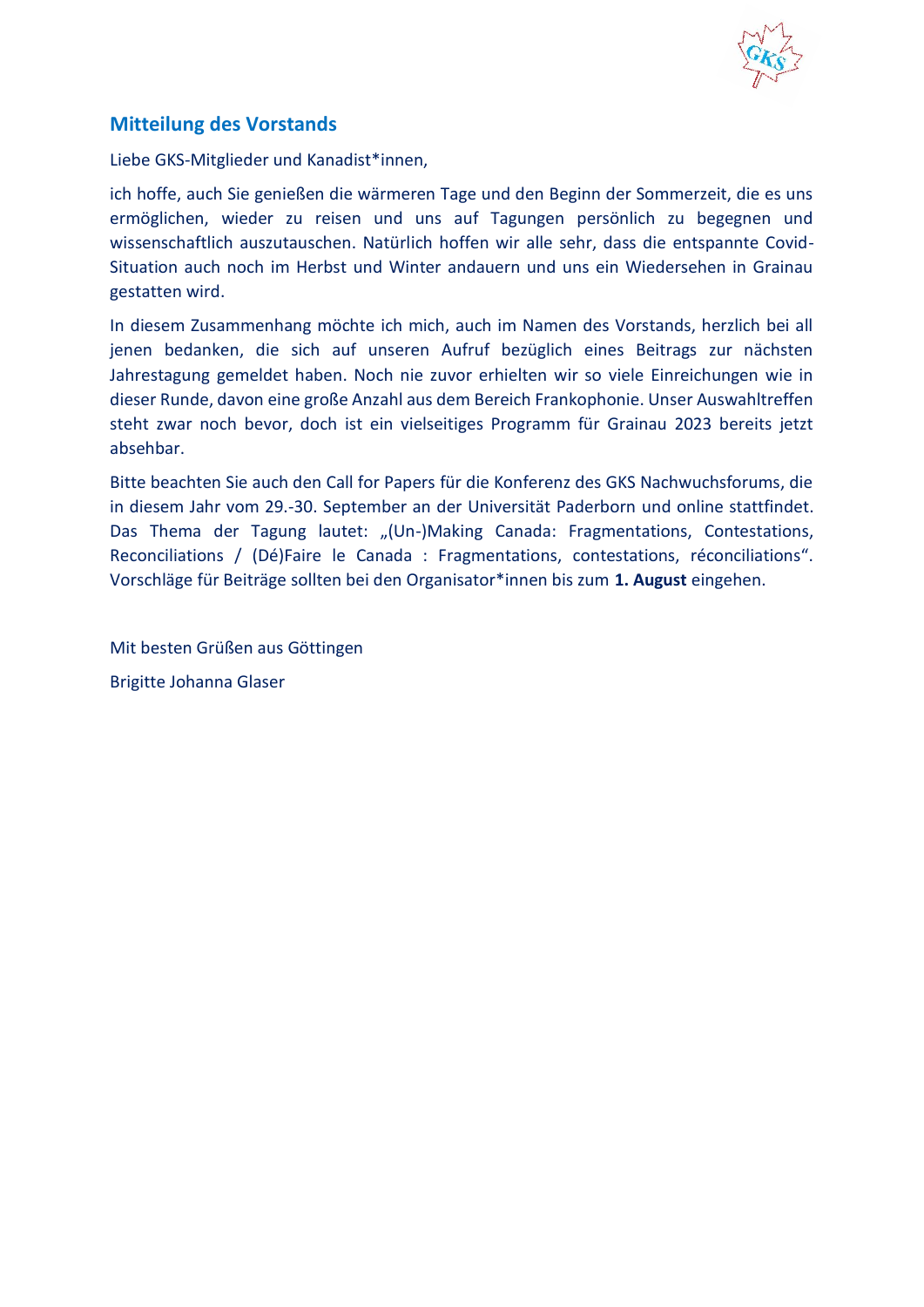

# <span id="page-3-0"></span>**1. Opportunities**

### <span id="page-3-1"></span>**Stiftung für Kanada-Studien**

## <span id="page-3-2"></span>**Sondereinreichungsfrist für Stipendien**

### **Deadline: 01.07.2022**

Die Stiftung für Kanada-Studien hat wegen der Corona-Pandemie auch in diesem Jahr eine Sondereinreichfrist für Projekte im laufenden und im Folgejahr eingerichtet.

Vergeben werden:

**(1) Reisestipendien für Promovierende** für Forschungsaufenthalte in Kanada

**(2) Reisestipendien für bereits promovierte Wissenschaftler\_innen** für Forschungsaufenthalte in Kanada

**(3) Reisestipendien für die Vorbereitung von Projektanträgen:** Entwicklung von Forschungsvorhaben vor der Projektantragsreife oder "Sondierungsprojekt"

Die Stiftung für Kanada-Studien ist darüber hinaus offen für weitere innovative Projektideen im Sinne der deklarierten Stiftungsziele. Formlose Projektskizzen können der Stiftung jederzeit vorgelegt werden.

Anträge können von deutschen, österreichischen und Schweizer Staatsbürger innen gestellt werden oder jenen, die an einer deutschen, österreichischen oder Schweizer Hochschule arbeiten oder studieren. Bewerbungen sind jederzeit möglich. Bewerbungsschluss für die Stipendienvergabe im Folgejahr ist jeweils der 1. November des laufenden Jahres, bzw. 2022 zusätzlich der 1. Juli.

Weitere Informationen und Bewerbungsformulare finden Sie auf der [Homepage der Stiftung](http://www.stiftung-kanada-studien.de/)  [für Kanada-Studien](http://www.stiftung-kanada-studien.de/) unter der Rubrik Förderprogramme.

### <span id="page-3-3"></span>**Doctoral and Postdoc Positions**

# <span id="page-3-4"></span>**Research Training Group Literature and the Public Sphere in Differentiated Contemporary Cultures**

### **Friedrich-Alexander-Universität (FAU), Erlangen-Nürnberg/Germany**

**[https://www.literaturundoeffentlichkeit.phil.fau.de/2022/05/27/call-for-applications-12](https://www.literaturundoeffentlichkeit.phil.fau.de/2022/05/27/call-for-applications-12-doctoral-positions-and-1-postdoc/) [doctoral-positions-and-1-postdoc/](https://www.literaturundoeffentlichkeit.phil.fau.de/2022/05/27/call-for-applications-12-doctoral-positions-and-1-postdoc/)**

### **Deadline: July 6, 2022**

The research training group 2806 "Literature and the Public Sphere in Differentiated Contemporary Cultures" at Friedrich-Alexander-Universität Erlangen-Nürnberg (FAU), funded by the German Research Foundation, is offering

### **12 Doctoral Positions (m/f/d) (65%, E-13 TV-L) 1 Postdoc Position (m/f/d) (100%, E-13 TV-L)**

for a duration of three and five years respectively, starting October 01, 2022. Extensions for the doctoral positions are possible.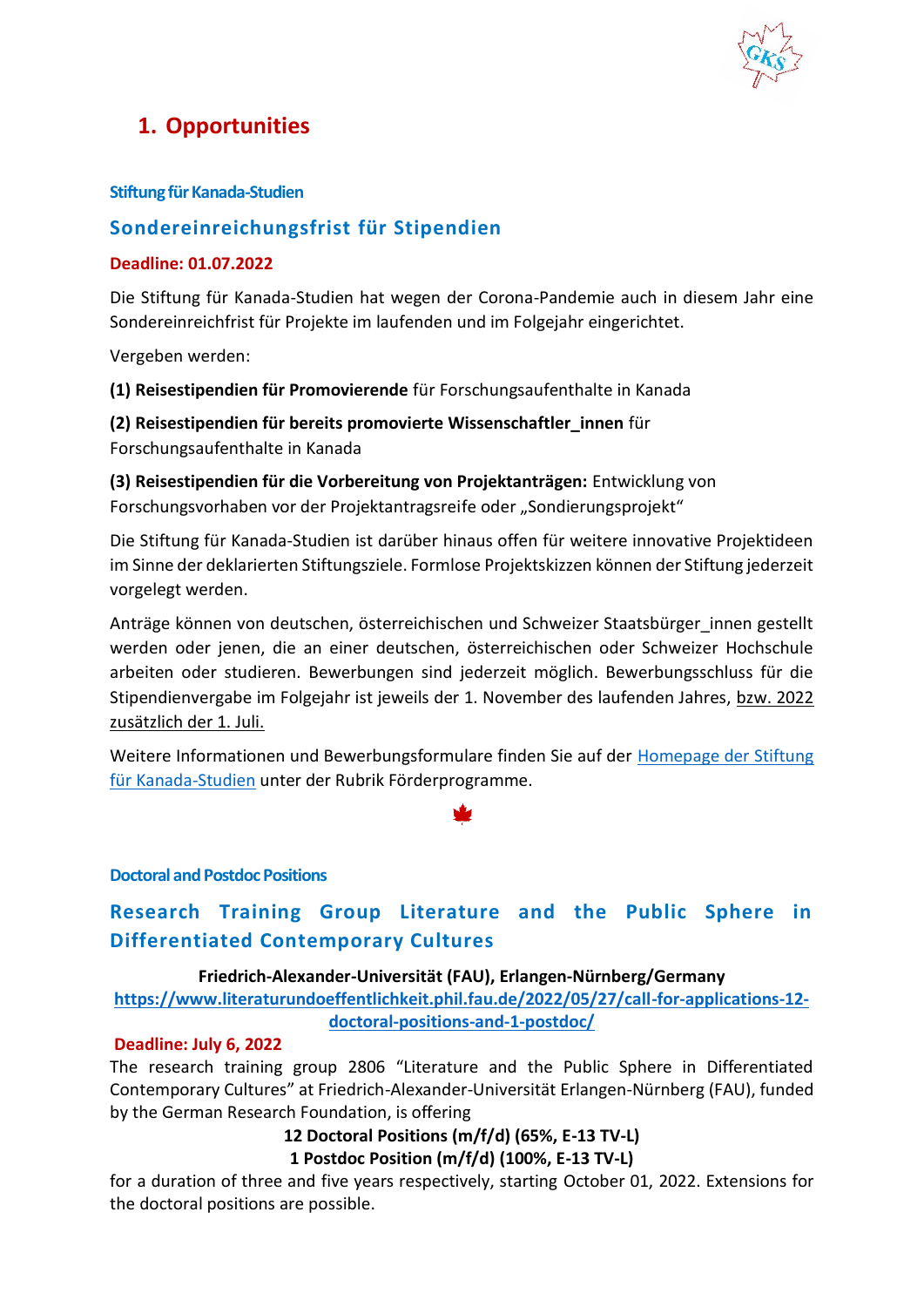

The interdisciplinary research training group analyzes contemporary literatures since 1945 in different public and cultural contexts. It adopts a broad conception of literature, including socio-cultural, political, and economic contexts, (inter-)mediality, institutional conditions, as well as literary life as subjects for enquiry.

The research training group focuses on literatures in various languages (English, German, French, Spanish, Russian), including 'small literatures' and minority cultures on different continents. On the basis of comparative and transnational perspectives, the research training group takes praxeological, social, media related, material, ethical, and economic aspects into account.

The research training group explores the cultural specificities, potentials, and functions of these literatures and investigates their conditions of emergence and public resonance. It conceives of literatures (1) as seismographs of often contradictory cultural, media related, and social developments, (2) as generators of a vocabulary to articulate the multilayered experiences of the contemporary moment, (3) as forums for the discussion of concerns relevant to the public.

Drawing on five closely interrelated fields of interest, the research training group examines how fragmenting publics constitute a relevant context for and a prominent concern of these literatures:

- 1. Literatures' strategies to activate attention
- 2. Public contexts of literatures
- 3. Material appearances/materiality of literatures
- 4. Literary knowledge production
- 5. Literary ethics and politics

The disciplines involved are English and American Studies, Book Studies, Digital Humanities, German Studies, Comparative Literature, (Cultural) Sociology, Media Ethics, Media Economics, Media Studies, Eastern European Studies, and Romance Studies.

For more information on the research program, the respective advisors, and contact information, see: [https://www.literaturundoeffentlichkeit.phil.fau.de/2022/05/27/call-for](https://www.literaturundoeffentlichkeit.phil.fau.de/2022/05/27/call-for-applications-12-doctoral-positions-and-1-postdoc/)[applications-12-doctoral-positions-and-1-postdoc/](https://www.literaturundoeffentlichkeit.phil.fau.de/2022/05/27/call-for-applications-12-doctoral-positions-and-1-postdoc/)

If you have any questions, please contact the speakers of the research training group: [dirk.niefanger@fau.de](mailto:dirk.niefanger@fau.de) and [antje.kley@fau.de.](mailto:antje.kley@fau.de)

### **Requirements:**

- an excellent academic degree
- an innovative project idea relevant to the program of the research training group
- intercultural competence and an interest in interdisciplinary work
- proficiency in abstract theoretical thinking
- methodological competence
- adequate language skills: B2 German and English, C1 German or English
- first publications, academic talks, or academic administrative experience (e.g. as student assistant) are desirable
- in addition, postdocs should have an outstanding dissertation, scientific experience, and a research project relevant to the program of the research training group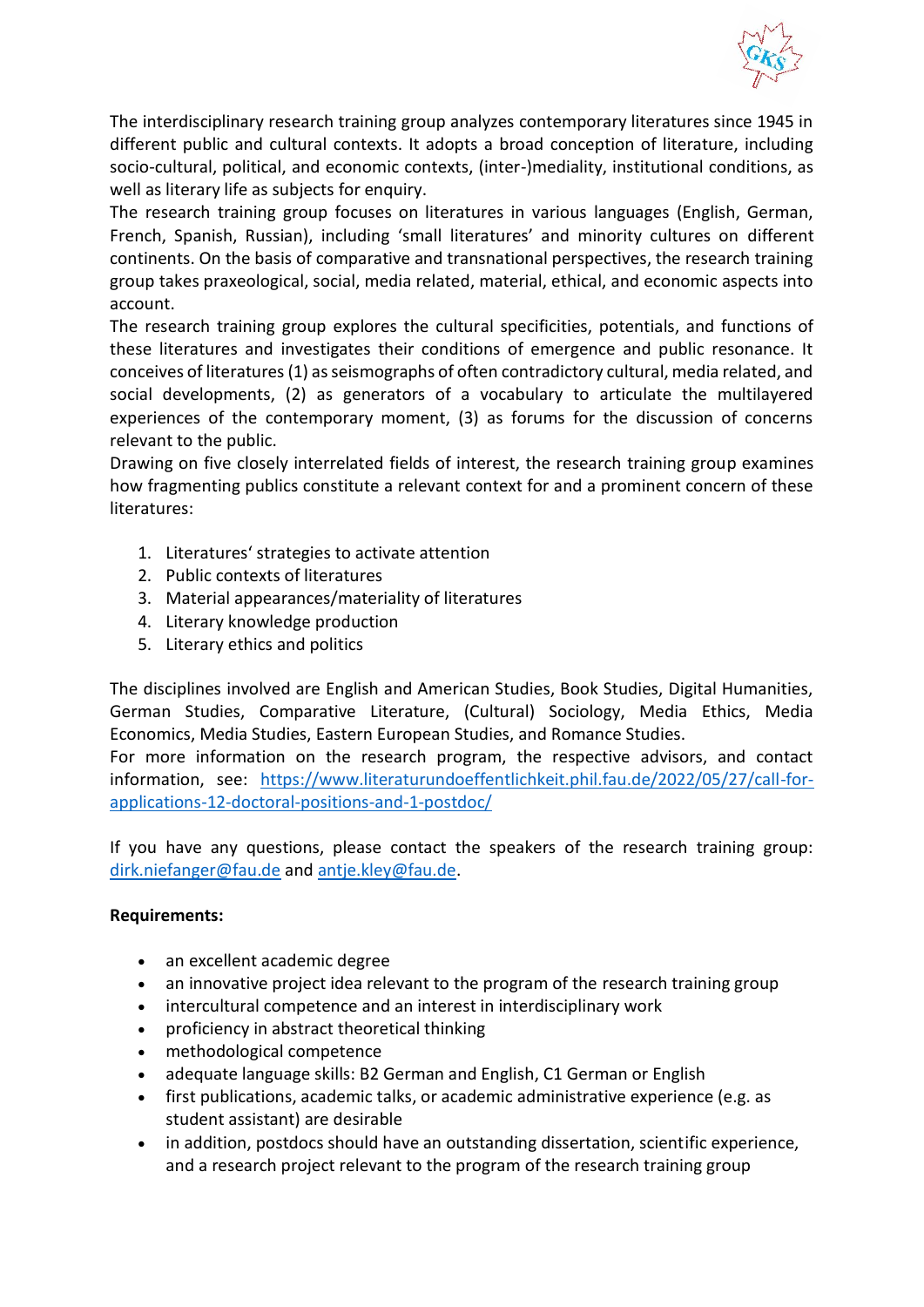

### **Documents to submit:**

- cover letter
- CV
- degree certificates (MA, State Exam, or equivalent degree; dissertation for postdoc)
- research proposal (ca. 8-10 pages)
- writing sample (e.g. Master's Thesis, dissertation for postdoc)
- certificate(s) of language skills (may be handed in within the first year if necessary)

Please submit your application (English or German) electronically as one single PDF file (plus writing sample in a separate PDF file) to **kontakt-grk2806@fau.de** by 6<sup>th</sup> of July 2022.

The Friedrich-Alexander-Universität Erlangen-Nürnberg strives to increase the number of women in academic research and teaching and therefore explicitly encourages women to apply.

FAU is an equal opportunity employer and gives preference to candidates with disabilities if equally qualified.

### <span id="page-5-0"></span>**Stellenausschreibung der Universität Bremen (DE)**

### <span id="page-5-1"></span>**Lecturer mit Tenure-Track zum Senior Lecturer (w/m/d)**

### **Deadline: 29.07.2022**

An der Universität Bremen ist für die Studiengänge im Bereich English-Speaking Cultures/ Englisch des Fachbereichs "Sprach- und Literaturwissenschaften" zum nächstmöglichen Zeitpunkt – unter dem Vorbehalt der Stellenfreigabe – für eine\*n Postdoc die 1,0-

Stelle eines **Lecturers mit Tenure-Track zum Senior Lecturer (w/m/d)**

### Kennziffer LK 284/22

für das Arbeitsgebiet **Blue Humanities: Cultural Studies of the English-Speaking World** zu besetzen.

Der Fachbereich 10 "Sprach- und Literaturwissenschaften" definiert sich über ein modernes Verständnis von Philologie, das den Transfer (in Lehre und Forschung) zwischen den Teildisziplinen der Fächer und eine Perspektive auf Interdisziplinarität einschließt. Gesucht wird ein/e Nachwuchswissenschaftler\*in in der frühen Postdoc-Phase (w/m/d) mit einem Schwerpunkt in der britischen, nordamerikanischen oder postkolonialen Kulturwissenschaft unter besonderer Berücksichtigung des innovativen Themenschwerpunktes Blue Humanities. Der in den Blue Humanities vorgenommene Perspektivwechsel vom Land zum Meer ermöglicht eine verdichtete Beschäftigung mit den in den englischsprachigen Cultural Studies/Cultural Histories diskutierten Themenfeldern wie globale Expansion und Kolonialisierung, Black Atlantic und Black Pacific, wobei kulturelle, soziale, ökonomische und sprachliche Wechselbeziehungen im Spannungsfeld von Macht und Widerstand sowie die Bedeutung von intersektionalen Ungleichheiten für die Bildung und Transformation von Wissen im Fokus stehen. Es soll Expertise in einem der folgenden Themenfelder oder einem vergleichbaren Themenfeld nachgewiesen werden: Schifffahrtswege als globale, historische, kulturelle, soziale, ökonomische, sprachliche, literarische und wissenszirkulierende Verbindungsbahnen; Klimawandel und ökologische Entwicklungen; Flucht und Migration; indigene und lokale marine Kulturen und Episteme.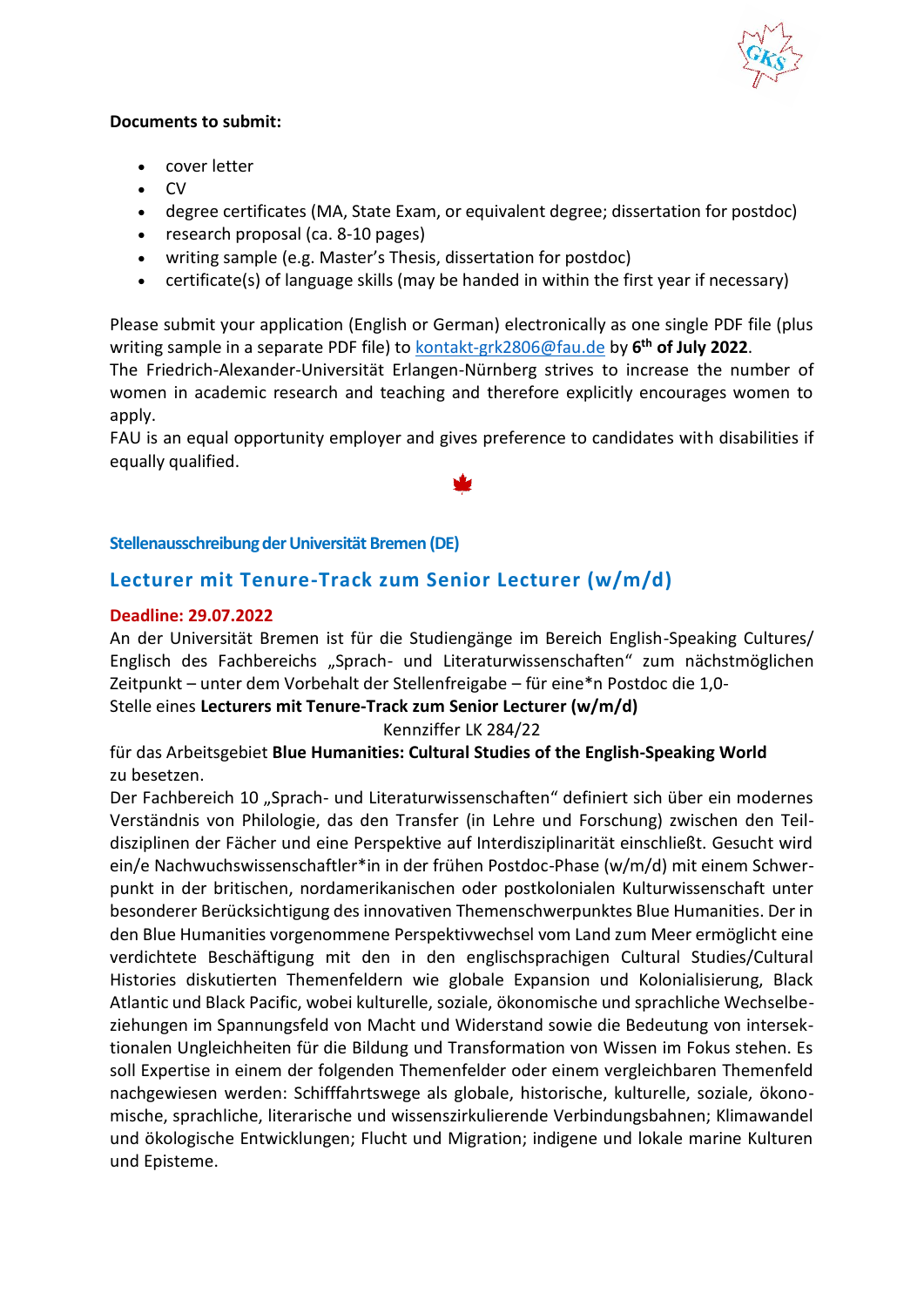

Die Tenure-Track-Phase dient einer Erweiterung des Qualifikationsspektrums. Innerhalb dieser Rahmensetzung bietet sie Freiräume und Chancen zu eigenständiger Profilentwicklung in den Blue Humanities.

### **Ihre Aufgaben:**

- selbstständige, wissenschaftsbasierte Durchführung von Lehrveranstaltungen in den Bachelor und Masterstudiengängen des Faches English-Speaking Cultures / Englisch mit einem Schwerpunkt in der Kulturwissenschaft;

- Entwicklung disziplinär und interdisziplinär angelegter Lehrkonzepte im Fach, u.a. mit Blick auf kulturwissenschaftliche und -historische Fragestellungen der Blue Humanities;

- Koordination der Lehrveranstaltungsplanung im Fachgebiet Cultural Studies;

- Mitarbeit bei der Weiterentwicklung der englischsprachigen BA-/MA- und Lehramtsstudiengänge und Entwicklung von innovativen Lehrformaten für das Fach; Berücksichtigung der Verzahnung von für das Arbeitsgebiet relevanten Fragestellungen mit literatur- und sprachwissenschaftlichen Themen, ggf. auch mit Schulbezug;

- Forschung (Publikationstätigkeit, Ausrichtung von Tagungen / Workshops, aktive Beteiligung an der Drittmittelakquise) mit dem Ziel erweiterter Zuständigkeit im Aufgabenfeld;

- Zusammenarbeit in Forschung, Lehre und besonders im Bereich Transfer in disziplinübergreifenden Zusammenhängen (insbesondere innerhalb der English-Speaking Cultures, der Bremer Verbundforschungsplattform "Worlds of Contradiction" und z.B. dem MARUM, dem Deutschen Schifffahrtsmuseum Bremerhaven und dem Bremer Übersee-museum);

- Mitwirkung an der akademischen Selbstverwaltung, u.a. Übernahme von Modulentwicklung und -verwaltung.

### **Ihre Qualifikationen (Einstellungsvoraussetzungen):**

- überdurchschnittlich abgeschlossenes wissenschaftliches Hochschulstudium (in der Regel Master in Anglistik/Amerikanistik oder Lehramt im Fach Englisch, oder vergleichbare Qualifikation);

- überdurchschnittlich abgeschlossene Promotion jüngeren Datums (nach den zeitlichen Vorgaben von § 2 Abs. 1 WissZeitVG, Beschäftigungsdauer zur wissenschaftlichen Qualifikation) mit einem erkennbaren oder anschlussfähigen thematischen Schwerpunkt im Arbeitsgebiet;

- mehrjährige und breite Erfahrung in der Durchführung von für das Arbeitsgebiet einschlägigen Lehrveranstaltungen;

- Sprachkompetenz im Deutschen auf B2 Niveau (GER/CEFR; spätestens nachzuweisen zur Eröffnung des Tenure-Verfahrens nach drei Jahren)

- Sprachkompetenz im Englischen auf C2 Niveau (GER/CEFR);

- souveräne Beherrschung zeitgemäßer Medien- und Präsentationsformen in der Lehre.

Die Einstellung erfolgt zunächst befristet für vier Jahre (Entgeltgruppe 14 TV-L). Die Befristung erfolgt nach § 2 Abs. 1 WissZeitVG (Wissenschaftszeitvertragsgesetz). Demnach können nur Bewerberinnen und Bewerber berücksichtigt werden, die noch in dem entsprechenden Umfang über Qualifizierungszeiten nach § 2 Abs. 1 WissZeitVG verfügen. Im Falle des Nachweises herausragender Eignung, Leistung und Befähigung kann nach erfolgreichem Bestehen einer Evaluation die Funktion einer/eines Senior Lecturer (w/m/d) unbefristet übertragen werden (Entgeltgruppe 15 TV-L). Die Wahrnehmung der Aufgaben in Forschung und wissenschaftlicher Lehre erfolgt selbstständig im Rahmen des Bremischen Hochschulgesetzes (§24 Abs. 2). Die Lehrverpflichtung richtet sich im Einzelnen nach der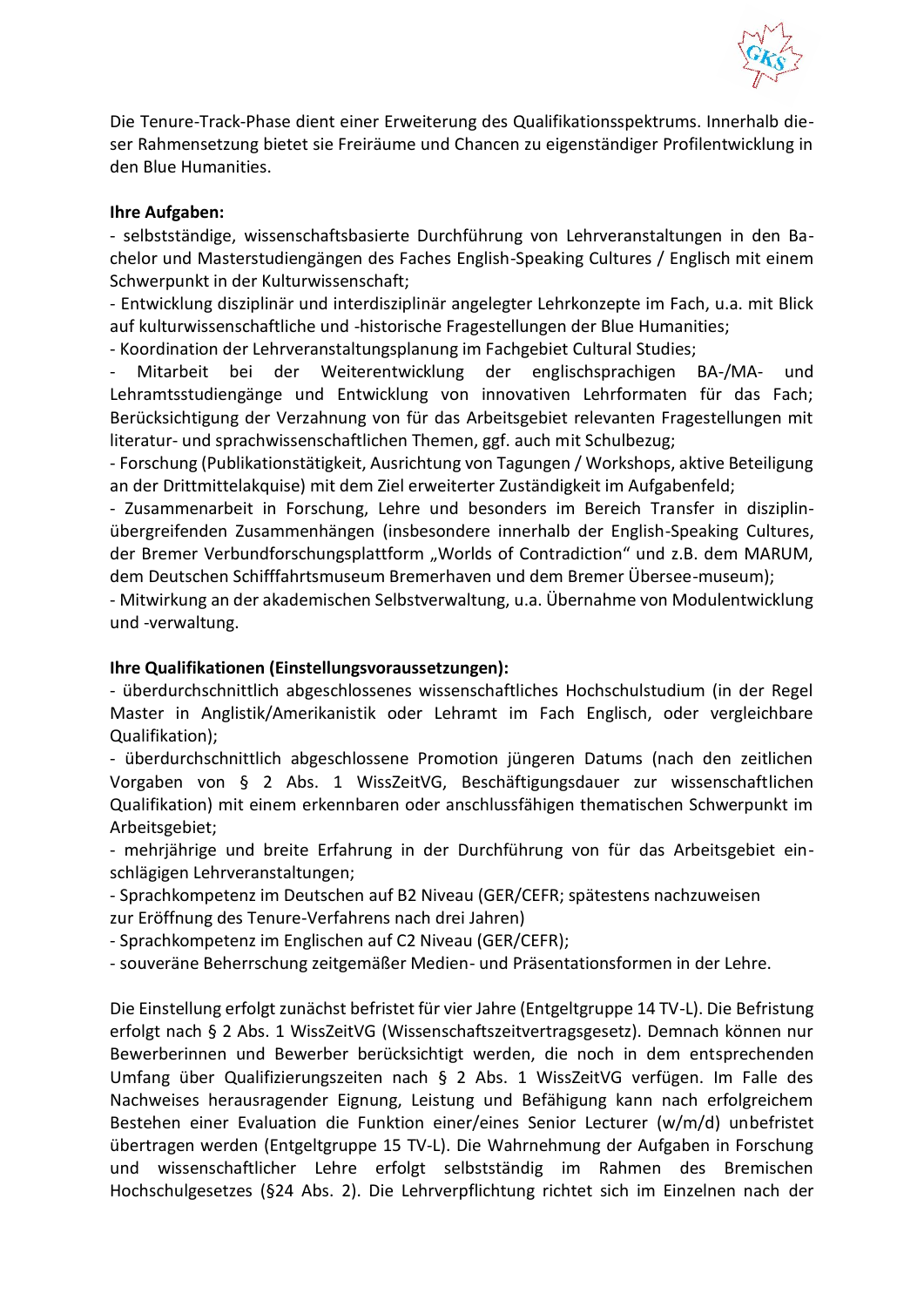

Lehrverpflichtungs- und Lehrnachweisverordnung, sie beträgt in der Funktion als Lecturer acht und in der Funktion als Senior Lecturer zwölf Lehrveranstaltungsstunden.

Fragen zur Ausschreibung beantwortet Ihnen gern der Dekan des FB 10, Prof. Dr. Marcus Callies, unter dekan10@uni-bremen.de.

Die Universität Bremen strebt eine Erhöhung des Anteils von Frauen im Wissenschaftsbereich an. Sie wurde in Programmen zur Förderung der Geschlechtergerechtigkeit mehrfach ausgezeichnet und ist als familiengerechte Hochschule zertifiziert. Wissenschaftlerinnen sind nachdrücklich aufgefordert, sich zu bewerben. Bewerbungen von Personen mit Migrationshintergrund sowie internationale Bewerbungen werden ausdrücklich begrüßt. Schwerbehinderten Bewerberinnen oder Bewerbern wird bei im Wesentlichen gleicher fachlicher und persönlicher Eignung Vorrang gewährt.

Bitte richten Sie Ihre Bewerbung mit den üblichen Unterlagen (Lebenslauf, Publikationsverzeichnis, Verzeichnis der Lehrveranstaltungen und Zeugnisse in Kopie) bis zum 29.07.2022 unter Angabe der o. g. Kennziffer an die

Universität Bremen Fachbereich 10 Frau Çelik - Verwaltung - Postfach 33 04 40 28334 Bremen

Wir bitten Sie, uns von Ihren Bewerbungsunterlagen nur Kopien (keine Mappen) einzureichen, da wir sie aus Kostengründen nicht zurücksenden können

### <span id="page-7-0"></span>**Stellenausschreibung der Universität Bremen (EN)**

### <span id="page-7-1"></span>**Lecturer mit Tenure-Track zum Senior Lecturer (w/m/d)**

### **Deadline: July 29, 2022**

The University of Bremen is offering a full-time position at the postdoctoral level in English-Speaking Cultures/English in the Faculty of Linguistics & Literary Studies (Faculty 10) at the earliest possible date, subject to the confirmation of the position, for a **Lecturer with tenure track to Senior Lecturer (m/f/d)** 

#### reference no. LK284/22

in the field of **Blue Humanities: Cultural Studies of the English-Speaking World.** Job description

The Faculty of Linguistics & Literary Studies subscribes to a modern understanding of philology, which includes the transfer (in teaching and research) between the philological subdisciplines and a strong focus on interdisciplinarity. We are looking for an early-career researcher in the early post-doc phase (m/f/d) with competencies in British, North American or postcolonial cultural studies, with particular attention to the innovative thematic focus of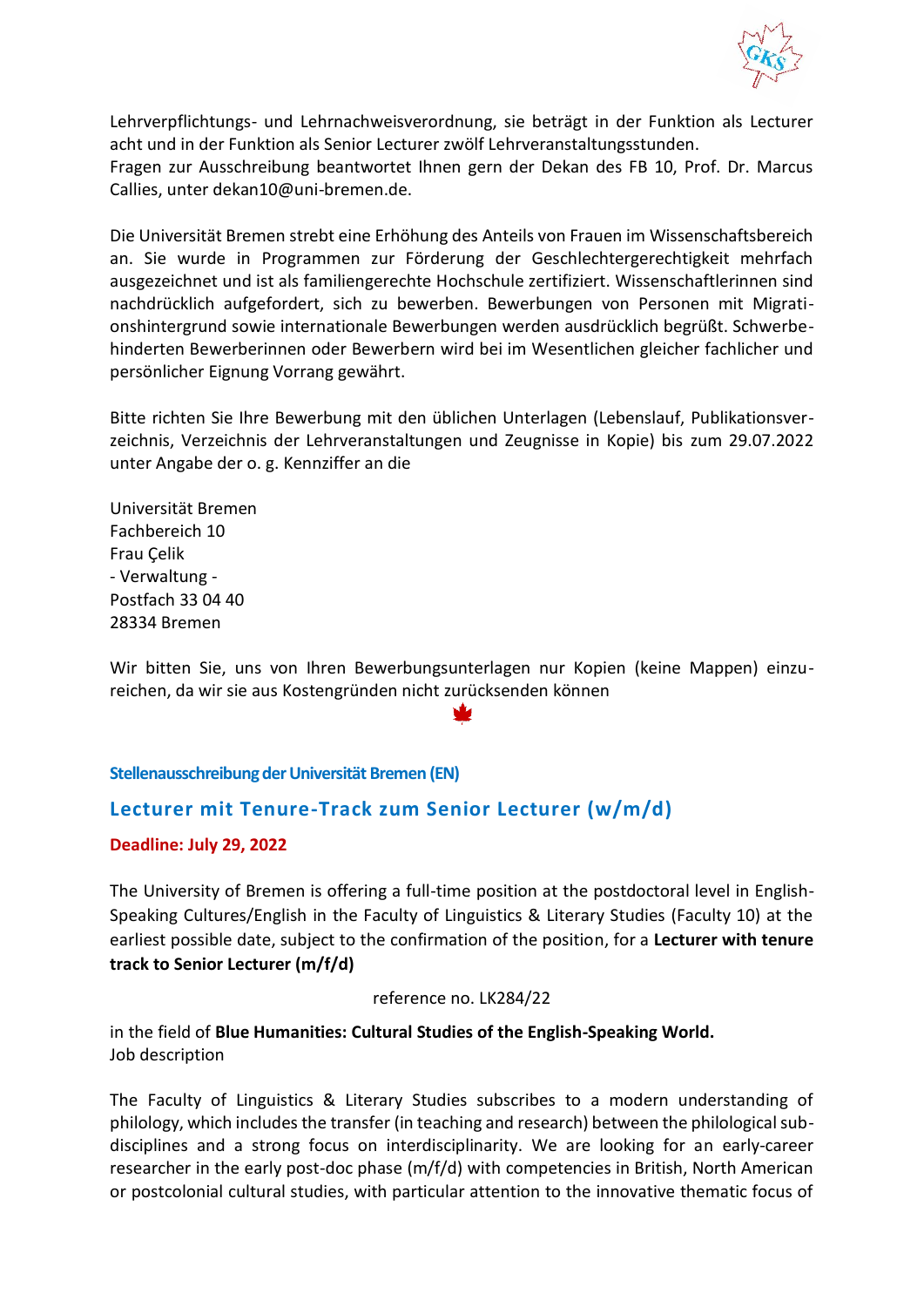

Blue Humanities. The shift in perspective from land to sea undertaken in the Blue Humanities allows for a deep engagement with topics discussed in English-speaking Cultural Studies/Cultural Histories such as global expansion and colonization, Black Atlantic and Black Pacific, concentrating on cultural, social, economic, and linguistic interrelationships in the matrix of power and resistance as well as on the workings of intersectional inequalities in the formation and transformation of knowledge. Expertise should be demonstrated in one of the following areas or a comparable topic area: shipping routes as global, historical, cultural, social, economic, linguistic, literary, and knowledge-circulating pathways; climate change and ecological development; flight and migration; Indigenous and local marine cultures and epistemes.

The tenure-track phase serves to broaden the range of qualifications. Within this framework, it offers opportunities for the independent development of a profile in the Blue Humanities.

### **Your tasks and responsibilities:**

- Independent, research-based teaching in the Bachelor's and Master's programs "English-Speaking Cultures/English" with a focus on cultural studies;

- Development of disciplinary and interdisciplinary teaching concepts in the abovementioned field, including a focus on cultural studies and cultural history within the Blue Humanities;

- Coordination of course planning in the field of Cultural Studies;

- Collaboration in the continual advancement of the English-language BA/MA and teacher training programs and the development of innovative teaching formats for the field; consideration of the interlocking of issues relevant to the field with topics in literature and linguistics, possibly also with reference to the school context;

- Research (publication activities, organization of conferences/workshops, active participation in the acquisition of third-party funding) with the aim of expanding organizational responsibility in the field;

- Cooperation in research, teaching and transfer in cross-disciplinary contexts (particularly within English-Speaking Cultures, the Bremen collaborative research platform "Worlds of Contradiction" and, for example, MARUM, the German Maritime Museum Bremerhaven and the Bremen Overseas Museum);

- Participation in academic self-administration, including module development and administration.

### **Requirements**

Your qualifications (hiring requirements):

- Above-average university degree (usually Master's degree in English/American Studies or a teaching degree in English, or a comparable qualification);

- Recent doctorate with above-average grades with a recognizable or connectable thematic focus in the abovementioned field;

- Several years of broad experience in teaching courses relevant to the field;

- Language competence in German on B2 level (CEFR; to be proven at the latest at the opening of the tenure procedure after three years);

- Language competence in English at C2 level (CEFR);

- Media and presentation skills for teaching in higher education.

### **General hints**

The appointment is initially limited to four years (pay group 14 TV-L). The fixed term is in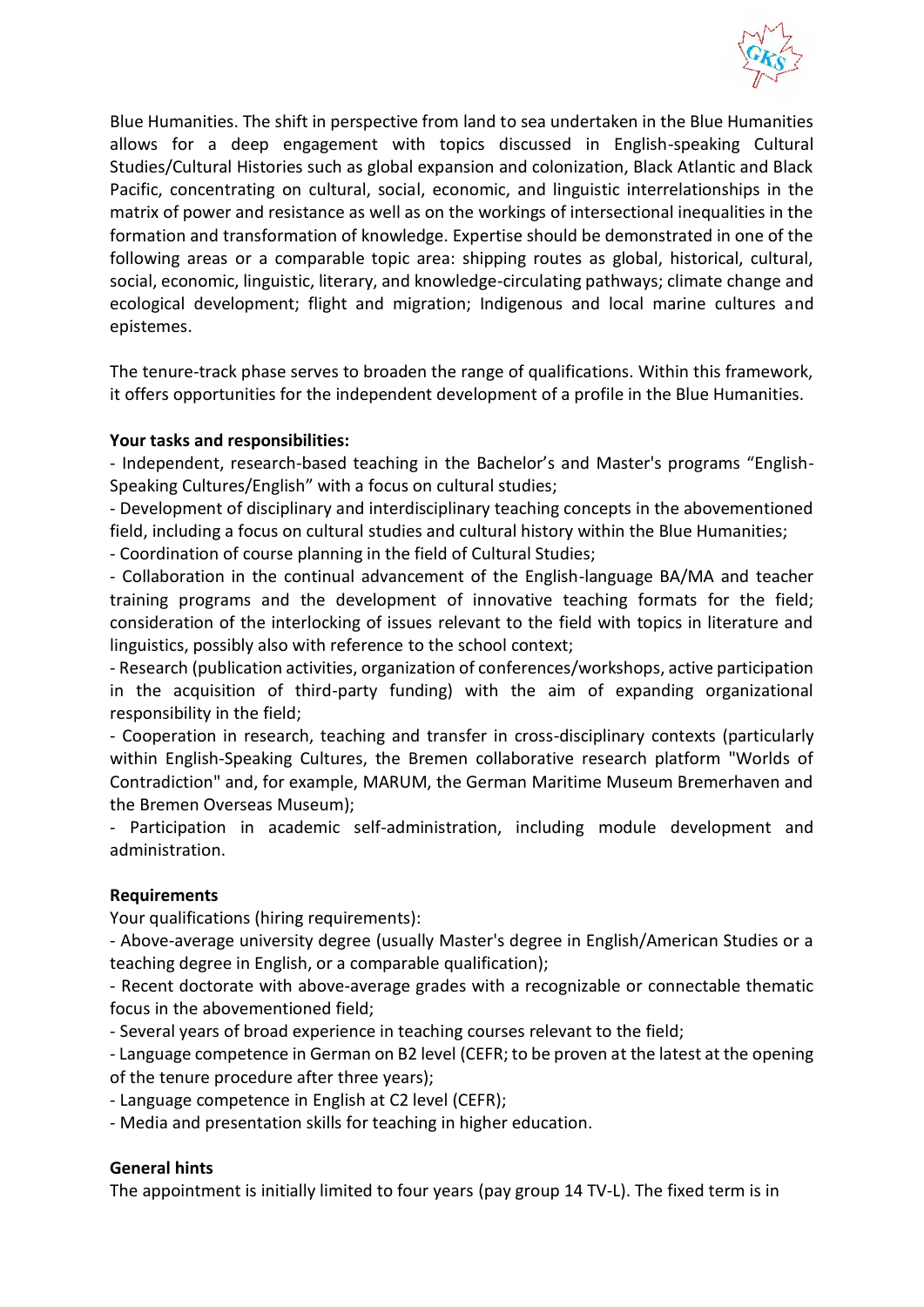

Your documents will be destroyed upon completion of the selection procedure. accordance with § 2 para. 1 WissZeitVG ("Wissenschaftszeitvertragsgesetz", the legal framework for fixedterm contracts in the academic sector). Accordingly, only applicants who still have qualification time according to § 2 para. 1 WissZeitVG can be considered. In the case of proof of outstanding suitability, performance and ability, the tenured position of Senior Lecturer (f/m/d) can be assigned (pay group 15 TV-L) after successfully passing an evaluation. The duties in research and research-based teaching are carried out independently within the framework of the Bremen Higher Education Act (§24 Para. 2). The teaching duties are governed in detail by the ordinance on teaching duties, and comprise eight teaching hours per week per semester as Lecturer and twelve teaching hours as Senior Lecturer.

Questions about this job opening can be addressed to the Dean of the Faculty, Prof. Dr. Marcus Callies, at dekan10@uni-bremen.de.

The University of Bremen aims to increase the proportion of women in academic fields. It has received a number of awards for promoting gender equality and is certified as a family-friendly university. Women are therefore strongly encouraged to apply. Applications from people with a migration background as well as international applications are especially welcomed. Applicants with disabilities will be given priority if they have essentially the same professional qualifications and personal aptitude.

Please send your application with the usual documents (CV, publication list, teaching portfolio and copies of certificates/diplomas) with the abovementioned reference number by July 29th,2022 to the following address:

Universität Bremen Fachbereich 10 Frau Çelik - Verwaltung - Postfach 33 04 40 28334 Bremen

Please only submit copies of your application documents (no folders) as we will not be able to return them.

# <span id="page-9-0"></span>**2. Calls and Conferences**

<span id="page-9-1"></span>**Call for Sessions**

### <span id="page-9-2"></span>**Indigenous Studies in the United Kingdom & Europe**

Indigenous Studies Discussion Group (ISDG), University of Cambridge, Cambridge/UK

**September 22-23, 2022 (hybrid)**

**Deadline: June 27, 2022**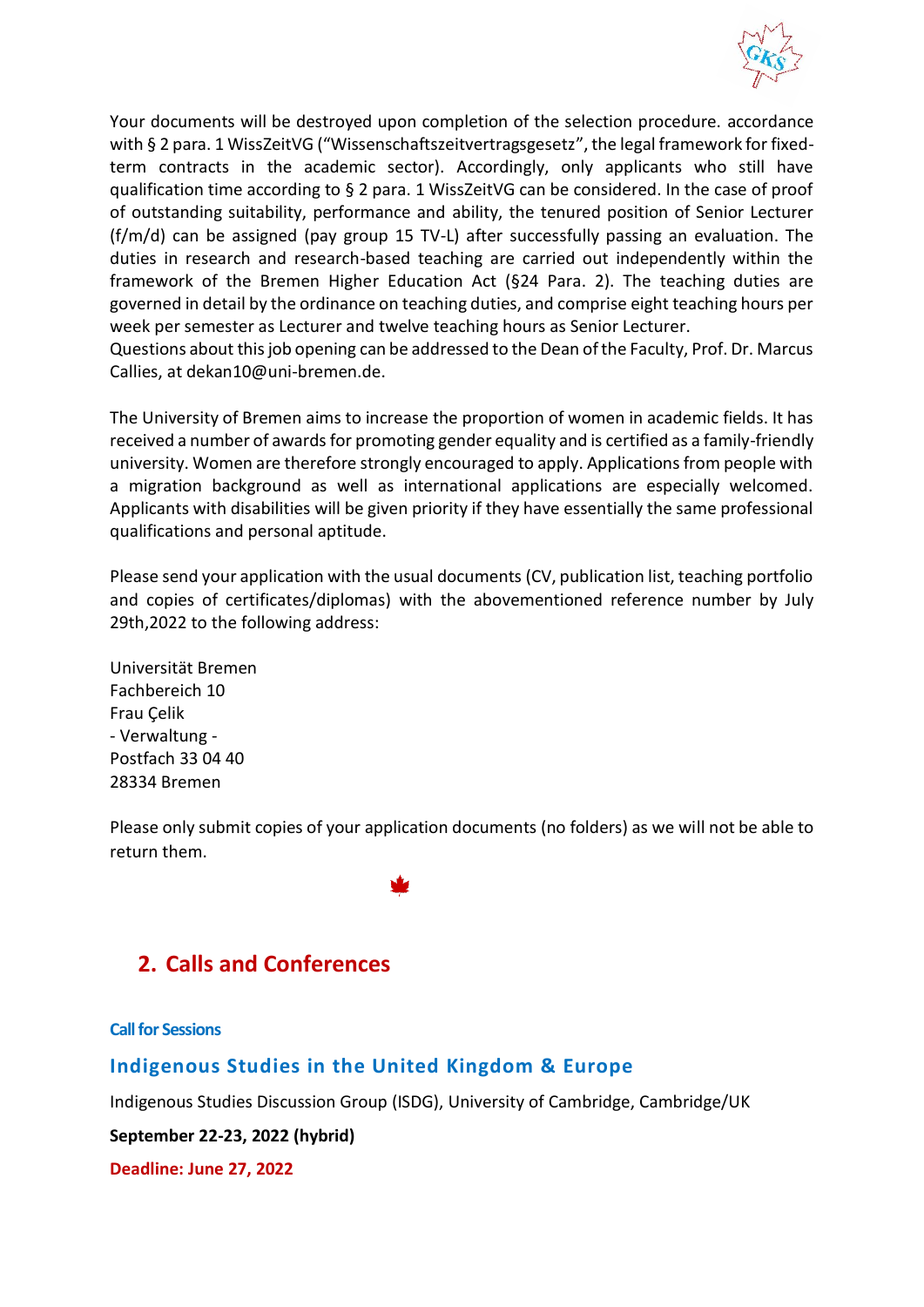

## **[https://antczako2.wixsite.com/mysite/post/call-for-sessions-indigenous-studies-in-the](https://antczako2.wixsite.com/mysite/post/call-for-sessions-indigenous-studies-in-the-united-kingdom-europe-sept-2022)[united-kingdom-europe-sept-2022](https://antczako2.wixsite.com/mysite/post/call-for-sessions-indigenous-studies-in-the-united-kingdom-europe-sept-2022)**

The Indigenous Studies Discussion Group Research Network (ISDG) at the University of Cambridge is excited to announce a two day hybrid conference which aims to further interdisciplinary discussions under the broadly conceived heading 'Indigenous Studies in the United Kingdom & Europe: Pasts, Presents and Futures'. The conference will take place over 22-23 September 2022.

In seeking to broaden debate and de-centralise knowledge sharing as much as possible, we are opening calls for conference panels from individuals and groups. Panels will comprise three papers followed by an invited speaker who may either tie the papers together or offer comment on them under a central theme.

### **The 2022 Conference**

This conference builds on the work of the ISDG over the past three years and promises to be an opportunity for interaction between people with diverse engagements with Indigenous studies. While we invite any papers that are from associated fields, we ask authors to focus on the Indigenous Studies aspect of their research, interrogating their methodological and theoretical underpinnings, and asking critical questions such as 'What is currently over/underresearched in Indigenous Studies today?', 'What is the purpose of Indigenous Studies?', 'What are best practices when conducting Indigenous Studies research?', 'How do we approach Indigenous Studies from a United Kingdom and European standpoint?'

### **Themes and Format**

We would like to invite panel proposals related to Indigenous Studies which deepen understanding of this area of study, engage critically with it, and draw interdisciplinary linkages or use innovative approaches. Themes include, but are not limited to approaches grounded in the fields of: anthropology, theology, heritage studies and archaeology, law, literature, sociology and history. Broadly, any research engaging with Indigeneity and Indigenous Peoples, knowledge, history, culture, etc. is welcome. However, we expect submissions to engage with the field itself more widely and focus on interrogating Indigenous Studies as a field, particularly in the UK and Europe.

We welcome submissions from both Indigenous and non-Indigenous academics, graduate students, practitioners, community members and activists. Submissions can pertain to any time-period or geographies related to the conference theme. There is no expectation for written papers to be submitted, and we encourage prospective speakers to speak about a work-in-progress.

Please submit an abstract of 250 words for your panel proposals with a theme identified and explanation as to its significance within the field. Selected convenors will be invited to assemble a panel of three 15-20 minute oral presentations followed by questions from the audience.

We would request you to write to us by 11:59 pm on **27th June** at [ISDG@CRASSH.cam.ac.uk](mailto:ISDG@CRASSH.cam.ac.uk)

The ISDG is currently in the process of securing additional funding and may be able to offer limited support to some participants. Kindly let us know with your abstract if you would like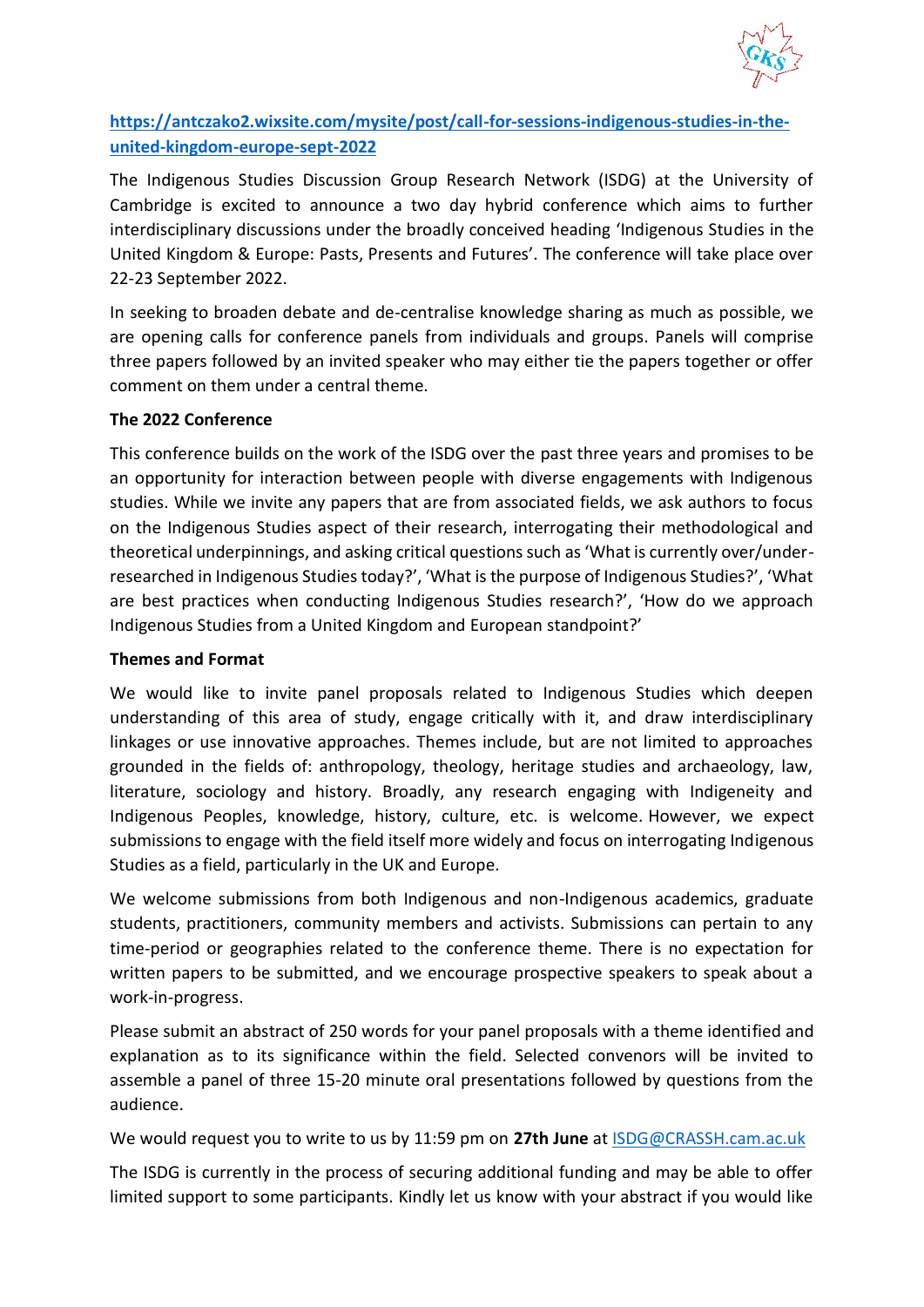

to be considered for this. Decisions on selection of presenters are independent of requests for bursaries.

If you would like any further information about the conference, please contact us on the same email.

### **About the ISDG**

### <https://www.crassh.cam.ac.uk/research/networks/indigenous-studies-discussion-network/>

The ISDG is a multi-disciplinary award-winning Cambridge-based graduate student-led research network that has been operating in this field since 2019. It aims to break disciplinary silos, discuss emerging issues in Indigenous Studies and create a platform to make these a part of the everyday intellectual life of academic institutions. The previous events of the ISDG can be found on our social media handles listed below.

### <span id="page-11-0"></span>**Appel à communications - 62e journée d'échanges scientifiques de l'AQÉI**

# <span id="page-11-1"></span>**L'imprimé à l'université : l'université à l'imprimé – Archives, histoire, historiographie et représentations de l'université au Canada**

### **Université de Sherbrooke, Campus de Longueuil, 14 octobre 2022**

### **Date limite : 1er juillet 2022**

Pour cette journée d'étude de l'AQÉI, nous invitons les chercheuses et les chercheurs à réfléchir aux rapports entre l'université et l'imprimé au Canada. Les communications peuvent concerner à la fois les imprimés produits par (ou pour) l'université, les acteurs de l'imprimé qui œuvrent dans le cadre des institutions universitaires, et les représentations de l'université dans différents types de textes imprimés. L'objectif est de saisir l'université en tant que médiation éditoriale et comme objet de représentation.

Liberté créatrice et expertise scientifique sous-tendent l'université et sa mission. L'édition savante bénéficie de cette logique : sans l'université en effet, comment justifier la production des ouvrages spécialisés, qui apparaîtraient à la limite telles des anomalies du système-livre (inaptes à rejoindre un lectorat suffisant ou à générer des profits)? Certaines autres formes d'imprimés émanant de l'université répondent à des impératifs institutionnels (voire strictement administratifs). On peut penser au statut particulier des archives universitaires, qui échappent aux canaux habituels d'édition et de circulation. La diversité et l'hybridité de la littérature grise lui confèrent un intérêt particulier. C'est sans compter leur importance pour l'historiographie des campus ou l'histoire des départements et institutions : il ne s'agit pas que des archives de l'université, mais de ce qui s'en est dit à différents moments et de ce qu'elles révèlent sur différents moments de l'histoire de l'éducation. D'autres documents encore, complètement étrangers à l'institution, sont ultérieurement repris par elle ou lui sont confiés : elle agit alors à titre de spécialiste du patrimoine et assure un service à l'ensemble de la société. Mais l'université a d'autres manières de s'inscrire dans le social. Elle a, de tout temps, fait l'objet de représentations littéraires ou médiatiques. On ne compte plus les essais qui annoncent la faillite de l'université ni les romans qui s'appliquent, dirait-on, à éventer les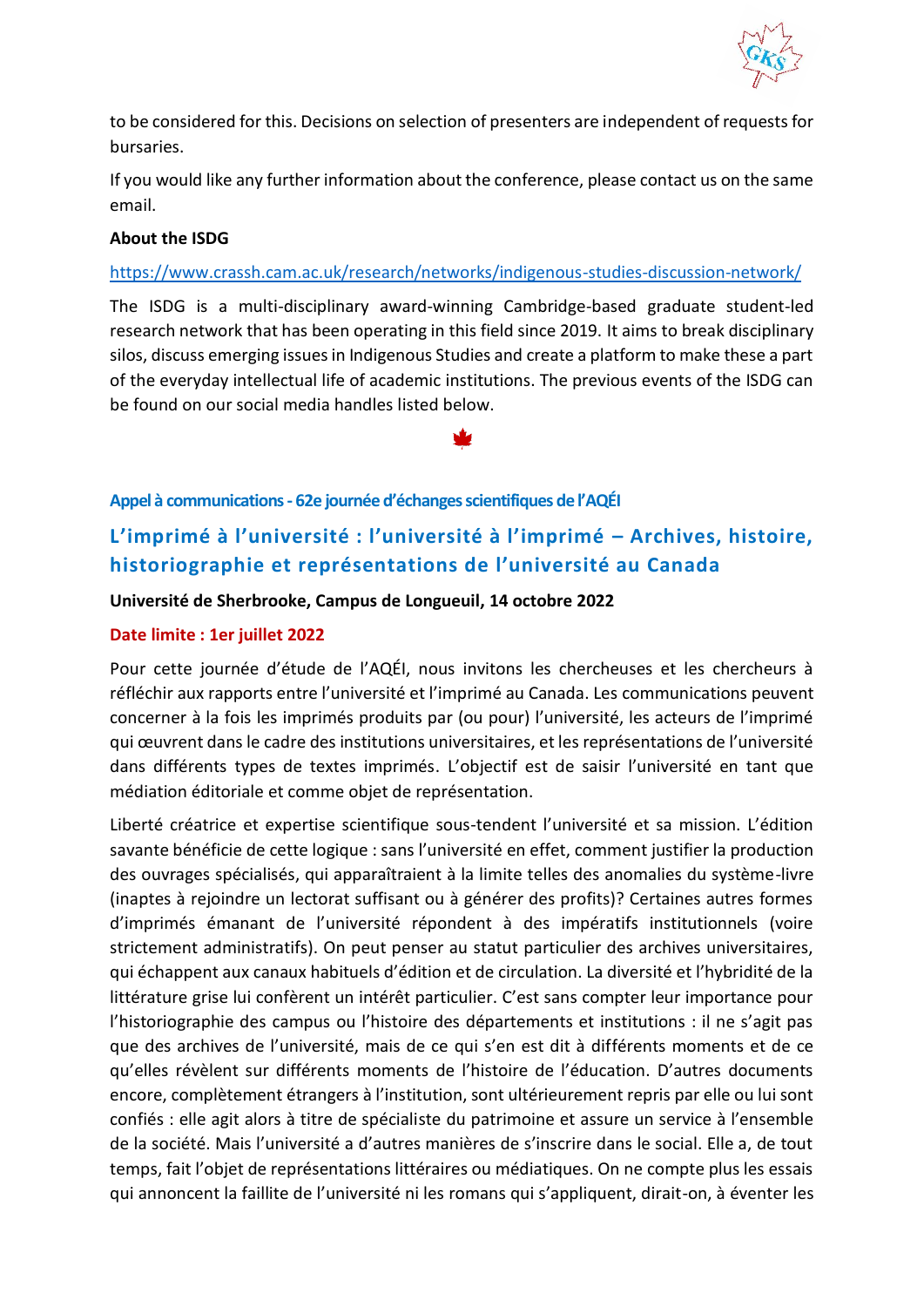

excentricités des membres de cette communauté. Non seulement l'ensemble de ces représentations nous informent quant aux mythes, aux croyances, aux pratiques de l'université; elles contribuent en partie à façonner ceux-ci. Si les empreintes textuelles du monde universitaire relèvent avant tout du domaine symbolique, elles participent néanmoins à instituer l'université, induisant certaines « lectures » sociales de l'université.

Nous proposons de suivre trois axes de recherche :

1. La circulation de l'imprimé dans et depuis les institutions universitaires. Comment les différents types d'imprimés sont-ils produits ou préservés? Quelle place ou quel statut particulier ces objets occupent-ils dans le système-livre? Comment nous informent-ils sur les conceptions de la culture – universitaire ou littéraire – qui circulent dans des époques et des lieux donnés? Pourraient être l'objet d'analyse : l'édition universitaire, les revues scientifiques, les journaux étudiants, les bibliothèques universitaires (leurs fonds, les différentes collections), les archives institutionnelles et la littérature grise, les programmes de formation des métiers du livre et de l'archivistique, l'histoire et l'historiographie des institutions, de leurs mouvements.

2. La représentation de l'université dans les imprimés. Quelle est l'université du texte? Il conviendra d'analyser l'institution universitaire, ses acteurs, sa mission et ses pratiques tels qu'ils apparaissent dans les imprimés de tous ordres : le portrait estudiantin qui se dessine en creux dans les journaux étudiants est-il comparable aux représentations romanesques de la communauté universitaire? La faillite de l'université prédite par les essayistes trouve-t-elle des échos dans les fictions? Les représentations sont-elles collées à l'histoire récente de l'université ou se nourrissent-elles plutôt d'archétypes, de mythes anciens? Comment se distinguent les romans à clef de la vie universitaire? Pourraient être l'objet d'analyse : le campus novel (ou roman universitaire), les figurations de l'écrivain.e et de l'intellectuel.e à l'université, la représentation du monde universitaire ancien ou contemporain dans les fictions et les essais, l'histoire de ces représentations, les imaginaires du collège classique et du cégep.

3. L'écrivain.e à l'université. Comment comprendre la place des écrivain.es et des intellectuel.les dans un écosystème où ils sont à la fois étrangers et familiers? Cet axe pourrait accueillir des réflexions sociologiques sur l'évolution du statut des écrivain.es universitaires. On pourrait aussi s'interroger sur la formation et la professionnalisation des écrivain.es dans les programmes de création et les effets de cette tendance sur le champ littéraire, ou encore sur le rôle de l'université dans l'établissement de normes esthétiques.

L'événement se tiendra le 14 octobre 2022, au Campus de Longueuil de l'Université de Sherbrooke. Les communications seront d'une durée de 20 minutes et seront suivies d'une période de questions de 10 minutes. Les propositions de tables rondes ou de communications conjointes sont les bienvenues.

Les propositions de communications (de 250 mots maximum), accompagnées d'une notice biographique (de 250 mots maximum) doivent être envoyées à Julien Lefort-Favreau (jlf10@queensu.ca) et à Karol'Ann Boivin (karolann.boivin@usherbrooke.ca) au plus tard le 1er juillet 2022. Les personnes dont les propositions seront retenues devront être membres de l'AQÉI au moment du colloque.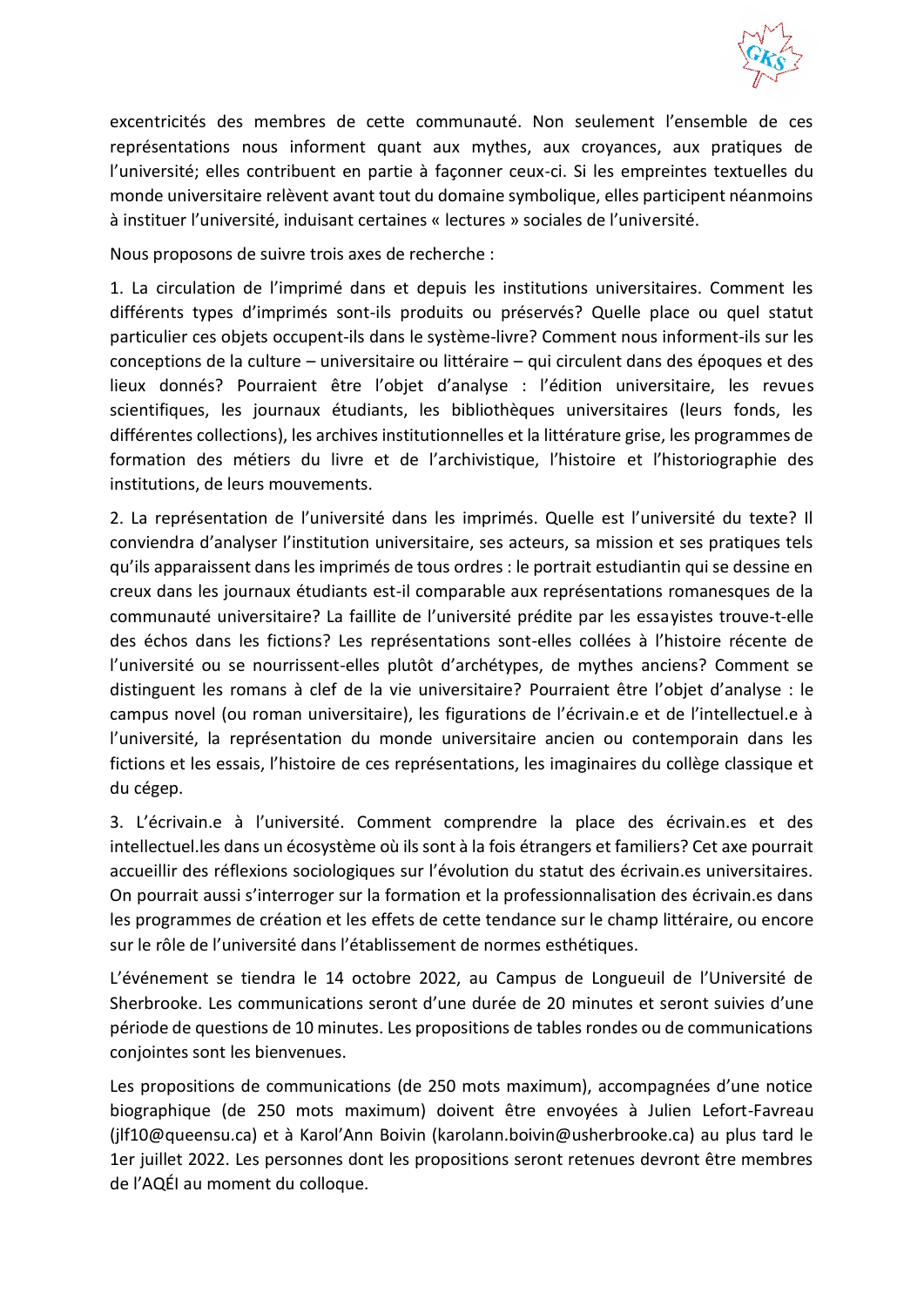

Comité organisateur Julien Lefort-Favreau, Queen's University Karol'Ann Boivin, Université de Sherbrooke

### <span id="page-13-0"></span>**CFP Annual Conference of the Atlantic Provinces Political Science Association (APPSA)**

### <span id="page-13-1"></span>**Emergent-cies: Politics Today and Tomorrow**

### **Deadline: July 5, 2022**

#### **September 30 – October 2, 2022, Saint Mary's University, Halifax, Nova Scotia**

The Atlantic Provinces Political Science Association (APPSA) invites proposals for its annual conference to be hosted by Saint Mary's University in Halifax, Nova Scotia, on September 30- October 2, 2022. We invite scholars, practitioners, activists, and students to submit paper, workshop, and panel proposals that explore this broadly described emergent politics of today and tomorrow theoretically, analytically, and empirically.

Please submit your paper title and a short abstract (maximum 300 words) to appsa2022@smu.ca . Panel proposals are welcome. When submitting a panel or workshop proposal, include a short description (maximum 300 words). Following APPSA precedent, there are no conference fees for graduate students (both MAs and PhDs). MA students interested in participating in the conference should also include a brief letter of approval from their Supervisor. All conference-related inquires can be sent to appsa2022@smu.ca .

The deadline for proposals is July 5, 2022. APPSA 2022 will primarily be an in-person conference. Should you wish to participate in the conference remotely, indicate your preference when submitting your abstract. We anticipate offering a degree of flexibility to those who are not able to participate in-person due to health and caregiving reasons. For more information, please consult the following link: <https://atlanticprovspolsciassociation.com/call-for-papers-2/>

<span id="page-13-2"></span>**CFP 14th Annual Conference of the Canadian Association for Refugee and Forced Migration Studies**

<span id="page-13-3"></span>**"Crisis" and Forced Migration: Manifestations of power in a changing world** 

### **Submission deadline is July 15, 2022**

**November 2-4, 2022, hosted virtually in collaboration with the Human Rights Program at St. Paul's University College at the University of Waterloo** 

<https://pheedloop.com/carfms22/proposal/start/?call=CALXZ134B27KWAU>

The 2022 CARFMS Conference will bring together researchers, policymakers, NGOs, practitioners, students, displaced persons, and advocates from diverse disciplinary and regional backgrounds to discuss how to claim, exercise, or resist power in responses to the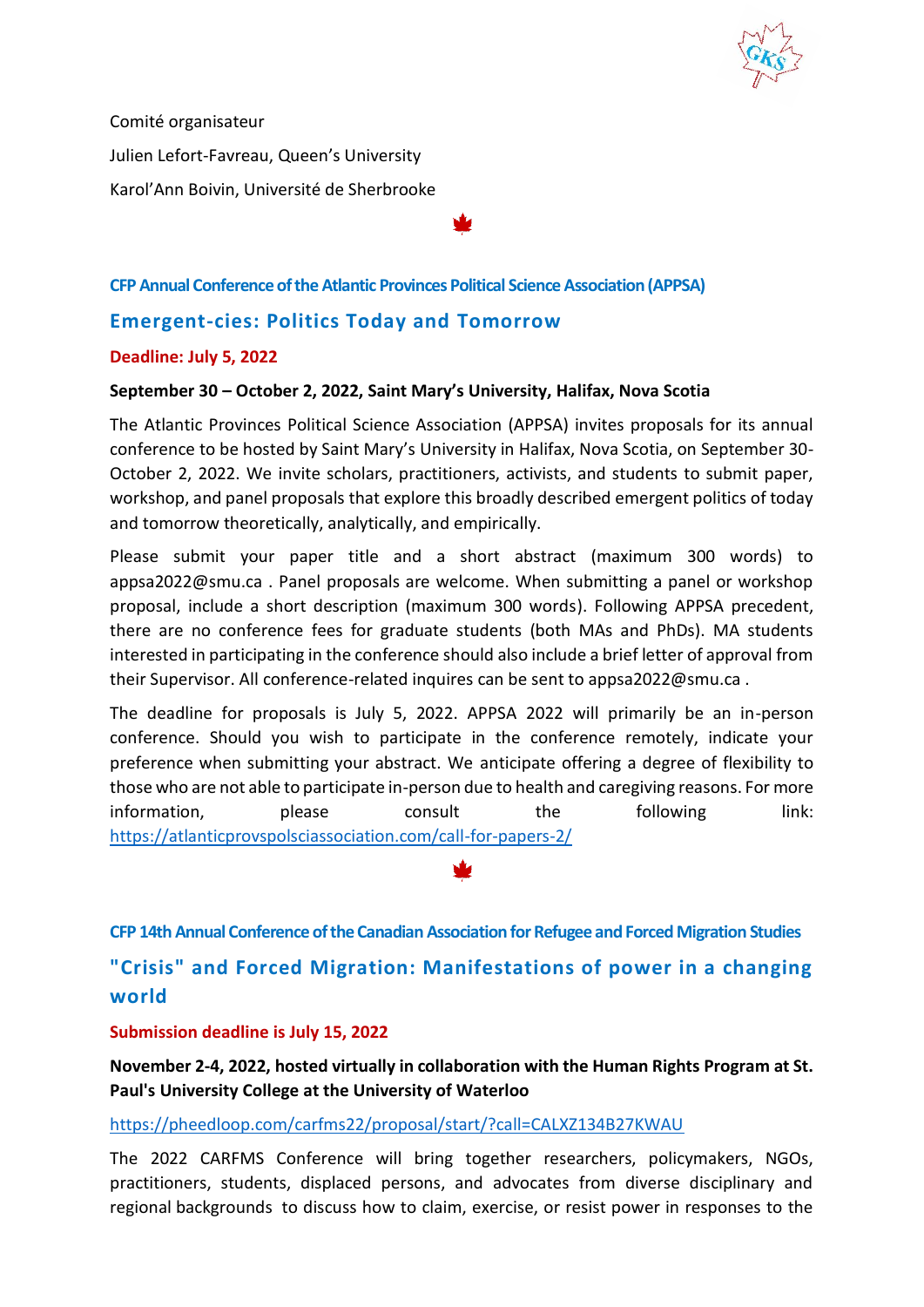

multiple, overlapping global forced migration crises that currently face the world. The conference will feature keynote and plenary speeches from leaders in the field and refugees, and we welcome proposals for individual papers, organized panels and roundtables Contact Info: Anna Purkey, Assistant Professor and Director of the Human Rights Program at St. Paul's University College at the University of Waterloo. Contact Email: apurkey@uwaterloo.ca

### <span id="page-14-0"></span>**CFP Special Issue of** *Canada and Beyond: A Journal of Canadian Literary and Cultural Studies*

### <span id="page-14-1"></span>**Everything Is Awful? Ecology and Affect in Literatures in Canada**

#### **Deadline: July 31, 2022**

Guest editors: Stephanie Oliver and Kit Dobson

"Now, welcome to the Anthropocene you battered, tilting globe. Still you gleam, a blue pearl on the necklace of the planets."

– Alice Major, "Welcome to the Anthropocene"

"*We want to restore balance, right relations, ethical being. We cannot afford delusional hierarchies. We will not race each other to the bottom. We commit to live up to the future's call. We want our lives to not be wasted.*"

#### – Rita Wong, "Bisphenol Ache"

How might literary scholars and writers in Canada respond in meaningful ways to ongoing ecological crises? Between the crises of prairie drought, Rocky Mountain and Boreal forest fires, flooding in both Alberta and British Columbia, rapid Arctic warming, and rising sea levels, as well as politically significant ecological concerns such as logging in Fairy Creek, pipelines impacting the Wet'suwet'en, and the Site C dam on the Peace River, environmental questions are unavoidable in this moment. It becomes increasingly clear that literary critics and creative writers need to (re)train themselves to respond to the climate emergency.

This retraining, too, comes amidst a broad movement to reconceptualize writing in the place currently called Canada. Critics such as Tania Aguila-Way, Pamela Banting, Greg Garrard, Jerry Kerber, Sarah Krotz, Cheryl Lousley, Susie O'Brien, Nicole Shukin, Astrida Neimanis, Laurie Ricou and many others have shown that ecocriticism in Canada is by now an established area of study, one that is engaged in an ongoing process of reframing how criticism and writing are understood, and Ella Soper and Nicholas Bradley have argued that early writing in Canada – as well as theorizations thereof – problematically sought to understand the environment as a place of threat and danger. Leanne Betasamosake Simpson, Vanessa Watts, Zoe Todd, Adnil Gosine, Cheryl Teelucksingh, Ingrid Waldron, Beverly Jacobs, Karina Vernon, and others have also expanded the field by developing new frameworks for investigating the links between environmental risk and systemic inequities. Building on this work and more, this special issue contends that attention is needed for literatures that engage land and environment to prompt different affects. How might literary studies engage, for instance, with popular scientific discourses that contend that natural environments link to human happiness? How might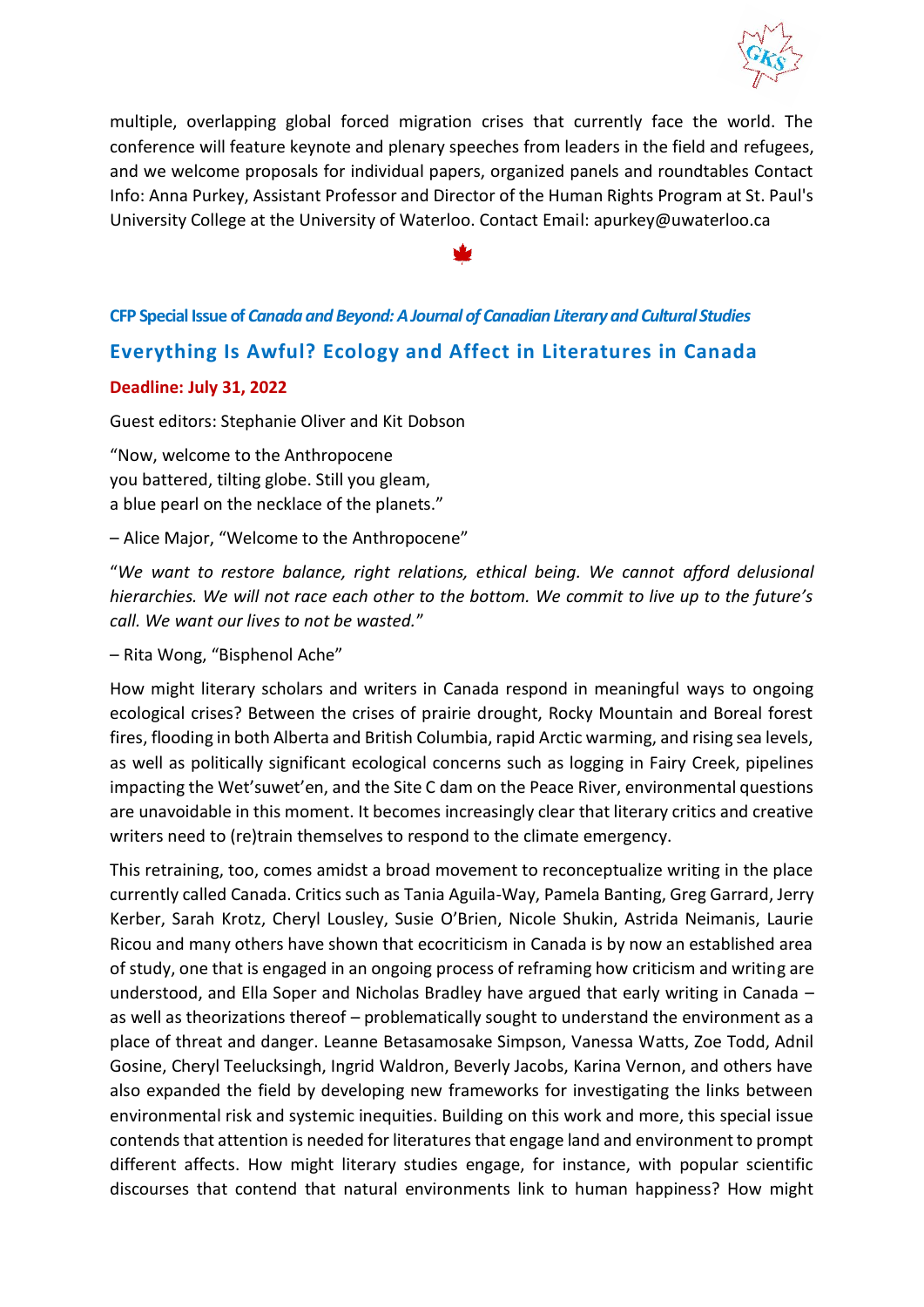

narratives of happiness and resilience be meaningfully brought to bear on the necessity of adaptation to environmental crises? Alternatively, how might literary forms resist coercive demands for individualistic forms of resilience? How might land and environment connect to possibilities for resilience in a literary context?

Moreover, and as Cree-Métis scholar Deanna Reder argued during a session at the 2021 ACCUTE conference, Canadianists and scholars in allied fields need to be retrained in not only researching and teaching Indigenous literatures, but also indigenizing literary methods. For Reder, such retraining responds to call #62 of the Truth and Reconciliation Commission's Calls to Action, and it can be linked, too, to the need to develop literary relationships to land that undo forms of colonial violence. How might narratives of resilience be reframed in such a context? What forms of resistance to colonial norms are needed in order to confront contemporary crises? How does literature engage in this work?

Also, and unavoidably, such retraining comes at a time when scholars and writers are navigating the "return to normal" that ostensibly comes with COVID becoming endemic – "as if that normal was not in contention," Dionne Brand cautions. How is literature uniquely positioned to investigate what this "return" will look like? Instead of individualistic forms of adaptation, how, instead, might the literary point toward alternative, social lines of flight away from an environmentally destructive form of "return"?

In this special issue, we are interested in the following, non-exhaustive questions:

- How are notions of resilience and happiness reworked and set in dialogical interaction in / through literature?
- What are the literary affects of this moment of ecological crisis?
- What models do writers offer for thinking and feeling through these crises?
- Anthropocene, chthulucene, capitalocene, and more: how might literary works help to define this epoch?
- If "decolonization is not a metaphor" (Tuck and Yang), what does that mean for environmental literary studies, given literature's reliance upon metaphor itself?
- How might literary works play a role in mobilizing readers' ecological senses to incite climate action?
- What role do the senses play in representing the (complex, striated) relationships between humans, non-humans, and places at this moment in time?
- How might literature offer what rita wong terms a "syntax of hope"?
- To what will we "return" in literary studies and / or classrooms? How might we conceptualize such a return?
- (How) can literary studies in Canada (and beyond!) become an environmentally just practice?

All submissions to *Canada & Beyond* must be original, unpublished work. Articles, between 6,000 and 7,500 words in length, including endnotes and works cited, should follow current MLA bibliographic format. The editors also encourage alternative forms of scholarship and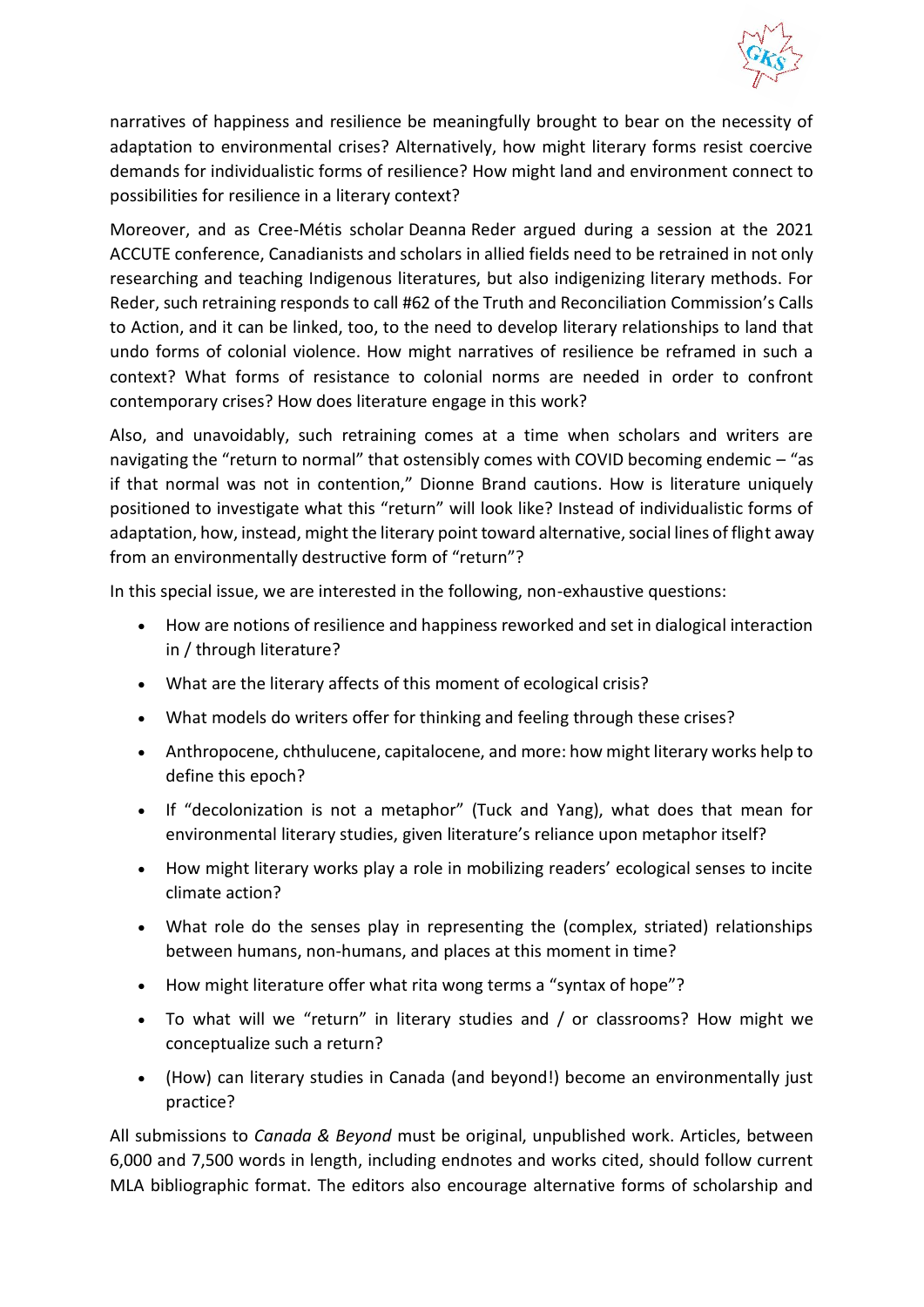

creative engagement. Submissions should be uploaded to *Canada & Beyond*'s online submissions system (OJS) [\(https://revistas.usal.es/index.php/2254-1179/index\)](https://revistas.usal.es/index.php/2254-1179/index) and simultaneously sent to ssoliver@ualberta and christopher.dobson@ucalgary.ca by **July 31, 2022**. For more information please contact the guest editors at the e-mail addresses above.

This CFP is part of the work conducted within the international research project *Narratives of Happiness and Resilience.*

### <span id="page-16-0"></span>**CFP War College**

### <span id="page-16-1"></span>**The Seven Years' War**

**Fort Ticonderoga, NY/USA, May 19-21, 2023**

#### **Deadline: July 31, 2022**

### <https://www.fortticonderoga.org/call-for-papers/>

The Russian invasion of Ukraine has brought war to Continental Europe in a form not seen in decades. The outbreak of a continental war, the invasion of a neighboring territory, and even the players in today's unfolding saga remind us of many historical examples, including the Seven Years' War. During this global conflict unprovoked invasion and a drawn out war in Europe featured as some of the many aspects of this cataclysmic struggle. Whether from a comparative lens, or more specifically plumbing the nuances of the specific period 1754-1763, Fort Ticonderoga seeks proposals for papers broadly addressing the period the Seven Years' War for its Twenty-Seventh Annual War College of the Seven Years' War to be held May 19- 21, 2023.

We seek new research and perspectives of one of the most important military and political events of its era, covering a diverse range of topics and perspectives from across the global Seven Years' War. We welcome paper proposals from established scholars in addition to graduate students, museum professionals, and others that relate to the origins, conduct, and repercussions of the Seven Years' War. We are especially interested in topics and approaches that engage the international quality of the conflict as well as representing the variety of peoples and places involved.

We welcome interdisciplinary approaches and perspectives covering the period from the 1740s to the 1760s. Papers may include or engage:

- Material Culture
- Biographical Analysis
- Campaign Histories
- Archaeological Investigations
- Cultural, Social, and Political Ramifications
- Indigenous Populations

Sessions are 30 minutes in length followed by 10 minutes for audience questions. Fort Ticonderoga may provide speakers with partial travel reimbursement. Please submit a 300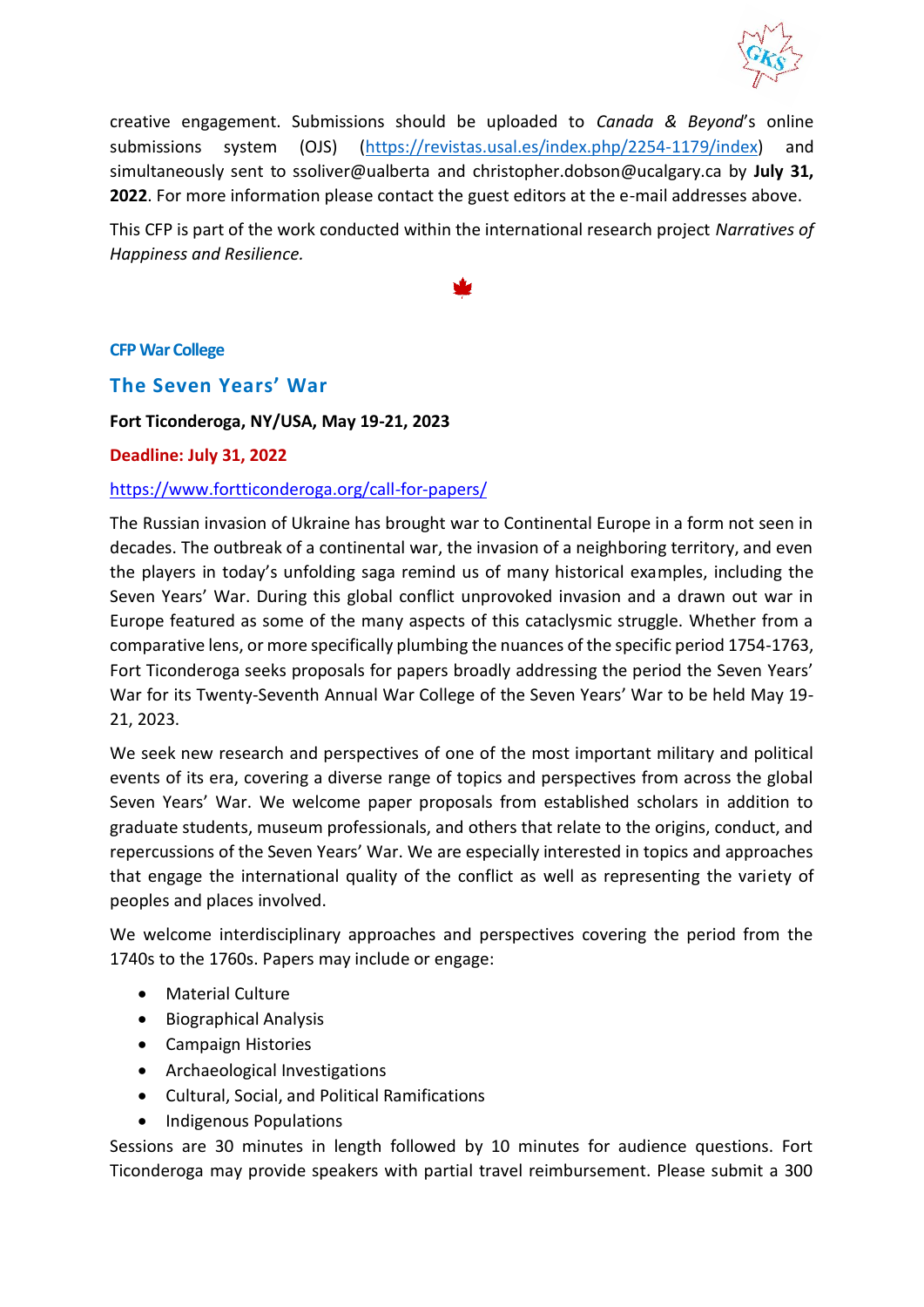

word abstract and CV by email by July 31, 2022 to Richard M. Strum, Director of Academic Programs: [rstrum@fort-ticonderoga.org](mailto:rstrum@fort-ticonderoga.org)

Contact Info: Rich Strum, Director of Academic Programs, Fort Ticonderoga

Contact Email: [rstrum@fort-ticonderoga.org](mailto:rstrum@fort-ticonderoga.org)

<span id="page-17-0"></span>**CFP edited collection**

### <span id="page-17-1"></span>**Dave Sim: Comics Iconoclast**

### **Deadline for abstracts: July 31, 2022**

Co-Editors Dominick Grace and Eric Hoffman (*Dave Sim: Conversations*, *Chester Brown: Conversations*, *Seth: Conversations*, *Jim Shooter: Conversations*, *Steve Gerber: Conversations*, *Approaching Twin Peaks: Essays on the Original Series*, and *The Canadian Alternative: Cartoonists, Comics, and Graphic Novels*) seek original, previously unpublished essays on the work of Dave Sim for a book of critical approaches on Sim, tentatively titled *Dave Sim: Comics Iconoclast*, to be published by McFarland.

Recommended themes: formal, historical, and thematic considerations, including Sim's role as ground level self-publisher and how this position as comics industry outsider impacts his work; Sim as specifically Canadian artist; his advances and innovations in the graphic narrative form; intertextual or meta elements of his work, specifically in his magnum opus, *Cerebus*, including satire and parody; Sim's innovative use of the episodic, periodical format in longform storytelling; Sim's testing of the limits of what constitutes a 'comic'; realism vs. fantasy; caricature and photo-realism; generic transgressions; world-building; issues of gender, religion, and politics. Essays on all of Sim's work (*Cerebus*, *Judenhass*, *Glamourpuss*, *Cerebus in Hell*, *The Strange Death of Alex Raymond*, early short works, essays, electronic media) are encouraged.

Please submit proposals of 200-300 words. Proposal due date: July 31, 2022.

Send proposals to [davesimcomicsiconoclast@gmail.com](mailto:davesimcomicsiconoclast@gmail.com)

Final essay due date: November 30, 2022. Recommended length: 5,000-7,500 words although longer essays will be considered.

Planned publication date: fall 2023.

<span id="page-17-2"></span>**CFP Konferenz des GKS Nachwuchsforums (EN)**

<span id="page-17-3"></span>**(Un-)Making Canada: Fragmentations, Contestations, Reconciliations**

**September 29-30, 2022 at Paderborn University & Online**

**Deadline: August 1, 2022**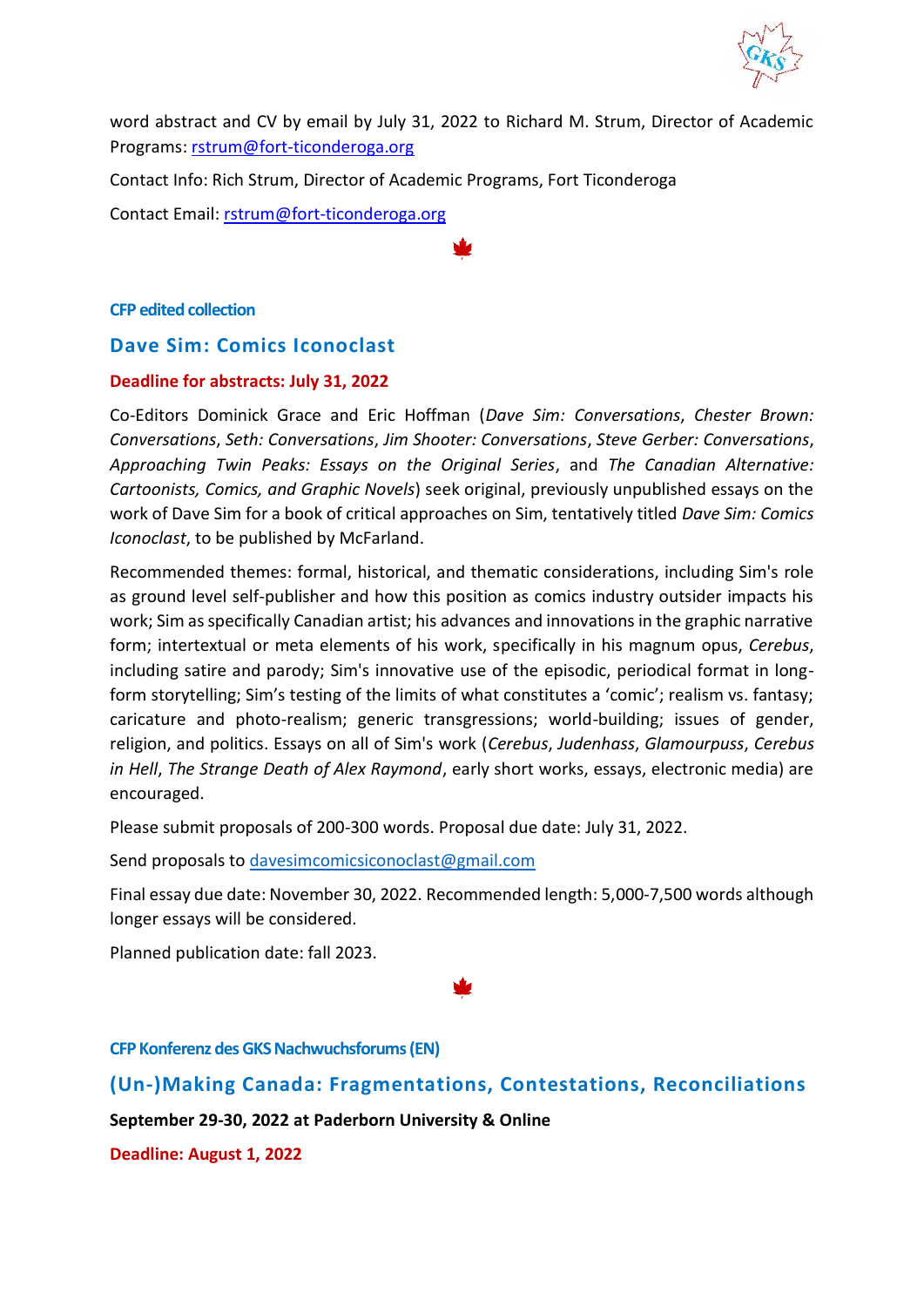

Canada has successfully defied definition for centuries. And yet, as a young and most diverse country relying on immigration to maintain population growth, questions of what Canada is, was, has, and will become are of utmost importance to many of its inhabitants and its governmental institutions alike. With the theme "(Un-)Making Canada", the 19<sup>th</sup> annual conference of the Emerging Scholars' Forum of the Association for Canadian Studies in German-Speaking Countries will inquire into practices of fragmentation, contestation, and reconciliation that have (in-)formed Canada's political institutions and systems as well as processes and strategies of identity-building, community formations, and nation-making.

As a country, what is now Canada has been shaped by conflicting and overlapping federal, provincial, municipal, and Indigenous jurisdictions, its transition from Indigenous selfgovernment through French and British colonial rule to a confederation of provinces and territories, and it continues to be characterized by increasing transnational mobility and the challenges of an increasing movement/ongoing flow of refugees and migrants. In an era of resurgent conservatism, and growing numbers of physical, social, and political attacks on, for instance, ethnic racial, cultural, linguistic, and religious minorities, this conference is devoted to examining historical perspectives as well as the role of current events and crises (e.g., COVID-19, the war in Ukraine, etc.) in the fragmentation, contestation, reconciliation, or general negotiation of Canadian political, societal, and cultural issues and identities.

In recent years, a wide range of social and protest movements have erupted across Canada (e.g., Black Lives Matter, Idle No More Indigenous sovereignty, Missing and Murdered Indigenous Women and Girls, Me Too, or movements surrounding womxn's and 2SLGBTQIA+ rights). Most recently, the COVID-19 pandemic and the uncovering discovery of unmarked mass grave sites near Canadian residential schools have rendered visible and intensified racial, gender, and socioeconomic inequities/injustices inequalities in urban and rural areas. Uneven responses to COVID-19 across provinces problematized Canadian notions of equality and universal access to healthcare, and, along with the effects of the global economic crisis (e.g., unemployment, bailouts to large corporations, and rising inflation), highlighted the challenge of addressing the needs of all inhabitants of what is now Canada. The discovery of unmarked mass grave sites near Canada's residential schools brought the intergenerational trauma among Indigenous communities to the fore, exposed the ongoing denial of genocidal policies and their impacts on public memory as well as broached Canada's continued struggle to reconcile with Indigenous peoples, if reconciliation is even possible.

Canada's nation-building practices, the formation and sustaining of its communities, and the negotiation of its political, societal, and cultural identities continue to be sculpted by multitudinous processes of contestation and reconciliation. To open and sustain a dialogue about the making and unmaking of Canada across a wide range of disciplinary, theoretical, and methodological approaches, we invite contributions along **three thematic axes**:

- (1) Fragmented, Contested, and Reconciled Identities and Policies,
- (2) (Un-)Making Canada in Literature, Art, and Media, and
- (3) (Re-)Configuring Settler, Rural, and Urban Space(s).

Contributions from master's and PhD students, early-career researchers, and emerging scholars may include, but are not limited to: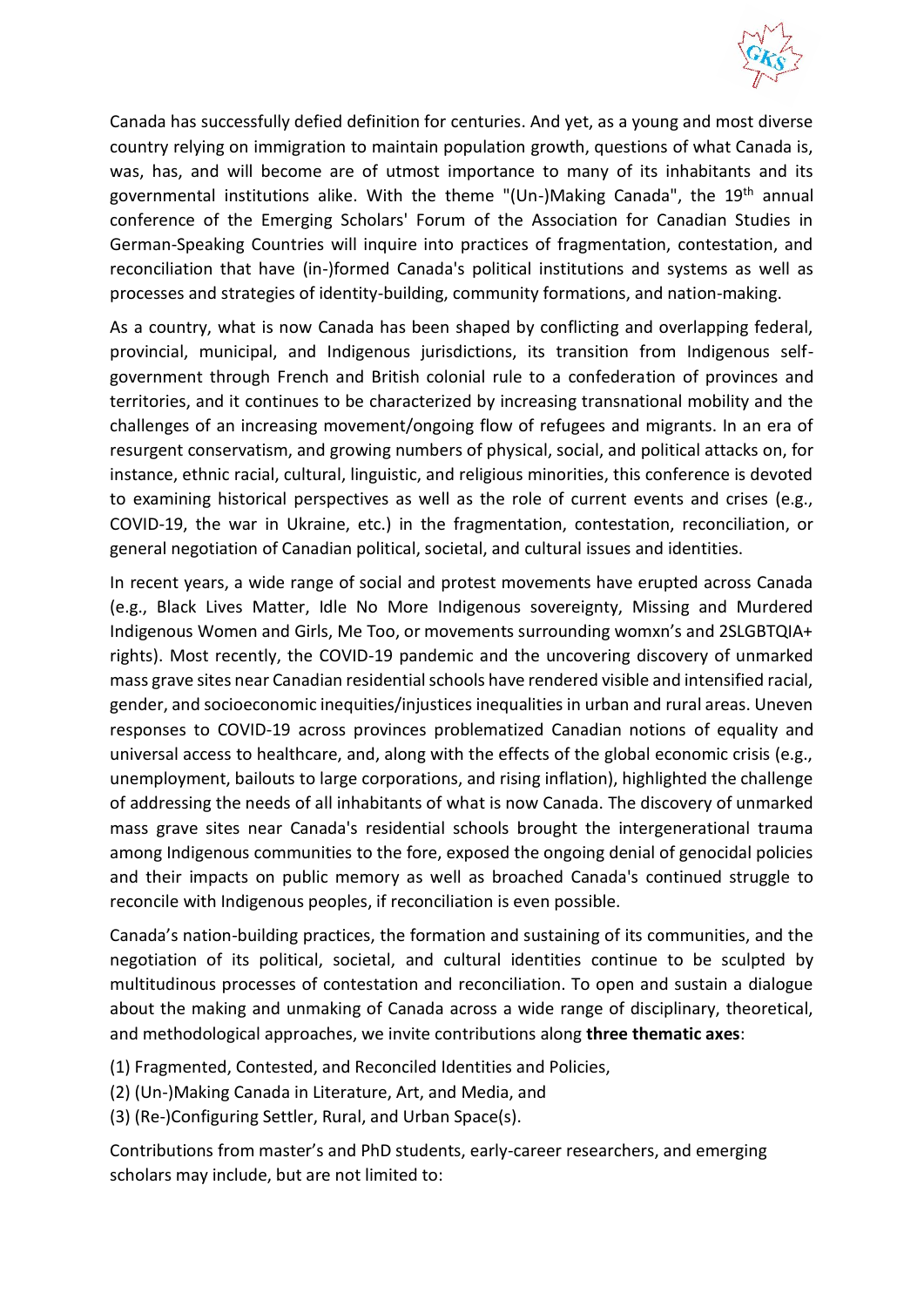

- Memory culture(s) of fragmentation, contestation, or reconciliation (e.g., cultural amnesia, intergenerational trauma, Canada's residential school system, the 60s Scoop, national/public memory, ongoing injustices against marginalized and vulnerable communities, Canadian exceptionalism),
- Everyday processes and practices of fragmentation, contestations, or reconciliation within and between different communities (e.g., Indigenous peoples, racialized communities, disabled people, the 2SLGBTQIA+ community, migrants, or religious groups, different linguistic groups),
- Literary and media (television and film, social media, digital and multimedia arts) representations and/or negotiations of forms of fragmentation, contestation, and reconciliation (e.g., misrepresentations/ underrepresentation/appropriations of Indigenous peoples, diversities, and minorities, representations of national identity, or portrayals of public opinion on key societal issues),
- Historical perspectives on contested or shifting practices of identity-building, community formation, and nation-making (e.g., the politics of multiculturalism, Indigenous self-determination/sovereignty, Canadian nationalism, settler colonial, and imperial Canada, the post-national state),
- Current events (e.g., COVID-19, the war in Ukraine) and their role in the fragmentation, contestation, and negotiation of Canadian political, societal, and cultural issues and identities,
- The role of protest movements (e.g., Idle No More, MMIWG, women, 2SLGBTQIA+ rights, Black Lives Matter, climate justice, migrant rights, Québec sovereignty, labor, white supremacy/white nationalism, anti-vaccination, Trucker protest/"Freedom Convoy") in the (un-) making of Canada,
- Multi-scalar processes of fragmentation, contestation, and reconciliation across rural and urban spaces in Canada (e.g., different place-/space-based identities across ethnic, racial, and gender groups in urban and rural spaces, Indigenous conceptions of land in urban and rural settings, socioeconomic and political inequalities in these spaces).

### **Conference Components and Format**

**Presentation Panels**: Panels include individual 20-minute presentations and 10-minute discussion sessions.

**Idea Café**: The Idea Café informally combines the presentation of new research ideas and/or project posters with the opportunity for participants and guests to mingle and engage in conversations with each other.

### **Abstract Submission**

**Panel Presentation:** Please submit abstracts of max. 300 words and a short bio note of max. 150 words in English, French, or German to Yvonne K. Jende (ykjende@mail.upb.de), Louise Louw (louisielouw@gmail.com), and Emiliano Castillo Jara (s6emcast@uni-trier.de) by August 1st, 2022. Please outline which of the three main axes above your paper speaks to (if any).

**Idea Café:** Please submit a short idea/project outline of max. 150 words and a short bio note of max. 150 words in English, French, or German to to Yvonne K. Jende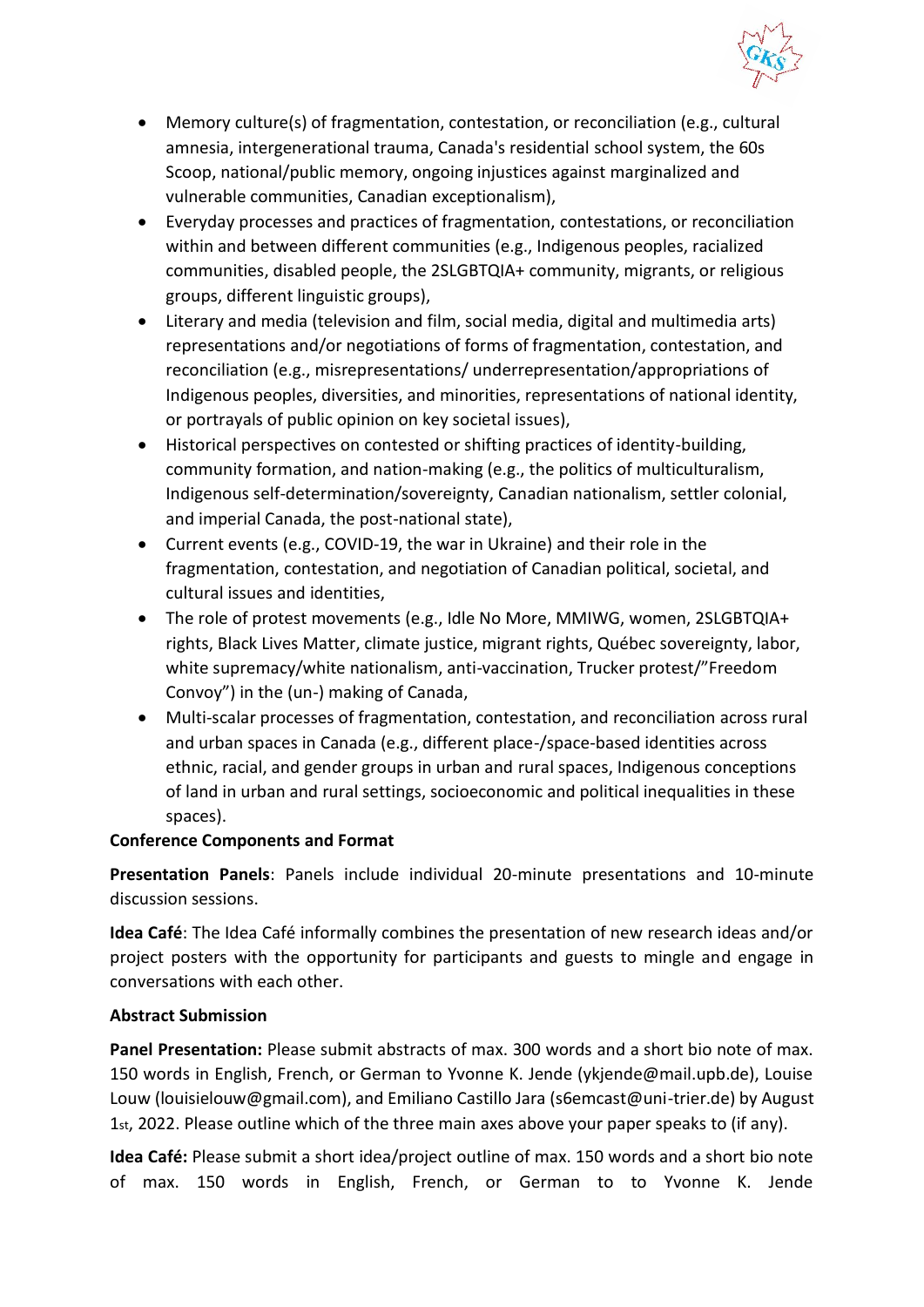

(ykjende@mail.upb.de), Louise Louw (louisielouw@gmail.com), and Emiliano Castillo Jara (s6emcast@uni-trier.de) by August 1st, 2022.

#### <span id="page-20-0"></span>**CFP Konferenz des GKS Nachwuchsforums (FR)**

### <span id="page-20-1"></span>**(Dé)Faire le Canada : Fragmentations, contestations, réconciliations**

#### **29 – 30 septembre 2022, Université de Paderborn et en ligne**

#### **Date limite : 1er août 2022**

Le Canada a réussi à défier les définitions pendant des siècles. Et pourtant, en tant que pays jeune et très diversifié qui dépend de l'immigration pour maintenir sa croissance démographique, les questions de ce que le Canada est, était, est devenu et deviendra sont de la plus haute importance et pour beaucoup de ses habitants et pour ses institutions gouvernementales. Sous le titre « (Dé)Faire le Canada », la 19ème conférence annuelle du Forum de la Relève Académique de L'Association d'Études Canadiennes dans les Pays de Langue Allemande se penchera sur les pratiques de fragmentation, de contestation et de réconciliation qui ont (dé)formé les institutions et les systèmes politiques du Canada, ainsi que sur les processus et les stratégies de construction de l'identité, de formation des communautés et de construction de la nation.

En tant que pays, ce qui est aujourd'hui le Canada a été façonné par des juridictions fédérales, provinciales, municipales et autochtones conflictuelles et qui se chevauchent. Après sa transition de l'autonomie autochtone à une confédération de provinces et de territoires, en passant par la domination coloniale française et britannique, il continue d' être caractérisé parune mobilité transnationale croissante et les défis d'un flux continu de réfugiés et de migrants. À une époque de résurgence du conservatisme et de multiplication des attaques physiques, sociales et politiques contre, par exemple, des minorités ethniques, raciales, culturelles, linguistiques et religieuses, cette conférence est consacrée à examiner des perspectives historiques ainsi que le rôle des événements et des crises actuels (par exemple, le COVID-19, la guerre d'agression contre l'Ukraine, etc.) dans la fragmentation, la contestation, la réconciliation ou la négociation générale des questions et des identités politiques, sociétales et culturelles canadiennes.

Au cours des dernières années, une multitude de mouvements sociaux et de protestation a éclaté au Canada (par exemple, #BlackLivesMatter, #IdleNoMore, la souveraineté autochtone, des femmes et filles autochtones disparues et tuées, #MeToo, ou les mouvements autour des droits des femmes et des 2SLGBTQIA2S+). Récemment, la pandémie du COVID-19 et la découverte de fosses communes non marquées près de pensionnats indiens ont rendu visibles et intensifié les inégalités et injustices raciales, de genre et socio-économiques dans les zones urbaines et rurales. Les réponses inégales au COVID-19 dans les provinces ont problématisé les notions canadiennes d'égalité et d'accès universel aux soins de santé et, avec les effets de la crise économique mondiale (par exemple, le chômage, la vente forcée au profit des grandes entreprises et la hausse de l' inflation), ont mis en évidence le défi de répondre aux besoins de tous les habitants de ce qui est maintenant le Canada. La découverte des fosses communes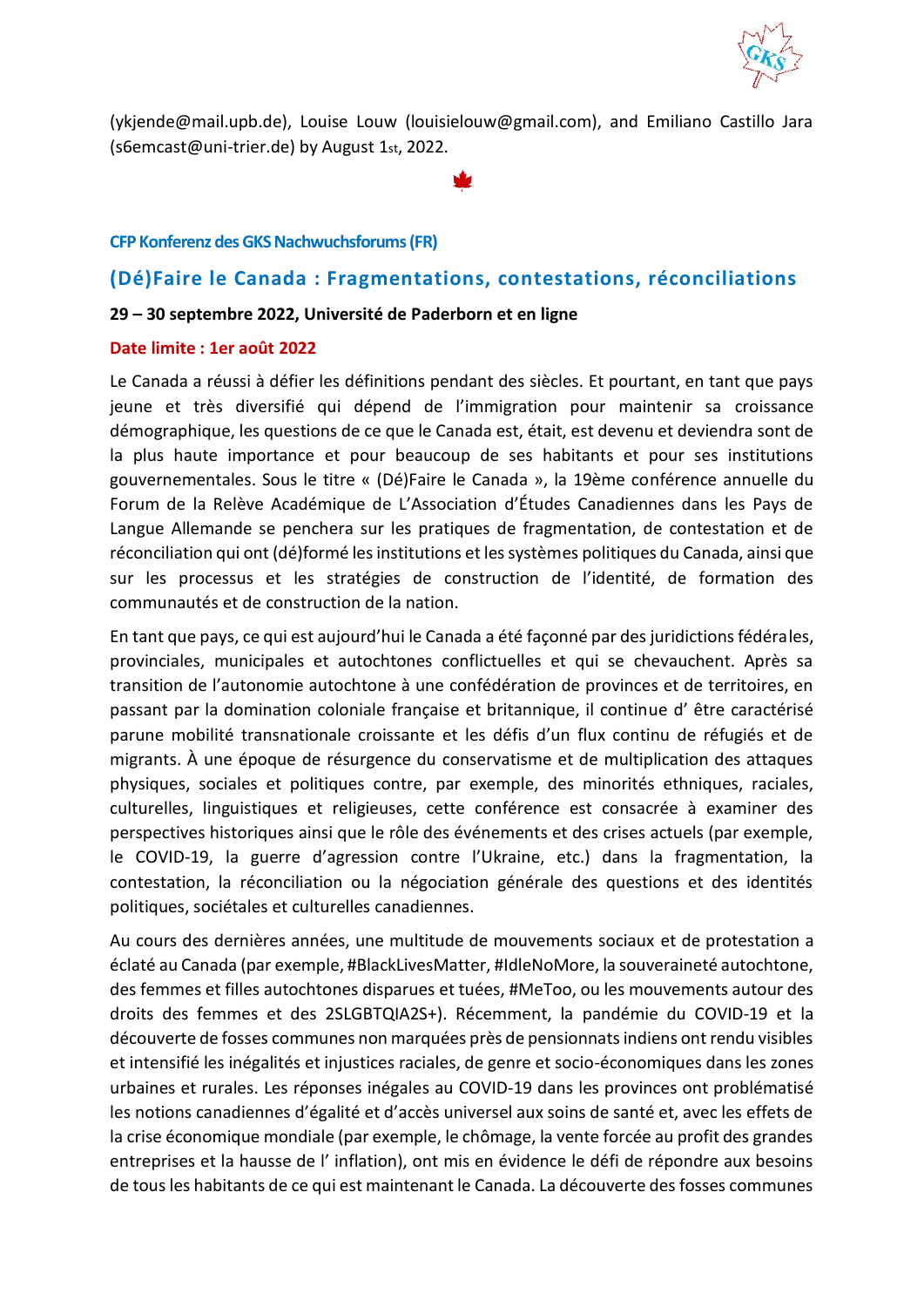

non marquées près de pensionnats indiens a mis en évidence le traumatisme intergénérationnel des communautés autochtones et exposé le déni continuel des politiques génocidaires et leur impact sur la mémoire publique. De plus, elle a abordé la lutte perpétuelle du Canada pour se réconcilier avec les peuples autochtones, si jamais une réconciliation soit possible.

Les pratiques le Canada a employées avec pour objective l'instauration de la nation canadienne, la formation et le maintien de ses communautés, ainsi que la négociation de ses identités politiques, sociétales et culturelles continuent d'être sculptées par de multiples processus de contestation et de réconciliation. Afin d'ouvrir et de soutenir un dialogue sur comment le Canada a été fait et défait et afin de l'adresser à travers un large éventail d'approches disciplinaires, théoriques et méthodologiques, nous invitons des contributions selon **trois axes thématiques** :

(1) Identités et politiques fragmentées, contestées et réconciliées,

- (2) (Dé)faire le Canada dans la littérature, l'art et les médias, et
- (3) Ré-)configurer l'espace ou les espaces coloniaux, ruraux et urbains.

Les contributions des étudiant.e.s de maîtrise et de doctorat et des chercheur.e.s en début de carrière peuvent inclure, sans s'y limiter, les sujets suivants :

- Culture(s) de mémoire(s) de fragmentation, de contestation ou de réconciliation (par exemple, l'amnésie culturelle, les traumatismes intergénérationnels, le système des pensionnats indiens, le Scoop des années 60, la mémoire nationale/publique, les injustices continues à l'encontre des communautés marginalisées et vulnérables, l'exceptionnalisme canadien),
- Processus et pratiques quotidiens de fragmentation, de contestation ou de réconciliation au sein et entre différentes communautés (par exemple, les peuples autochtones, les communautés racialisées, les personnes handicapées, la communauté 2SLGBTQIA+, les migrants, les groupes religieux, les groupes linguistiques),
- Représentations et/ou négociations littéraires et médiatiques (télévision et cinéma, médias sociaux, arts numériques et multimédias) de formes de fragmentation, de contestation et de réconciliation (par exemple, des représentations erronées/sousreprésentations/appropriations des peuples autochtones, la diversité et des minorités, représentations de l'identité nationale ou représentations de l'opinion publique sur des questions sociétales clés),
- Perspectives historiques sur les pratiques contestées ou changeantes de la construction de l'identité, de la formation de la communauté et de la construction de la nation (par exemple, la politique du multiculturalisme, l'autodétermination/souveraineté autochtone, le nationalisme canadien, le Canada colonial et impérial, l'État post-national),
- Les événements actuels (par exemple, le COVID-19, la guerre d'agression contre l'Ukraine) et leur rôle dans la fragmentation, la contestation et la négociation des questions et identités politiques, sociétales et culturelles canadiennes,
- Le rôle des mouvements de protestation (par exemple, #IdleNoMore, #MMIWG 2S, les droits des autochtones, des femmes et des personnes 2SLGBTQIA+,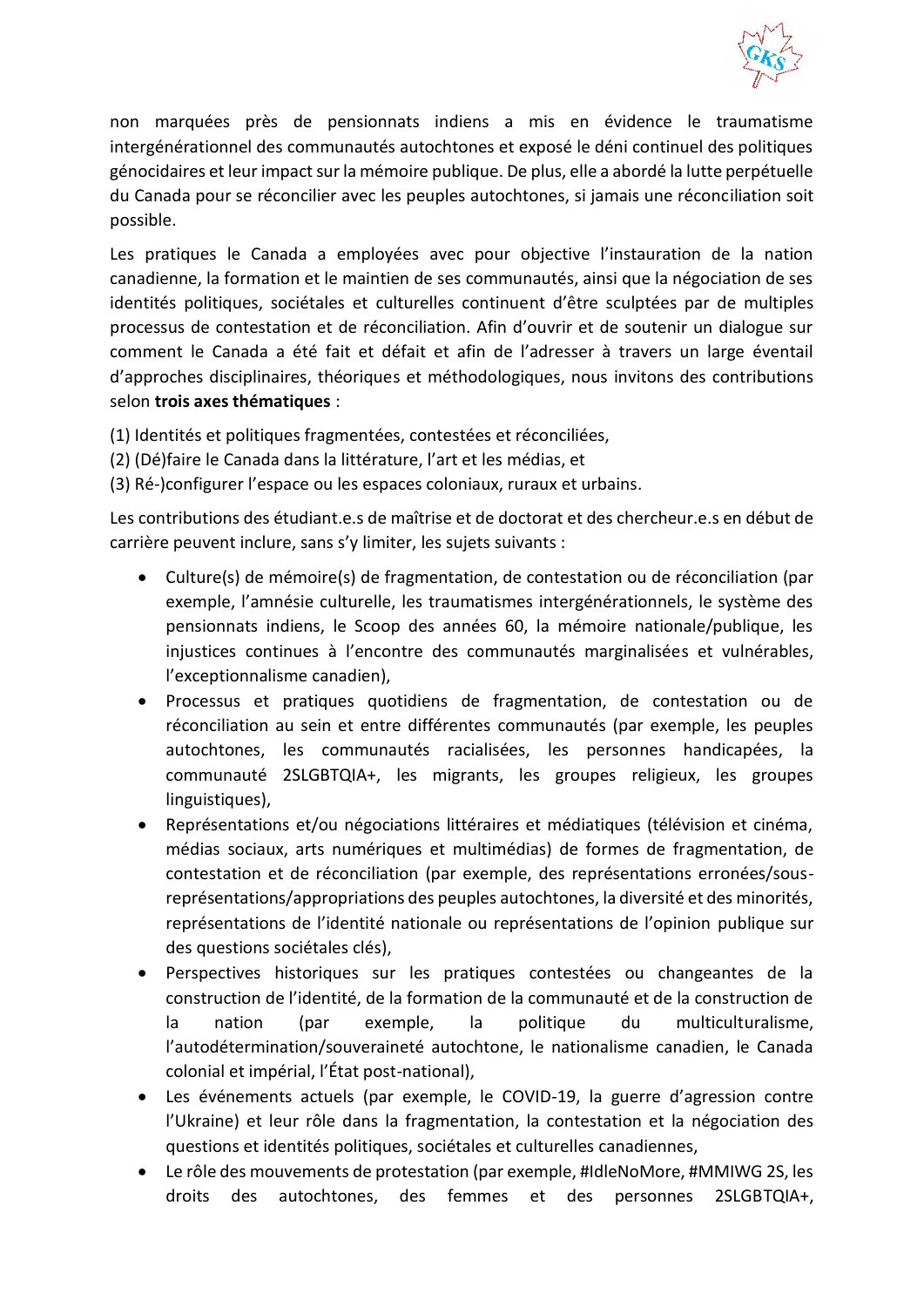

#BlackLivesMatter, la justice climatique, les droits des migrants, la souveraineté du Québec, le travail, la suprématie blanche ou le nationalisme blanc, l'anti-vaccination, la manifestation « Freedom Convoy » des camionneurs) dans la (dé)construction du Canada,

• Les processus multiscalaires de fragmentation, de contestation et de réconciliation dans les espaces ruraux et urbains du Canada (par exemple, les différentes identités liées au lieu et à l'espace parmi les groupes ethniques, raciaux et de genre dans les espaces urbains et ruraux, les conceptions autochtones du terrotoire dans les milieux urbains et ruraux, les inégalités socio-économiques et politiques dans ces espaces et lieus).

### **Formats éligibles de présentationde la conférence**

**Présentation en panel** : Les panels comprennent des présentations individuelles de 20 minutes et des sessions de discussion de 10 minutes par présentation.

**Café des idées** : Le café des idées combine de manière informelle la présentation de nouvelles idées de recherche et/ou de posters de projets avec l' opportunité pour les participants et les invités d'échanger, donc, d'engager des conversations entre eux.

### **Soumission des résumés**

**Présentation en panel :** Veuillez soumettre un résumé (300 mots max.) et une courte note biographique (150 mots max.) en anglais, français ou allemand à Yvonne K. Jende (ykjende@mail.upb.de), Louise Louw (louisielouw@gmail.com) et Emiliano Castillo Jara (s6emcast@uni-trier.de) avant le 1 août 2022. De plus, si votre présentation porte sur un des trois axes principaux ci-dessus, veuillez l'indiquer, s'il vous plaît.

**Café des idées :** Veuillez soumettre un bref aperçu de votre idée/projet (150 mots max.) et une courte note biographique (150 mots max.) en anglais, français ou allemand à Yvonne K. Jende (ykjende@mail.upb.de), Louise Louw (louisielouw@gmail.com), et Emiliano Castillo Jara (s6emcast@uni-trier.de) avant le 1er août 2022.

### <span id="page-22-0"></span>**Appel à propositions** *Fémur* **n. 6**

### <span id="page-22-1"></span>**Gabrielle Roy, échos et expériences d'une œuvre**

### **Date limite de soumission des propositions : 1er août 2022**

### *Fémur : Revue étudiante de critique littéraire de l'Université de Montréal*

### [https://revuefemur.com/index.php/2022/06/14/appel-a-propositions-n-6-gabrielle-roy](https://revuefemur.com/index.php/2022/06/14/appel-a-propositions-n-6-gabrielle-roy-echos-et-experiences-dune-oeuvre/)[echos-et-experiences-dune-oeuvre/](https://revuefemur.com/index.php/2022/06/14/appel-a-propositions-n-6-gabrielle-roy-echos-et-experiences-dune-oeuvre/)

Parce que régulièrement enseignée et massivement commentée, et ce, depuis plusieurs décennies, par d'imposantes analystes ayant proposé des lectures qu'il semble parfois difficile de dépasser<sup>[1](https://revuefemur.com/index.php/2022/06/14/appel-a-propositions-n-6-gabrielle-roy-echos-et-experiences-dune-oeuvre/#fn1)</sup>, l'œuvre de Gabrielle Roy peut laisser croire qu'elle est aujourd'hui usée ou, à tout le moins, qu'elle se révèle toujours plus difficile à atteindre, tout engluée ou empêtrée qu'elle est dans une imposante masse de discours critiques. Or cette impression (mensongère) qui laisse croire qu'on a fait le tour du jardin à son sujet ou que les accès pour entrer dans son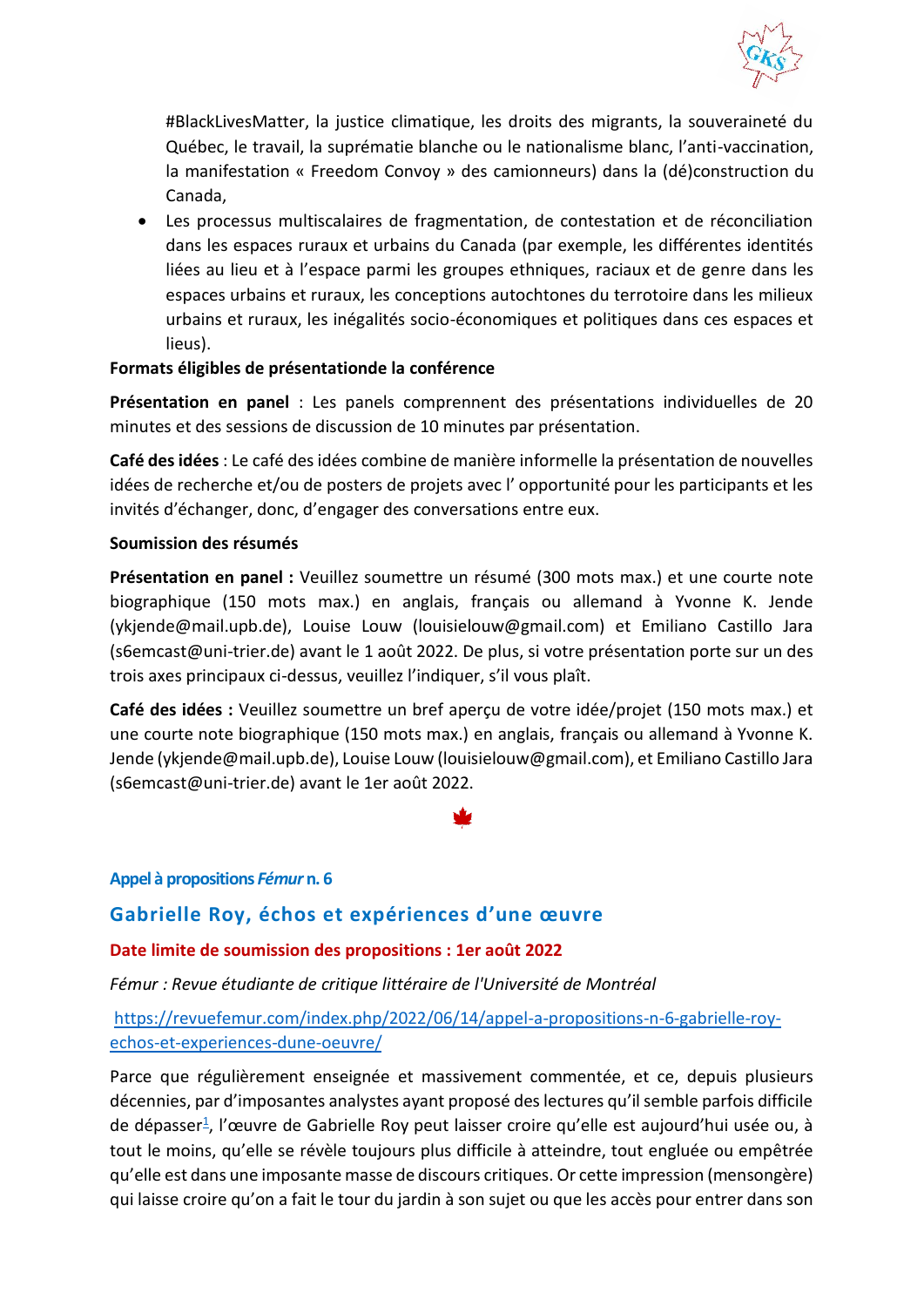

œuvre sont encombrés mérite très certainement d'être dissipée. Au sujet des classiques littéraires, Italo Calvino rappelait à juste titre que les canons littéraires « provoque[nt] sans cesse un nuage de discours critiques, dont [ils] se débarrassent continuellement<sup>[2](https://revuefemur.com/index.php/2022/06/14/appel-a-propositions-n-6-gabrielle-roy-echos-et-experiences-dune-oeuvre/#fn2)</sup> » ou dont il faut continuellement les extirper pour en redécouvrir l'actualité.

En 1998, Lori Saint-Martin dressait l'inventaire de tout ce qui s'était écrit et publié au sujet de Gabrielle Roy entre 1978 et 1997<sup>3</sup>[.](https://revuefemur.com/index.php/2022/06/14/appel-a-propositions-n-6-gabrielle-roy-echos-et-experiences-dune-oeuvre/#fn3) Elle constatait ainsi la très grande variété des perspectives théoriques adoptées afin d'aborder cette œuvre, ce qui la singularise certainement dans le paysage critique et littéraire canadien. Les analystes l'ont en effet étudiée à travers le prisme du structuralisme, de la sociocritique, de l'histoire littéraire, de l'étude de la réception, de lectures biographiques, d'études comparatistes, du féminisme, de la psychanalyse, de la génétique textuelle, de la mythocritique, de l'étude des symboles, pour ne nommer que quelques approches. Malgré l'apparent « risque de saturation $4 \times 9$  $4 \times 9$  qu'elle identifiait, Lori Saint-Martin annonçait malgré tout la fécondité des études royennes et – surtout – leur pérennité, ce que confirmait récemment l'une de ses spécialistes, Jane Everett, au micro de l'équipe de Point critique<sup>[5](https://revuefemur.com/index.php/2022/06/14/appel-a-propositions-n-6-gabrielle-roy-echos-et-experiences-dune-oeuvre/#fn5)</sup>. Il est donc tentant de penser que cette œuvre a encore beaucoup à dire, comme en témoignent d'ailleurs les récents travaux de Charlotte Biron, consacrés aux reportages de l'autrice<sup>[6](https://revuefemur.com/index.php/2022/06/14/appel-a-propositions-n-6-gabrielle-roy-echos-et-experiences-dune-oeuvre/#fn6)</sup>, corpus qu'on avait à peu près ignoré, et ceux d'Alex Noël qui, à travers la question de la dépossession, a renouvelé les perspectives sur l'écriture de Gabrielle Roy<sup>[7](https://revuefemur.com/index.php/2022/06/14/appel-a-propositions-n-6-gabrielle-roy-echos-et-experiences-dune-oeuvre/#fn7)</sup>. Suivant l'exemple de ces chercheur·se·s, on peut se demander quelles sont aujourd'hui les approches à favoriser afin d'éclairer, sous un jour nouveau, les textes de Gabrielle Roy – ses textes les plus connus (comme *Bonheur d'occasion* ou *La détresse et l'enchantement*) et les moins commentés (ses contes, sa correspondance, ses essais, ses discours). On peut aussi se demander en quoi l'écriture de Gabrielle Roy est toujours actuelle. Si en effet un « classique est un livre qui n'a jamais fini de dire ce qu'il a dire<sup>[8](https://revuefemur.com/index.php/2022/06/14/appel-a-propositions-n-6-gabrielle-roy-echos-et-experiences-dune-oeuvre/#fn8)</sup> », comme l'avance Italo Calvino, en quoi ceux de Gabrielle Roy demeurent-ils, aujourd'hui, classiques ?

Plusieurs pistes de réflexion peuvent être envisagées afin de répondre à ces questions auxquelles voudront répondre les textes du prochain numéro de *Fémur*, premier dossier de la revue exclusivement consacré à une autrice. Onze avenues, réparties en quatre axes, sont ici proposées. Cette liste ne prétend d'aucune manière à l'exhaustivité. Les propositions soumises à *Fémur* pourraient d'ailleurs très bien sortir de ces axes fournis à titre indicatif.

### *1. Approches nouvelles ou renouvelées*

- Parmi les champs d'études qui se sont ouverts depuis le bilan critique de Lori Saint-Martin à la fin des années 1990, il importe de relever l'attention nouvelle accordée au *care* ou à **l'éthique de la sollicitude**. Le souci et le soin des autres traversent en effet l'ensemble de l'œuvre de Gabrielle Roy. Cette affirmation se vérifie tant dans les fictions narratives de l'autrice (qu'on pense à l'attention que la jeune Yvonne accorde à son petit frère Daniel qui meurt seul dans un hôpital à la fin du roman *Bonheur d'occasion* ou à la volonté d'Azarius de s'enrôler et de disparaître pour mieux prendre soin de sa famille) que dans ses non-fictions (pensons aux reportages ou à l'abondante correspondance de l'autrice qui témoignent d'une sollicitude réelle, c'est-à-dire qui s'inscrit dans la réalité, dans la pratique et dans l'éthique de son écriture).
- À l'heure où l'urgence climatique se fait sentir de manière toujours plus insistante, l'essor de **l'écocritique** révèle son indéniable actualité. Cette lunette critique paraît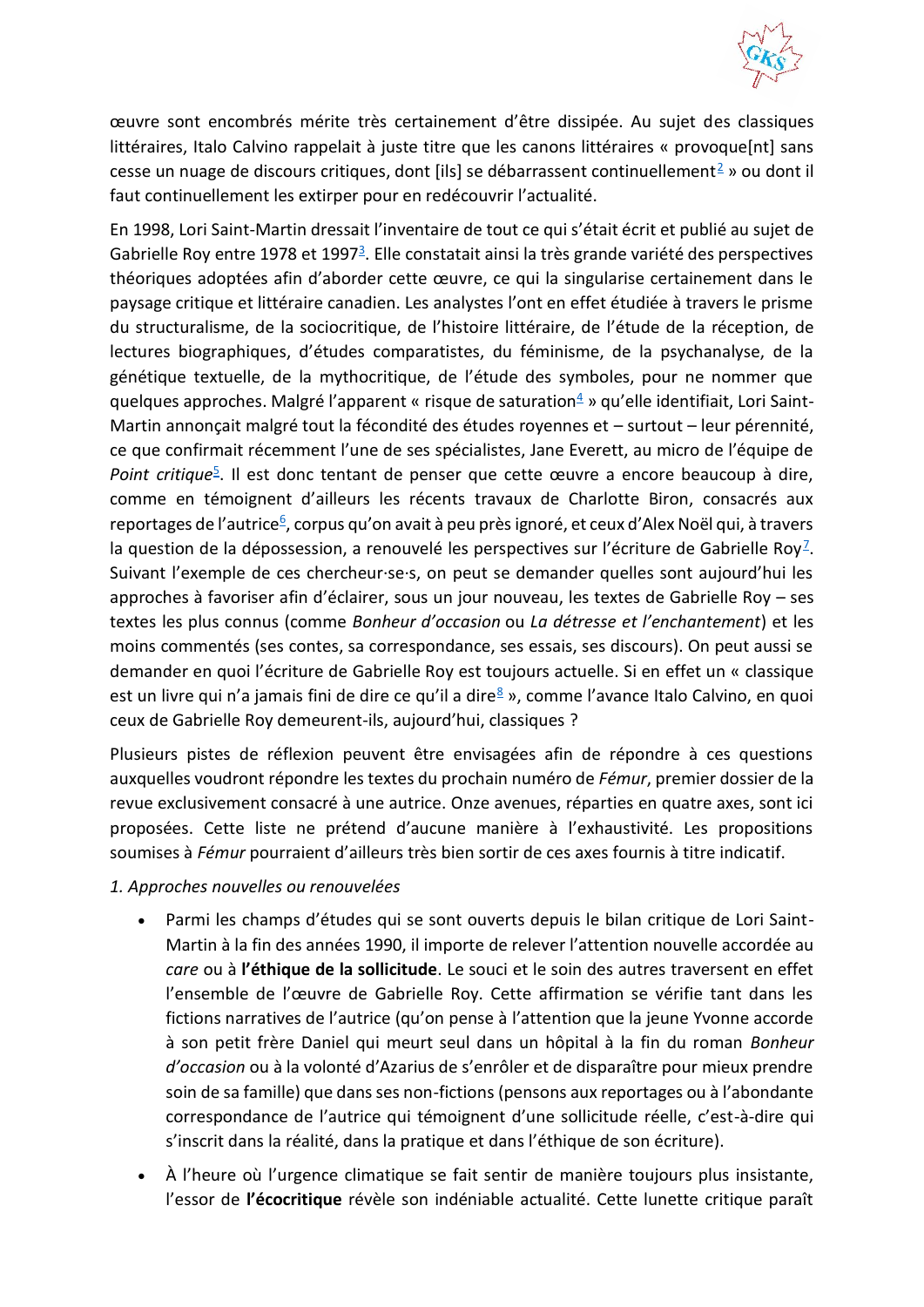

particulièrement utile afin d'observer certains romans de Gabrielle Roy qui, depuis au moins les années 1950, se rendent sensibles à l'environnement (menacé) dans lequel évoluent ses personnages. *Alexandre Chenevert* exemplifie particulièrement bien ce souci de la nature, saccagée par le comportement humain.

- De même, **les** *animal studies* pourraient permettre d'éclairer les fictions de Gabrielle Roy où les animaux jouent souvent des rôles significatifs, voire centraux. On doit en ce sens penser aux contes de l'autrice, aux récits de *Cet été qui chantait* ou encore à certains fragments de *Rue Deschambault* où les animaux sont très régulièrement personnifiés et leur comportements valorisés, révélant par contraste l'absurdité de certains comportements humains.
- *2. Ouvrir le dialogue entre les œuvres (et les pratiques)*
	- L'œuvre de Gabrielle Roy se distingue certainement dans le paysage littéraire québécois en ce qu'elle est très régulièrement évoquée, citée, dans d'autres fictions qui entrent dans son sillage ou qui souhaitent s'en distancier. Ce **procédé de mise en abyme** – l'inscription de l'œuvre dans l'œuvre, de la lecture dans la lecture – est notamment prégnant dans les roman de Francine Noël (*Maryse*, 1984), Jacques Poulin (*Volkswagen Blues*) 9 [,](https://revuefemur.com/index.php/2022/06/14/appel-a-propositions-n-6-gabrielle-roy-echos-et-experiences-dune-oeuvre/#fn9) Catherine Mavrikakis (*Deuils cannibales et mélancoliques*, 2000), Yvon Rivard (*Le dernier chalet*, 2018) et Jean-François Létourneau (*Le territoire sauvage de l'âme*, 2021) qui offrent de beaux cas d'études intertextuelles.
	- La série *Le monde de Gabrielle Roy* (2021), réalisée par Renée Blanchard, a donné un nouveau souffle à l'œuvre et à la vie de Gabrielle Roy dans l'imaginaire collectif. Cette transposition de l'œuvre au petit écran invite à réfléchir aux nombreuses **extensions des textes de Gabrielle Roy**, au cinéma (on peut par exemple penser au documentaire *Gabrielle Roy* réalisé par Léa Pool en 1998) et sur scène (Michel Tremblay a notamment écrit un court opéra sur la musique d'André Gagnon intitulé *Lettres de Madame Roy à sa fille Gabrielle* en 2013). Le développement des études intermédiales, ces dernières années, aménage sans doute un climat critique particulièrement propice à l'observation de ces transpositions littéraires.
	- Dans une perspective similaire, il reste beaucoup à dire du rapport que l'écriture de Gabrielle Roy entretient avec les images qui accompagnent plusieurs de ses textes. De telles réflexions qui aborderaient cette **relation texte-image**[10](https://revuefemur.com/index.php/2022/06/14/appel-a-propositions-n-6-gabrielle-roy-echos-et-experiences-dune-oeuvre/#fn10) offre de beaux problèmes de lectures dans la mesure où ces accompagnements picturaux orientent certainement l'interprétation de ces textes. On peut en ce sens penser aux estampes du célèbre peintre québécois Jean-Paul Lemieux qui accompagnent une édition limitée du récit de *La Petite poule d'eau*<sup>[11](https://revuefemur.com/index.php/2022/06/14/appel-a-propositions-n-6-gabrielle-roy-echos-et-experiences-dune-oeuvre/#fn11)</sup> et celles du peintre René Richard dans une édition tout aussi rare de *La montagne secrète*<sup>[12](https://revuefemur.com/index.php/2022/06/14/appel-a-propositions-n-6-gabrielle-roy-echos-et-experiences-dune-oeuvre/#fn12)</sup>.
	- La biographie de Gabrielle Roy écrite par François Ricard $\frac{13}{2}$  $\frac{13}{2}$  $\frac{13}{2}$  modèle du genre met en lumière les nombreuses amitiés qu'a nourries cette autrice, souvent des amitiés féminines qui se fondent sur un intérêt commun pour la littérature $14$ . Au-delà de ces affinités réelles, il convient sans doute de réfléchir aux dialogues possibles entre les œuvres respectives de ces autrices. Dans la biographie qu'il lui consacre, François Ricard mentionne d'autres **inspirations livresques** de Gabrielle Roy ; de Shakespeare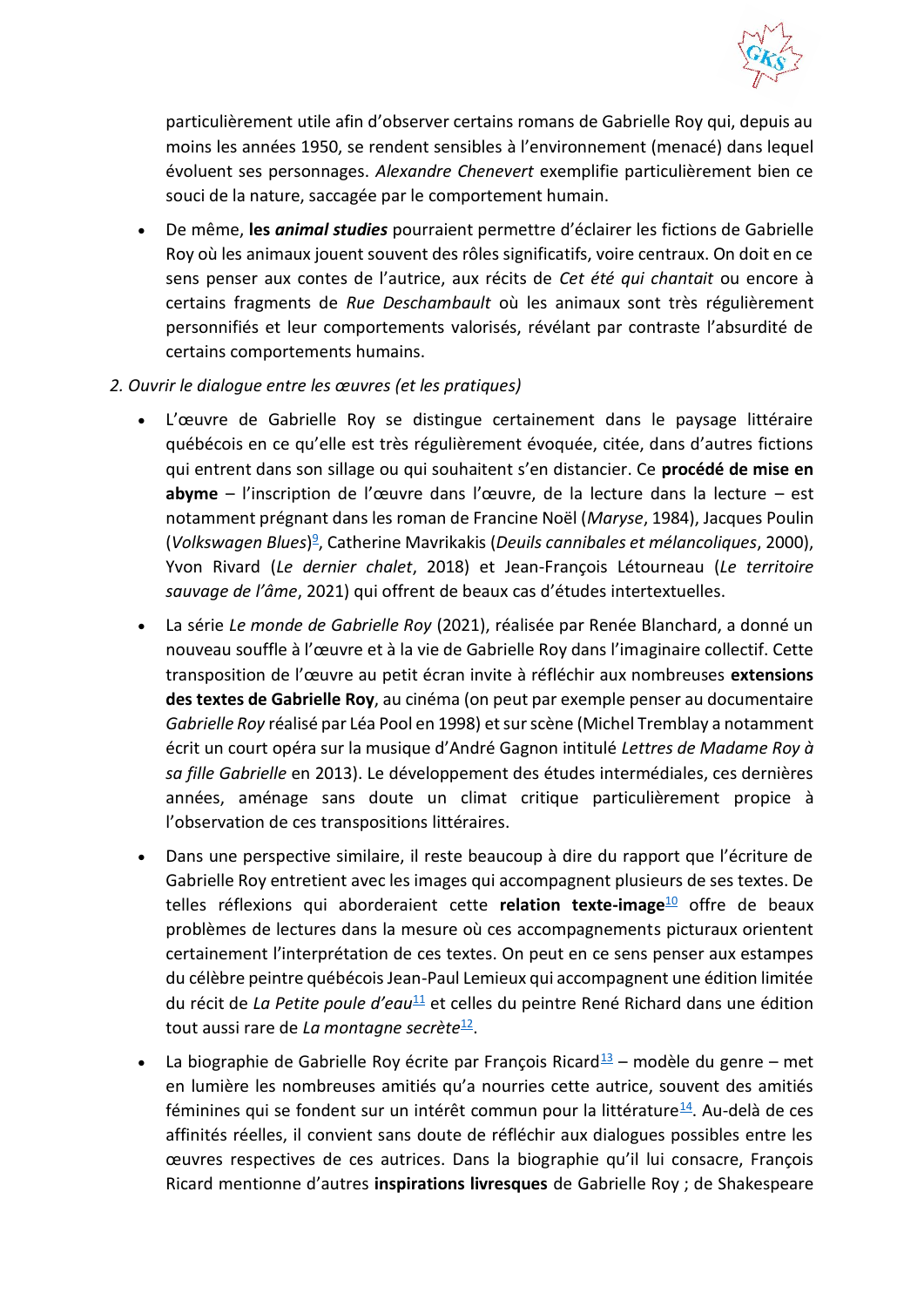

à Tchekhov, de Gide à Saint-Exupéry. Gabrielle Roy était d'ailleurs une fervente lectrice des philosophes Teilhard de Chardin<sup>[15](https://revuefemur.com/index.php/2022/06/14/appel-a-propositions-n-6-gabrielle-roy-echos-et-experiences-dune-oeuvre/#fn15)</sup> et Henri Bergson, ce qui laisse croire que les textes de l'écrivaine sont imprégnés par leur pensée. Plusieurs de ces influences restent toutefois à montrer<sup>[16](https://revuefemur.com/index.php/2022/06/14/appel-a-propositions-n-6-gabrielle-roy-echos-et-experiences-dune-oeuvre/#fn16)</sup>.

- *3. Critique de la critique*
	- Il n'est pas certain que les **études queer**, qui rencontrent actuellement une certaine fortune en études littéraires, soient une voie à privilégier afin d'entrer dans les fictions narratives de Gabrielle Roy. Cela dit, une posture critique queer, qui refuse les binômes, pourrait certainement permettre de réévaluer des analyses importantes de l'œuvre de Gabrielle Roy, notamment les lectures structuralistes qu'ont proposées André Brochu<sup>[17](https://revuefemur.com/index.php/2022/06/14/appel-a-propositions-n-6-gabrielle-roy-echos-et-experiences-dune-oeuvre/#fn17)</sup> ou Jacques Allard<sup>[18](https://revuefemur.com/index.php/2022/06/14/appel-a-propositions-n-6-gabrielle-roy-echos-et-experiences-dune-oeuvre/#fn18)</sup>, en partie influencés par la pensée binaire de Greimas.
	- Si la « critique au féminin » a admirablement commenté l'univers narratif de Gabrielle Roy<sup>[19](https://revuefemur.com/index.php/2022/06/14/appel-a-propositions-n-6-gabrielle-roy-echos-et-experiences-dune-oeuvre/#fn19)</sup>, cette même approche mériterait peut-être d'être appliquée aux discours qui ont commenté son œuvre afin d'observer à nouveau frais **la réception critique (masculine)** des écrits de cette femme, qui – pour une raison ou une autre – ont longuement été boudés par un versant important des intellectuels québécois, notamment pendant la Révolution tranquille<sup>[20](https://revuefemur.com/index.php/2022/06/14/appel-a-propositions-n-6-gabrielle-roy-echos-et-experiences-dune-oeuvre/#fn20)</sup>.
	- Plusieurs critiques ont consacré une part de leur carrière à l'étude de la vie et du travail de Gabrielle Roy. Pensons à des auteurs comme Gilles Marcotte, François Ricard ou Yvon Rivard. S'intéressant à une œuvre qui s'est infléchie à travers les années, ces commentateurs dont la posture critique a elle aussi pu changer à travers les décennies se présente comme un riche objet d'étude. Il convient en effet d'observer les critiques de ces critiques, leur développement, à leurs différentes phases – s'il en est. Devenir lecteur·trice de ces lectures amène à réévaluer **l'histoire de la réception de Gabrielle Roy**. La récente disparition de François Ricard appelle par exemple à établir la synthèse de sa grande contribution au rayonnement de l'œuvre de Gabrielle Roy.

### *4. Dans les pas de Gabrielle Roy*

• L'enseignement – ou la transmission de façon plus générale – est une thématique essentielle de l'univers narratif royen, lequel a été investi des souvenirs de l'autrice qui a elle-même été institutrice. Les romans *La Petite poule d'eau* et *Ces enfants de ma vie* illustrent cette idée de façon exemplaire. S'il convient certainement d'aborder ces thématiques, il apparaît tout aussi intéressant, dans une réflexion pédagogique, de s'intéresser à **l'enseignement de l'œuvre de Gabrielle Roy**. Depuis les événements survenus à l'Université d'Ottawa et la discussion plus large amorcée autour de la liberté académique concernant l'emploi controversé de mots blessants, plusieurs discussions pointent vers un renouvellement éthique de l'enseignement de la littérature dans les collèges et à l'université $\frac{21}{2}$  $\frac{21}{2}$  $\frac{21}{2}$ . L'œuvre de Gabrielle Roy, qui emploie des mots qui pourraient paraître aujourd'hui offensants en dépit de son idéal de fraternité et de solidarité universelles, se présente en ce sens comme un objet d'étude prometteur.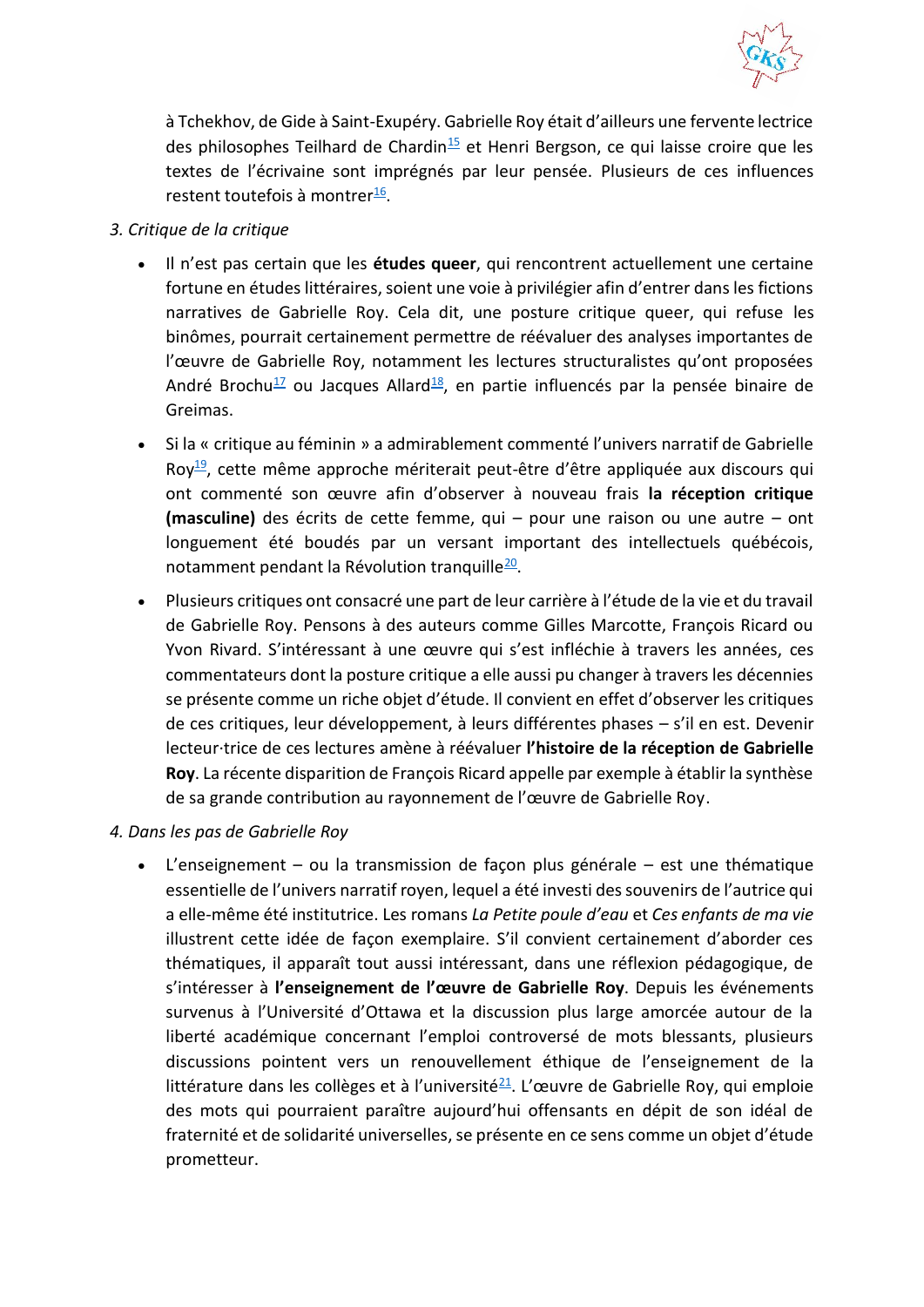

• Avant l'écriture de son premier roman *Bonheur d'occasion*, Gabrielle Roy a écrit plusieurs reportages qui l'ont amenée à parcourir et à décrire de nombreux paysages canadiens. Parmi eux, les reportages consacrés à Montréal sont peut-être les mieux connus. Influencé par la **géocritique**[22](https://revuefemur.com/index.php/2022/06/14/appel-a-propositions-n-6-gabrielle-roy-echos-et-experiences-dune-oeuvre/#fn22) et la place prépondérante qu'occupe la **création littéraire** dans les départements de littérature, dans son prochain numéro, le prochain dossier de la revue *Fémur* pourrait accepter de recevoir des reportages littéraires qui s'inspirent directement et explicitement de la démarche journalistique de Gabrielle Roy. Pourquoi ne pas marcher dans les pas de cette reporter afin de peindre les paysages et les réalités (sociales et historiques) que cette écrivaine a elle-même décrits entre 1940-1945<sup>[23](https://revuefemur.com/index.php/2022/06/14/appel-a-propositions-n-6-gabrielle-roy-echos-et-experiences-dune-oeuvre/#fn23)</sup>?

**\***

Date limite de soumission des propositions : **1er août 2022**.

Les articles des propositions sélectionnées devront être soumis en version complète en **octobre 2022**.

Les propositions doivent être envoyées à l'adresse *[revuefemur@gmail.com](mailto:revuefemur@gmail.com)* et respecter le protocole de rédaction : *<https://revuefemur.com/index.php/soumettre-un-article/>*

La revue Fémur publie plusieurs types de textes : des **articles scientifiques** (de 3000 à 6000 mots), des **essais** (de 2000 à 4000 mots) et des **comptes rendus critiques** (d'au plus 2000 mots). Dans le cadre de ses dossiers thématiques, la revue reçoit des **propositions** d'articles scientifiques, d'essais ou de comptes rendus, et **non des textes complets**. Il est à noter que Fémur accepte également des propositions hors dossier. Les propositions d'articles et d'essais comptent **entre 500 et 700** mots, alors que les propositions de comptes rendus sont d'**environ 200 mots**. Le comité scientifique de la revue évalue les propositions pour retenir celles qui répondent à ses critères. Les auteur·ice·s des propositions retenues sont alors invité·e·s à soumettre les textes complets.

Direction du numéro : Michaël Blais

Rédactrices en chef : Emma Gauthier-Mamaril et Eugénie Matthey-Jonais

**\***

### **Bibliographie**

BIRON, Michel, François DUMONT et Élisabeth NARDOUT-LAFARGE, « Gabrielle Roy, entre réalisme et intimisme », dans *Histoire de la littérature québécoise*, Montréal, Boréal, 2007.

BIRON, Charlotte, « D'Arthur Buies à Gabrielle Roy. Une histoire littéraire du reportage au Québec (1875-1945) », thèse de doctorat, Université Laval, 2020.

BIRON, Charlotte, *Mavis Gallant et Gabrielle Roy, journalistes*, Québec, Codicille, 2016.

BRAULT, Jacques, « Tonalités lointaines », dans *Chemins perdus, chemins trouvés*, Montréal, Boréal, coll. « Papiers collés », 2012, p. 99-115.

BROCHU, André, « *La détresse et l'enchantement* ou le roman intérieur », dans *La visée critique*, Montréal, Boréal, 1988, p. 214-230.

CALVINO, Italo, *Pourquoi lire les classiques*, Paris, Gallimard, coll. « Folio », 2018.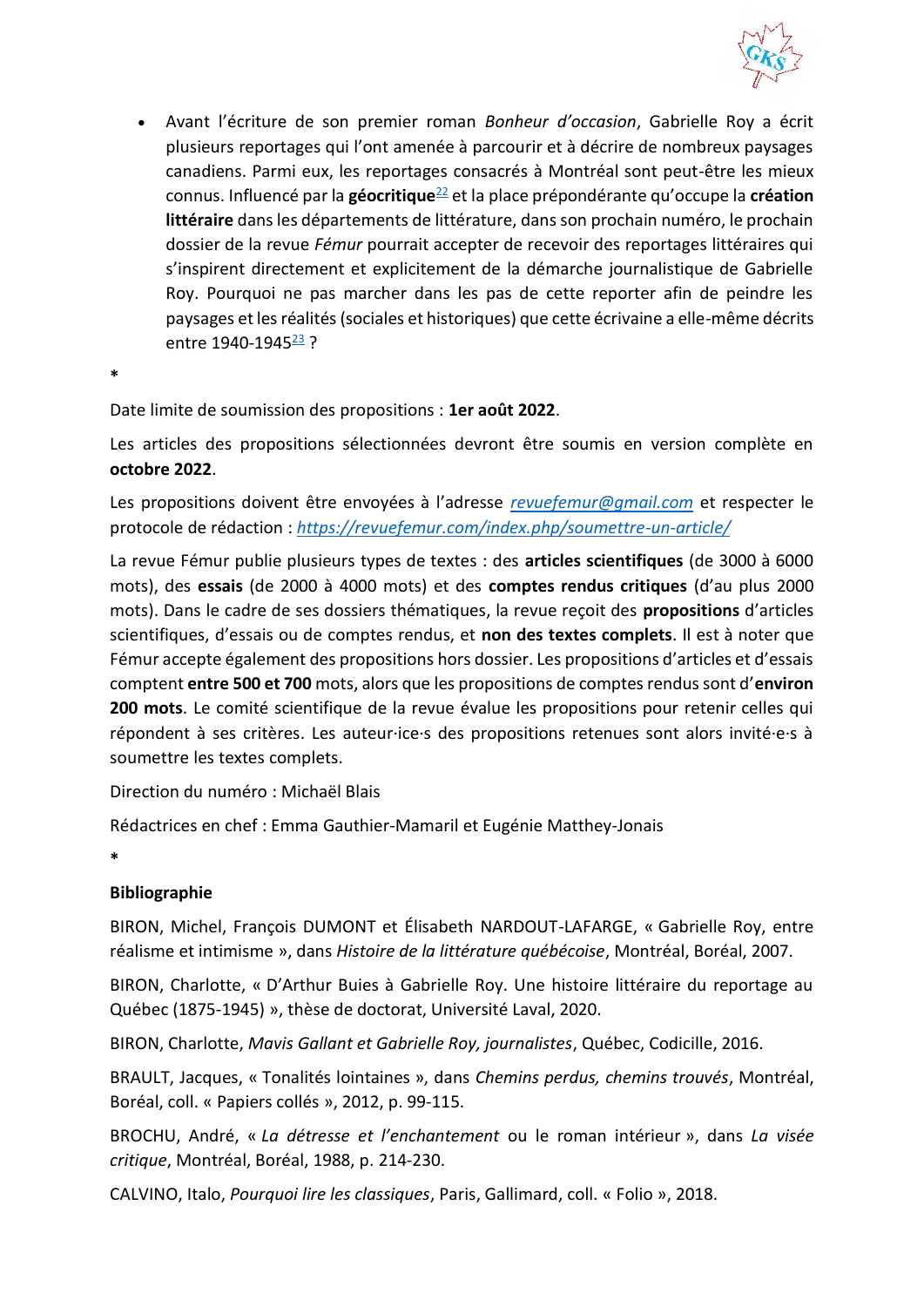

FAUCHON, André (dir.), *Colloque international « Gabrielle Roy »*, Actes du colloque soulignant le cinquantième anniversaire de *Bonheur d'occasion*, tenu au Collège universitaire de Saint-Boniface du 27 au 30 septembre 1995, Winnipeg, Presses universitaires de Saint-Boniface, 1996.

MARCOTTE, Gilles. « *Bonheur d'occasion* et le "grand réalisme" », *Voix et images*, vol. 14, no 3, printemps 1989, p. 408-413.

NOËL, Alex, « Les dépossessions romanesques : lecture de la négativité dans le roman moderne québécois (Anne Hébert, Gabrielle Roy, Réjean Ducharme) », thèse de doctorat, 2020.

RICARD, François, *Gabrielle Roy, une vie*, Montréal, Boréal, coll. « Boréal compact », 2000 [1996].

RICARD, François, *Introduction à l'œuvre de Gabrielle Roy*, Montréal, Fides, coll. « Écrivains canadiens d'aujourd'hui », 1975.

ROY, Alain, *Gabrielle Roy. L'idylle et le désir fantôme*, Montréal, Boréal, coll. « Cahiers Gabrielle Roy », 2004.

ROY, Gabrielle, Jane EVERETT et Joyce MARSHALL, *In Translation. The Gabrielle Roy-Joyce Marshall correspondence*, Toronto, University of Toronto Press, 2005.

ROY, Gabrielle et Margaret LAURENCE*, Intimate Strangers. The Letters of Margaret Laurence and Gabrielle Roy*, Winnipeg, University of Manitoba Press, 2006.

ROY, Gabrielle*, Femmes de lettres. Lettres de Gabrielle Roy à ses amies. 1945-1978*, Montréal, Boréal, coll. « Cahiers Gabrielle Roy », 2005.

SAINT-MARTIN, Lori, *La voyageuse et la prisonnière. Gabrielle Roy et la question des femmes*, Montréal, Boréal, coll. « Cahiers Gabrielle Roy », 2002.

SAINT-MARTIN, Lori, *Lectures contemporaines de Gabrielle Roy. Bibliographie analytique des études critiques*, Montréal, Boréal, coll. « Cahiers Gabrielle Roy », 1998.

SMART, Patricia, « Quand les voix de la résistance deviennent politiques : *Bonheur d'occasion* ou le réalisme au féminin », *Écrire dans la maison du père*, Montréal, XYZ, 2003 [1988], p. 211- 251.

SOCKEN, Paul, *Gabrielle Roy aujourd'hui*, Saint-Boniface, Plaines, 2003.

SOCKEN, Paul, *Gabrielle Roy, an Annoted Bibliography*, Downsview, EWC Press, 1979

VACHON, George-André, « L'espace politique et social dans le roman québécois. L'idéologie nationaliste et l'évolution du Québec », dans *Une tradition à inventer*, Montréal, Boréal, coll. « Papiers collés », 1997, p. 65-94.

1. . Parmi eux et elles, on peut citer André Belleau (*Le romancier fictif*, Québec, Presses de l'Université du Québec, 1980), Gérard Bessette (*Une littérature en ébullition*, Montréal, Éditions du jour, 1968), Jacques Brault (« Tonalités lointaines », dans *Chemins perdus, chemins trouvés*, Montréal, Boréal, coll. « Papiers collés », 2012, p. 99-115), André Brochu (« *La détresse et l'enchantement* ou le roman intérieur »,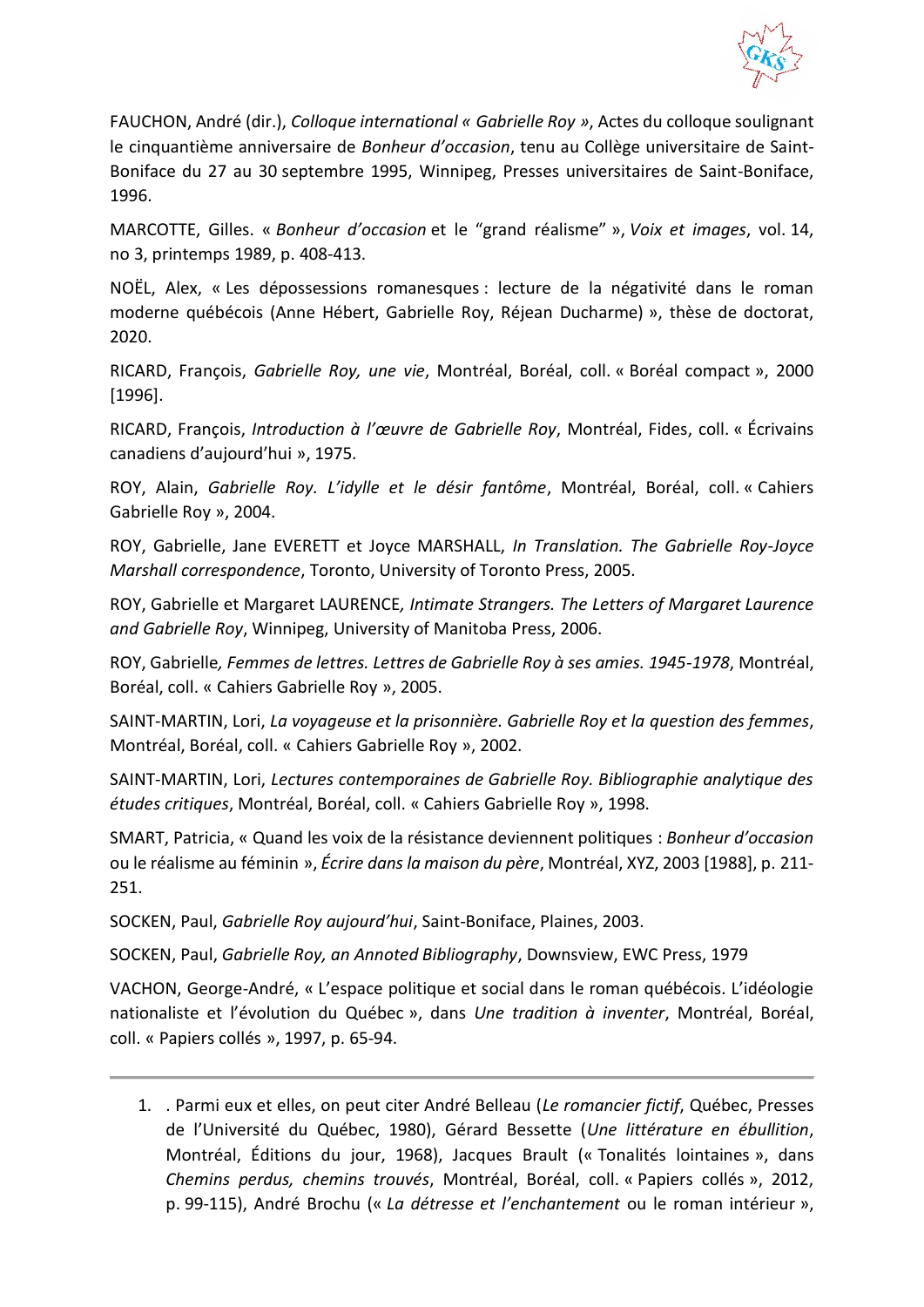

dans *La visée critique*, Montréal, Boréal, 1988, p. 214-230), François Ricard (*Introduction à l'œuvre de Gabrielle Roy*, Montréal, Fides, coll. « Écrivains canadiens d'aujourd'hui », 1975), Patricia Smart (« Quand les voix de la résistance deviennent politiques : *Bonheur d'occasion* ou le réalisme au féminin », *Écrire dans la maison du père*, Montréal, XYZ, 2003 [1988], p. 211-251), Paul Socken (*Gabrielle Roy aujourd'hui*, Saint-Boniface, Plaines, 2003), George-André Vachon (« L'espace politique et social dans le roman québécois. L'idéologie nationaliste et l'évolution du Québec », dans *Une* 

*tradition à inventer*, Montréal, Boréal, coll. « Papiers collés », 1997, p. 65-94)[.](https://revuefemur.com/index.php/2022/06/14/appel-a-propositions-n-6-gabrielle-roy-echos-et-experiences-dune-oeuvre/#fnref1)

- 2. . Italo Calvino, *Pourquoi lire les classiques*, Paris, Gallimard, coll. « Folio », 2018 [1991].
- 3. . Lori Saint-Martin, *Lectures contemporaines de Gabrielle Roy. Bibliographie analytique des études critiques*, Montréal, Boréal, coll. « Cahiers Gabrielle Roy », 1998. Avant elle, Paul Socken s'était employé à la même tâche : *Gabrielle Roy, an Annoted Bibliography*,

Downsview, EWC Press, 1979.

- 4. . Lori Saint-Martin, *op. cit.*, p. 38[.](https://revuefemur.com/index.php/2022/06/14/appel-a-propositions-n-6-gabrielle-roy-echos-et-experiences-dune-oeuvre/#fnref4)
- 5. . « "Je fais une enquête à travers tout le pays" : parcours dans l'œuvre de Gabrielle Roy », entretien avec Jane Everett à entendre à partir de la page du ballado de théorie et de critique littéraires *[Points critiques](https://www.mcgill.ca/litterature/fr/medias)* ou sur les principales plateformes d'écoute.
- 6. . Charlotte Biron *Mavis Gallant et Gabrielle Roy, journalistes*, Québec, Codicille, 2016 ; « D'Arthur Buies à Gabrielle Roy. Une histoire littéraire du reportage au Québec (1875-

1945) », thèse de doctorat, Université Laval, 2020.

7. . Alex Noël, « Les dépossessions romanesques : lecture de la négativité dans le roman moderne québécois (Anne Hébert, Gabrielle Roy, Réjean Ducharme) », thèse de

doctorat, 2020.

- 8. . Italo Calvino, *op. cit.*, p. 10[.](https://revuefemur.com/index.php/2022/06/14/appel-a-propositions-n-6-gabrielle-roy-echos-et-experiences-dune-oeuvre/#fnref8)
- 9. . Sur le dialogue entre les œuvres de Gabrielle Roy et Jacques Poulin, consulter Paul Socken, « Jacques Poulin : héritier spirituel de Gabrielle Roy », dans André Fauchon (dir.), *Colloque international « Gabrielle Roy »*, Actes du colloque soulignant le cinquantième anniversaire de *Bonheur d'occasion*, tenu au Collège universitaire de Saint-Boniface du 27 au 30 septembre 1995, Winnipeg, Presses universitaires de Saint-

Boniface, 1996, p. 593-603[.](https://revuefemur.com/index.php/2022/06/14/appel-a-propositions-n-6-gabrielle-roy-echos-et-experiences-dune-oeuvre/#fnref9)

10. . Sauf erreur, seule Esther Trépanier jette des ponts entre l'œuvre de Gabrielle Roy et l'art pictural, notamment dans son article « Entre la littérature et la peinture, la montagne : l'écart entre les représentations littéraires de Montréal et la peinture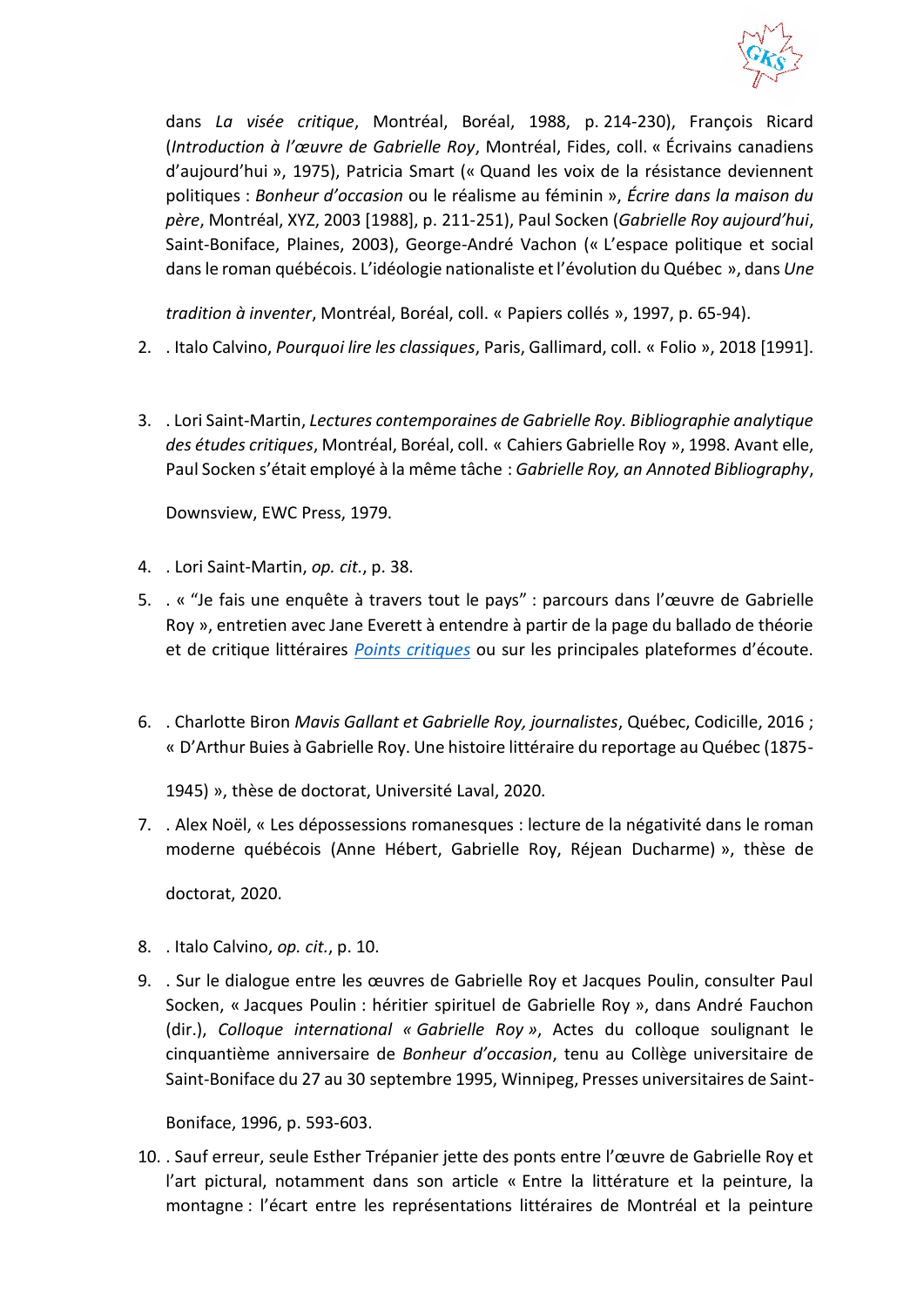

d'Adrien Hébert » (*University of Toronto Quarterly*, vol. 63, no 4, été 1994, p. 551- 565).

- 11. . Gabrielle Roy, *La Petite poule d'eau* [texte accompagné de 20 estampes de Jean-Paul Lemieux], Montréal, Gilles Corbeil éditeur, 1971 [1950].
- 12. . Gabrielle Roy, *La montagne secrète* [texte accompagné de 12 lithographies de René Richard], Montréal, La frégate, 1975 [1961].
- 13. . François Ricard, *Gabrielle Roy, une vie*, Montréal, Boréal, coll. « Boréal compact », 2000 [1996].
- 14. . On peut en ce sens penser à des femmes de lettres comme Simone Routier, Jeanne Lapointe, Adrienne Choquette, Cécile Chabot, Simone Bussières, Michelle Le Normand, Alice Lemieux-Lévesque, Margaret Laurence. Sur ces amitiés, outre la biographie de Gabrielle Roy par François Ricard, voir Gabrielle Roy*, Femmes de lettres. Lettres de Gabrielle Roy à ses amies. 1945-1978*, Montréal, Boréal, coll. « Cahiers Gabrielle Roy », 2005 ; et Gabrielle Roy et Margaret Laurence*, Intimate Strangers. The Letters of Margaret Laurence and Gabrielle Roy*, Winnipeg, University of Manitoba Press, 2006.
- 15. . Voir le récit que fait Gabrielle Roy de sa « Rencontre avec Teilhard de Chardin (vers 1975) » dans François Ricard, Sophie Marcotte et Jane Everett (éd.), *Le pays de* Bonheur d'occasion *et autres récits autobiographiques épars et inédits*, Montréal,

Boréal, coll. « Cahiers Gabrielle Roy », 2000, p. 65-68.

16. . Ben-Z. Shek a entrepris un exercice similaire dans son article « De quelques influences possibles sur la vision du monde de Gabrielle Roy : George Wilkinson et Henri Girard »

(*Voix et images*, vol. 14, no 3, 1989, p. 437-452).

17. . André Brochu, « Thèmes et structures dans *Bonheur d'occasion* », dans *L'instance* 

*critique. 1961-1973*, Montréal, Leméac, 1974, p. 206-246.

18. . Jacques Allard, « Deux scènes médianes où le discours prend corps », *Études* 

*françaises*, vol. 33, no 3, hiver 1997, p. 53-65.

19. . Voir en ce sens les excellents travaux de Lori Saint-Martin, plus particulièrement *La voyageuse et la prisonnière. Gabrielle Roy et la question des femmes*, Montréal, Boréal,

coll. « Cahiers Gabrielle Roy », 2002.

20. . À ce sujet, voir Martine-Emmanuelle Lapointe, « Gabrielle Roy et le canon littéraire de la Révolution tranquille », *Québec français*, no 170, 2013, p. 42-44.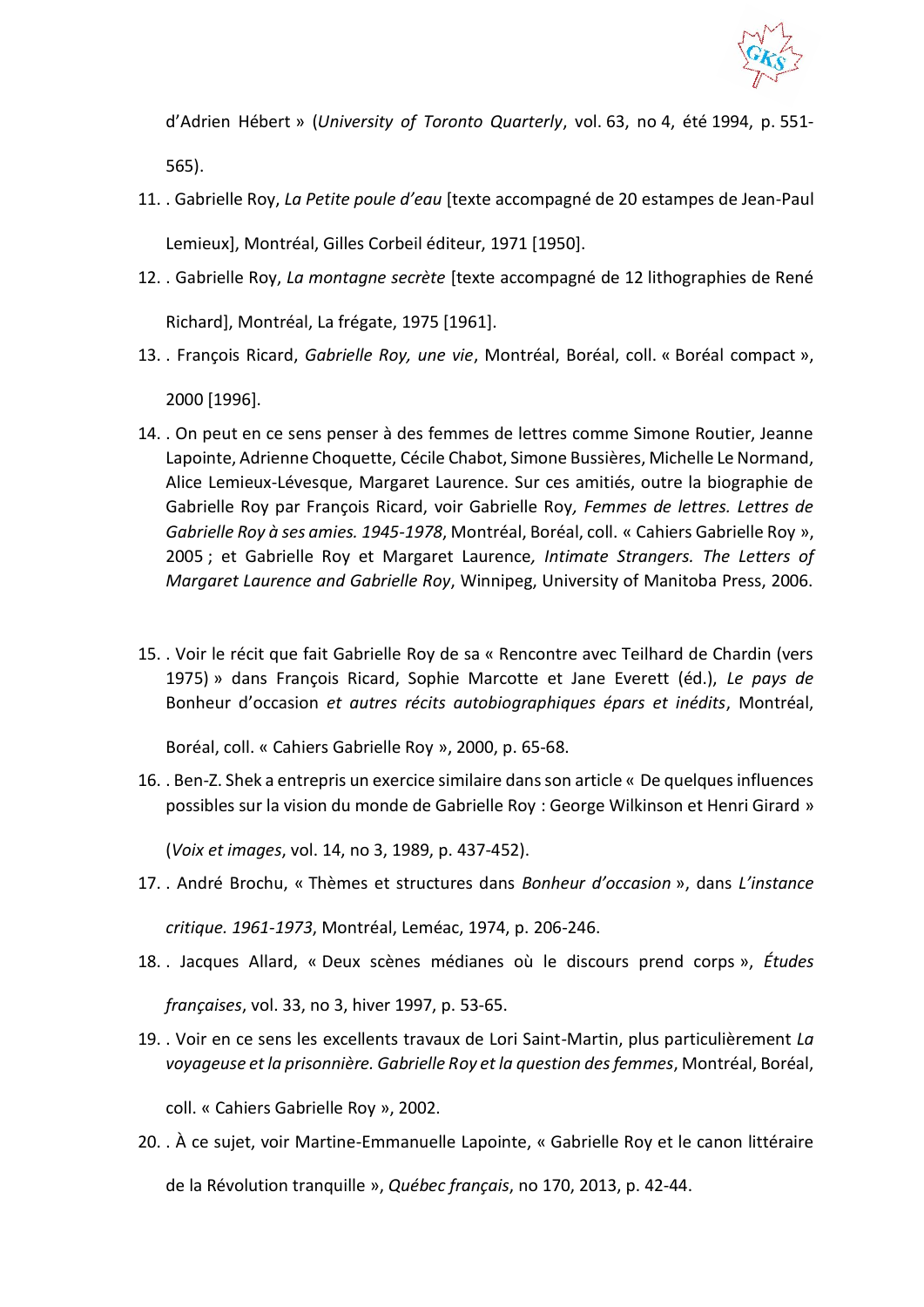

21. . En témoigne la cinquième journée d'étude organisée par le Laboratoire intercollégial de recherche sur l'enseignement de la littérature (LIREL) l[e 13](https://revuefemur.com/index.php/2022/06/14/appel-a-propositions-n-6-gabrielle-roy-echos-et-experiences-dune-oeuvre/#fnref21) janvier 2022. Cette

rencontre avait pour titre « Comment enseigner l'altérité ? ».

22. . Sur la prégnance de la géocritique en régime contemporain, voir les travaux de Michel

Collot, notamment son livre *Pour une géographie littéraire*, Paris, Corti, 2014.

23. . Lire en ce sens Gabrielle Roy, *Heureux les nomades et autres reportages. 1940-1945*,

Montréal, Boréal, coll. « Cahiers Gabrielle Roy », 2007.

### <span id="page-30-0"></span>**Appel à articles pour la revue** *Recherches sociographiques*

## <span id="page-30-1"></span>**Structures, représentations et pratiques de la sociologie au Québec**

### **Date limite : 31 août 2022**

Direction du numéro : Julien Larregue (Université Laval), Jean-Philippe Warren (Université Concordia)

### **Argumentaire**

Bien que la sociologie soit, comme toute science, guidée par une visée universaliste (Merton 1973), les nombreux travaux qui ont été consacrés à des traditions nationales démontrent que la science des phénomènes sociaux est susceptible de revêtir des formes différentes dans le temps et l'espace : la sociologie n'est pas au Danemark (Kropp 2015) ce qu'elle peut-être en France (Heilbron 2015), cette dernière étant à maints égards distincte de ce que l'on peut observer en Italie (Cousin et al. 2022) ou au Royaume-Uni (Platt 2003). De la même façon, l'histoire de la sociologie québécoise francophone est intimement nationale (Warren 2003), tant et si bien qu'elle en est venue à être distinguée tant de la sociologie canadienne-anglaise (Warren 2011; Helmes-Hayes et Warren 2017) que de la sociologie francophone produite dans d'autres provinces canadiennes (Massicotte 2008).

L'existence de traditions nationales n'a jamais empêché d'étroits rapports aux sociologies étrangères. Comme l'a récemment rappelé Gisèle Sapiro (2022), « loin d'être homogènes, les champs disciplinaires, une fois établis, se structurent toujours autour du clivage entre un pôle national et un pôle international du point de vue des stratégies des chercheures ». Ainsi la sociologie québécoise (francophone et anglophone), tout en bâtissant ses propres trajectoires en fonction du milieu où elle s'est développée, s'est-elle largement construite à partir de l'importation et de la reconfiguration de courants de recherche initialement développés dans d'autres pays. Cet entrelacement de logiques nationales et internationales au sein du champ scientifique (Gingras 2002) est d'autant plus important à prendre en compte s'agissant du Québec puisqu'il s'agit d'un espace, d'une part, partiellement clivé sur le plan linguistique (Larivière 2018) et, d'autre part, largement exposé à la pression à l'américanisation de la recherche.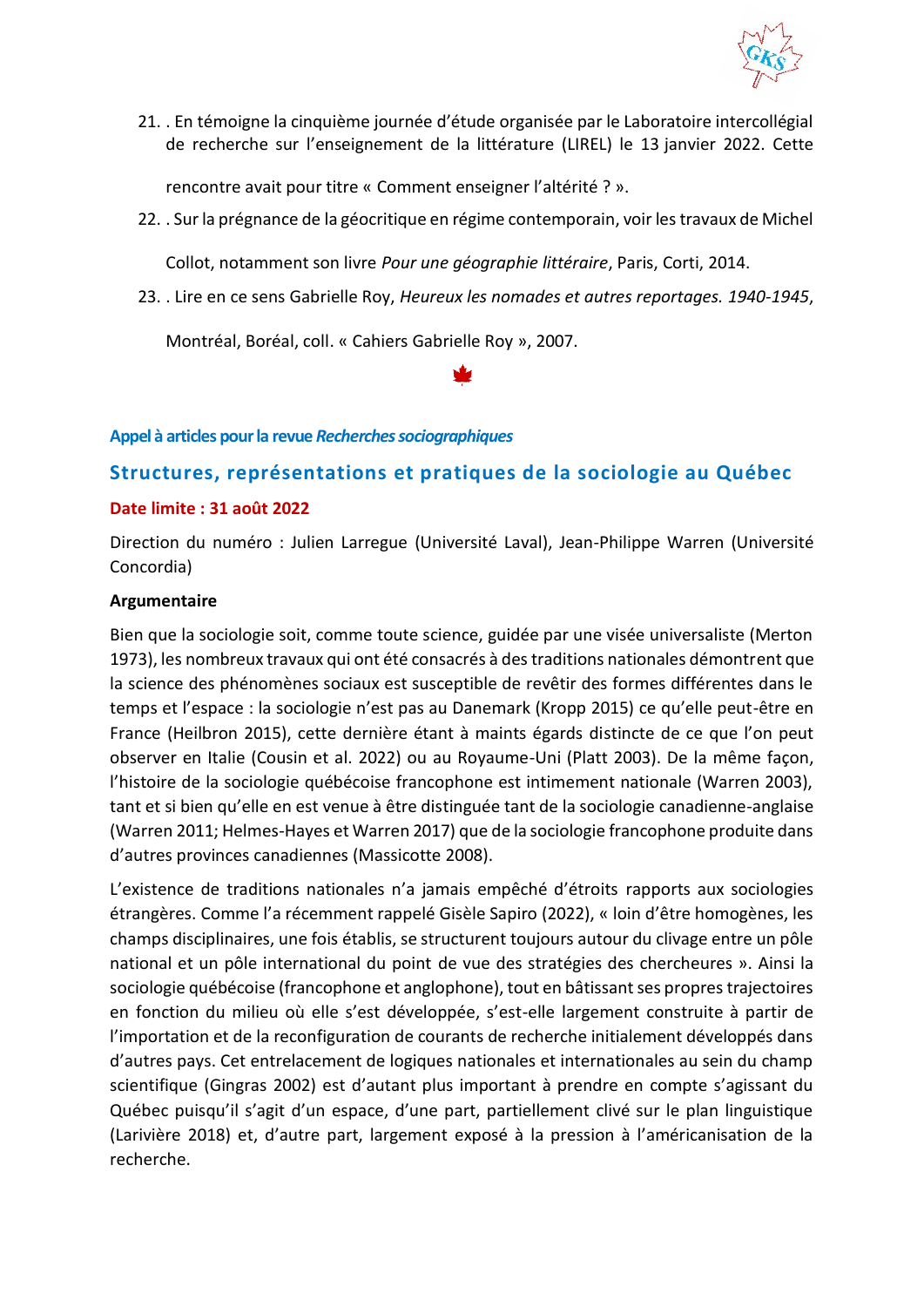

Prenant acte de la triple structuration de la discipline sociologique (nourries à la fois par des dynamiques universalistes, nationales et internationales), le présent numéro de Recherches sociographiques a pour but de faire œuvre de réflexivité en retournant contre la discipline sociologique les outils que celle-ci a forgés pour étudier les espaces savants. Les articles réunis devront donc pleinement s'inscrire dans une démarche de sociologie des sciences sociales (Fourcade 2009; Heilbron 2017; Joly 2017; Larregue 2020), tout en laissant également la porte ouverte à des traditions de recherche proches comme l'histoire des sciences ou la scientométrie. Quelle que soit l'orientation privilégiée, il est attendu que les propositions d'articles explicitent clairement la nature du matériau empirique qui sera mobilisé et que celui-ci soit articulé aux questionnements soulevés. Les propositions combinant de façon pertinente des analyses qualitatives et quantitatives seront tout particulièrement bienvenues.

Sans qu'elles ne doivent s'y limiter, les contributions pourront notamment porter sur les problématiques suivantes :

- le travail, passé et présent, de construction et de protection d'une conception « québécoise » de la sociologie

- l'institutionnalisation de la discipline sociologique dans le temps et à travers les différentes universités québécoises (francophones et anglophones);

- les rapports que les sociologues québécois·es entretiennent avec des sociologies ou des sociologues d'autres pays

- les relations de collaboration et/ou de concurrence que la sociologie entretient avec d'autres disciplines des sciences sociales (science politique, anthropologie, économie, criminologie, etc.);

- l'enseignement de la sociologie et le devenir professionnel des diplômé·es, tant à l'intérieur qu'à l'extérieur du champ scientifique;

- le profil social et la trajectoire professionnelle des sociologues, tant au sein qu'à l'extérieur du champ universitaire;

- la nature des productions scientifiques relevant de la sociologie (théories, méthodes, données, etc.) et leur place dans l'espace des sciences sociales;

- les pratiques de communication scientifique des sociologues, qu'il s'agisse des langues d'écriture ou des références mobilisées;

- la structuration, l'orientation et le fonctionnement des revues où publient les sociologues;

- les relais de la sociologie dans l'espace public, dont les champs médiatiques et politiques;

À noter que les propositions soumises peuvent élargir le spectre de leur analyse à d'autres régions. En particulier, les contributions qui cherchent à dresser des comparaisons avec ce qui se passe ailleurs (au Canada ou à l'étranger) pourront trouver place dans le dossier, pourvu qu'elles éclairent la situation de la sociologie québécoise.

En 1974, Jean-Charles Falardeau écrivait qu'il était important pour la sociologie de s'interroger sur son « devenir scientifique ». À près de cinquante ans d'intervalle, le dossier que nous proposons cherche à reprendre cette interrogation en l'actualisant. En se penchant sur le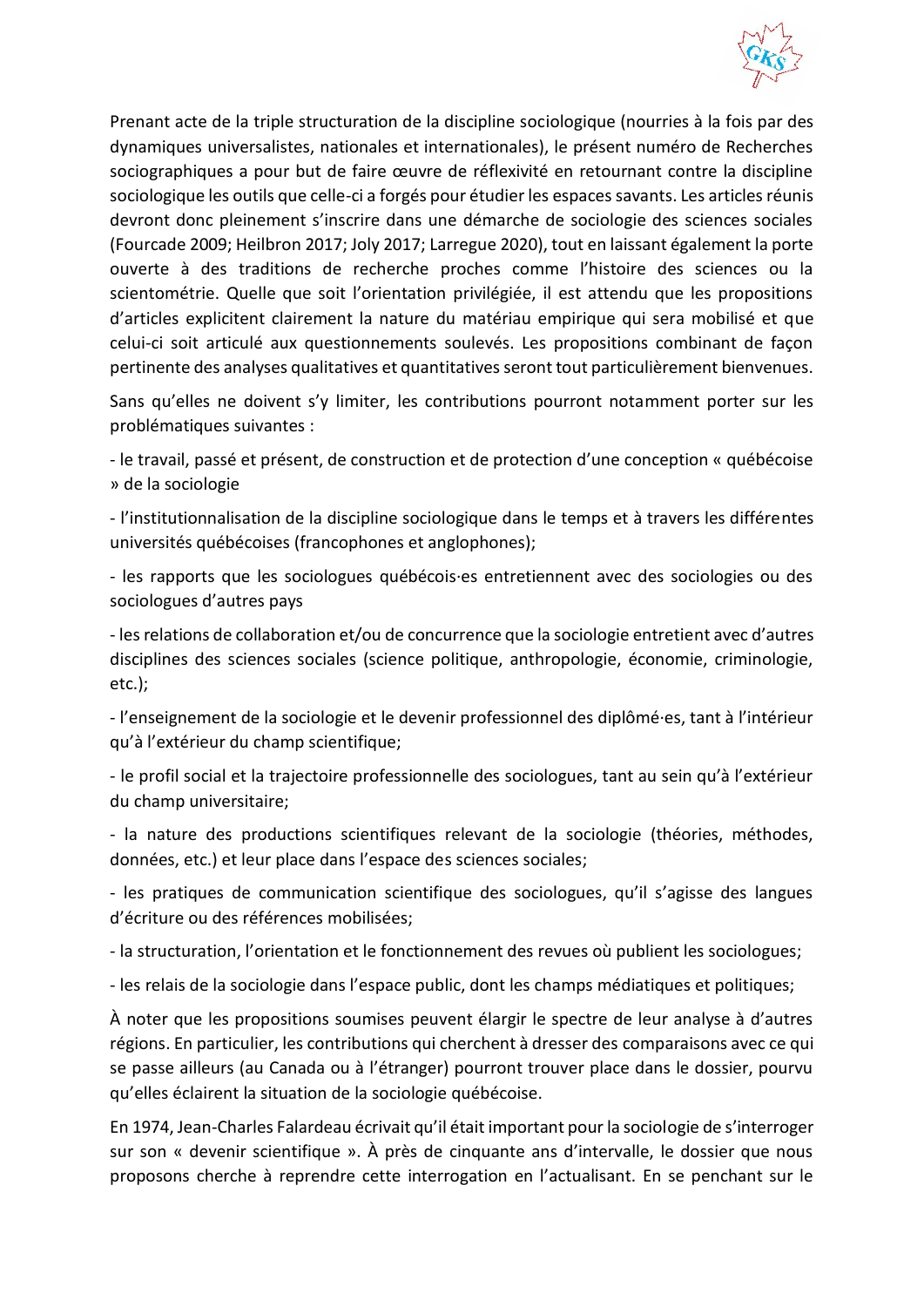

passé et le présent de notre discipline, nous tentons, dans la mesure du possible, de mieux envisager son avenir.

### **Modalités et calendrier**

Les propositions d'article, d'une longueur maximale de 2000 mots (bibliographie comprise), devront parvenir aux coordinateurs du numéro le 31 août 2022 au plus tard : julien.larregue@ulaval.ca, jean-philippe.warren@concordia.ca. Elles détailleront le matériau mobilisé, les méthodes et les principaux arguments déployés dans l'article.

En cas d'acceptation de la proposition, l'article final devra être envoyé le 31 janvier 2023 au plus tard. Sa longueur pourra être variable et dépendra de la nature de la contribution. Elle oscillera cependant entre 40 000 et 60 000 caractères (espaces non-compris). L'article sera soumis au comité de lecture de Recherches sociographiques ainsi qu'à une évaluation extérieure. Le numéro paraîtra en 2023.

### **Bibliographie**

COUSIN Bruno, VITALE Tommaso, BARBERA Filippo, BARONE Carlo et SANTORO Marco, 2022, « Les mandarins et la horde bibliométrique », Socio-logos, 2022, no 17.

FOURCADE Marion, 2009, Economists and Societies: Discipline and Profession in the United States, Britain, and France, 1890s to 1990s, Princeton, Princeton University Press.

FALARDEAU Jean-Charles, 1974, « Liminaire, Recherches sociographiques », vol. 15, n° 2-3, p. 133–134.

GINGRAS Yves, 2002, « Les formes spécifiques de l'internationalité du champ scientifique », Actes de la recherche en sciences sociales, 2002, no 141‑142, p. 31‑45.

HEILBRON Johan, 2017, « Pour une sociologie historique et réflexive des sciences humaines et sociales », Revue d'histoire des sciences humaines, 2017, no 30, p. 277‑288.

HEILBRON Johan, 2015, French Sociology, Ithaca, Cornell University Press.

HELMES-HAYES Rick et Jean-Philippe WARREN, 2017, « The Development of Sociology in Canada », in Kathleen Odell Korgan (dir.), The Cambridge Handbook of Sociology, Cambridge University Press, p. 27-35.

JOLY Marc, 2017, La révolution sociologique : De la naissance d'un régime de pensée scientifique à la crise de la philosophie (XIXe-XXe siècles), Paris, La Découverte.

KROPP Kristoffer, 2015, A Historical Account of Danish Sociology: A Troubled Sociology,

Basingstoke, Palgrave Macmillan.

LANGLOIS Simon, 2012, « Jean-Charles Falardeau, sociologue et précurseur de la Révolution tranquille », Les Cahiers des dix, n° 66, p. 201–268.

LARIVIÈRE Vincent, 2018, « Le français, langue seconde ? De l'évolution des lieux et langues de publication des chercheurs au Québec, en France et en Allemagne », Recherches sociographiques, 2018, vol. 59, no 3, p. 339‑363.

LARREGUE Julien, 2020, Héréditaire. L'éternel retour des théories biologiques du crime, Paris, Seuil (coll. « Liber »).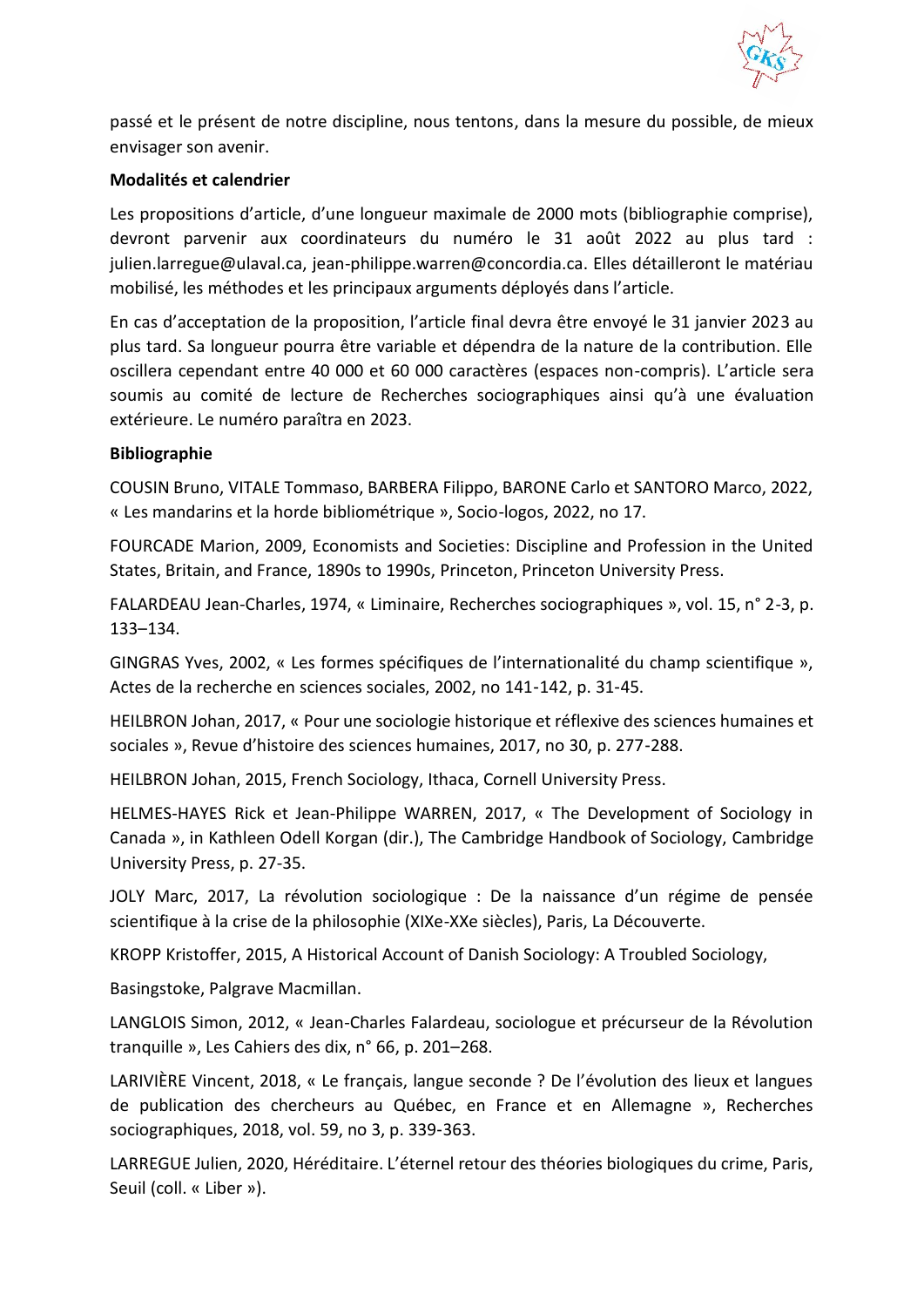

MASSICOTTE Julien, 2008, « La question d'une tradition sociologique en Acadie : un aperçu », Canadian Review of Sociology/Revue canadienne de sociologie, 2008, vol. 45, no 3, p. 267‑304.

MERTON Robert K., 1973, « The Normative Structure of Science » dans Norman W. Storer (ed.), The Sociology of Science. Theoretical and Empirical Investigations, Chicago, University of Chicago Press, p. 267‑278.

PLATT Jeniffer, 2003, A Sociological History of the British Sociological Association, Durham, Routledge.

SAPIRO Gisèle, 2022, « Les sciences humaines et sociales, entre national et international », Socio-logos, 2022, no 17.

WARREN Jean-Philippe, 2003, L'engagement sociologique. La tradition sociologique du Québec francophone (1886-1955), Montréal, Boréal.

WARREN Jean-Philippe, 2011, « Francophone et Anglophone Sociologists in Canada : Divergent, Convergent, or Parallel Trends ? », in Lorne Tepperman et Angela Kalyta (dirs.), Reading Sociology. Canadian Perspectives, Don Mills, Oxford University Press, p. 19-23.

### <span id="page-33-0"></span>**CFP Deadline extended**

### <span id="page-33-1"></span>*Canadian Literature* **Special Issue "Feminist Critique Here and Now"**

#### **New deadline for full essays: August 31, 2022**

What is the continued role of feminist theory and feminist analysis in literary studies today in these lands claimed by Canada? How and why is feminist analysis still relevant to our work? We seek contributions for a special issue of *Canadian Literature* on feminist critique and/in Canada today.

In the 1980s and 1990s, feminist theory transformed many aspects of literary scholarship in Canada and beyond. The introduction of French feminist theory, postcolonial theory, and critical race theory gave us new tools to think about identity in relation to language. The bilingual feminist journal *Tessera* became a vital venue of feminist experimentation and theorizing in Canada. Women's Press and Press Gang became important venues for feminist publishing. Texts like *This Bridge Called My Back* and Lee Maracle's *I Am Woman* offered vital and engaged sites of intersectional feminist thinking and creation. Filmmakers like Deepa Mehta and Patricia Rozema began to explore filmmaking from a feminist perspective, and women's and gender studies became established as a discipline.

In recent years, feminist analysis and feminist critique have taken on new urgencies in the wake of scandals like #ubcaccountable and #metoo, and in response to the rise of popular anti-feminist and transphobic celebrities and the rise of misogynistic rhetoric on social media. Movements like #Blacklivesmatter and #idlenomore have raised renewed and urgent questions for feminism. The COVID-19 pandemic has created crises around affective labour and service work that have returned attention to questions of class, gender, immigration status, precarity, mental health, and age. These events act as powerful reminders that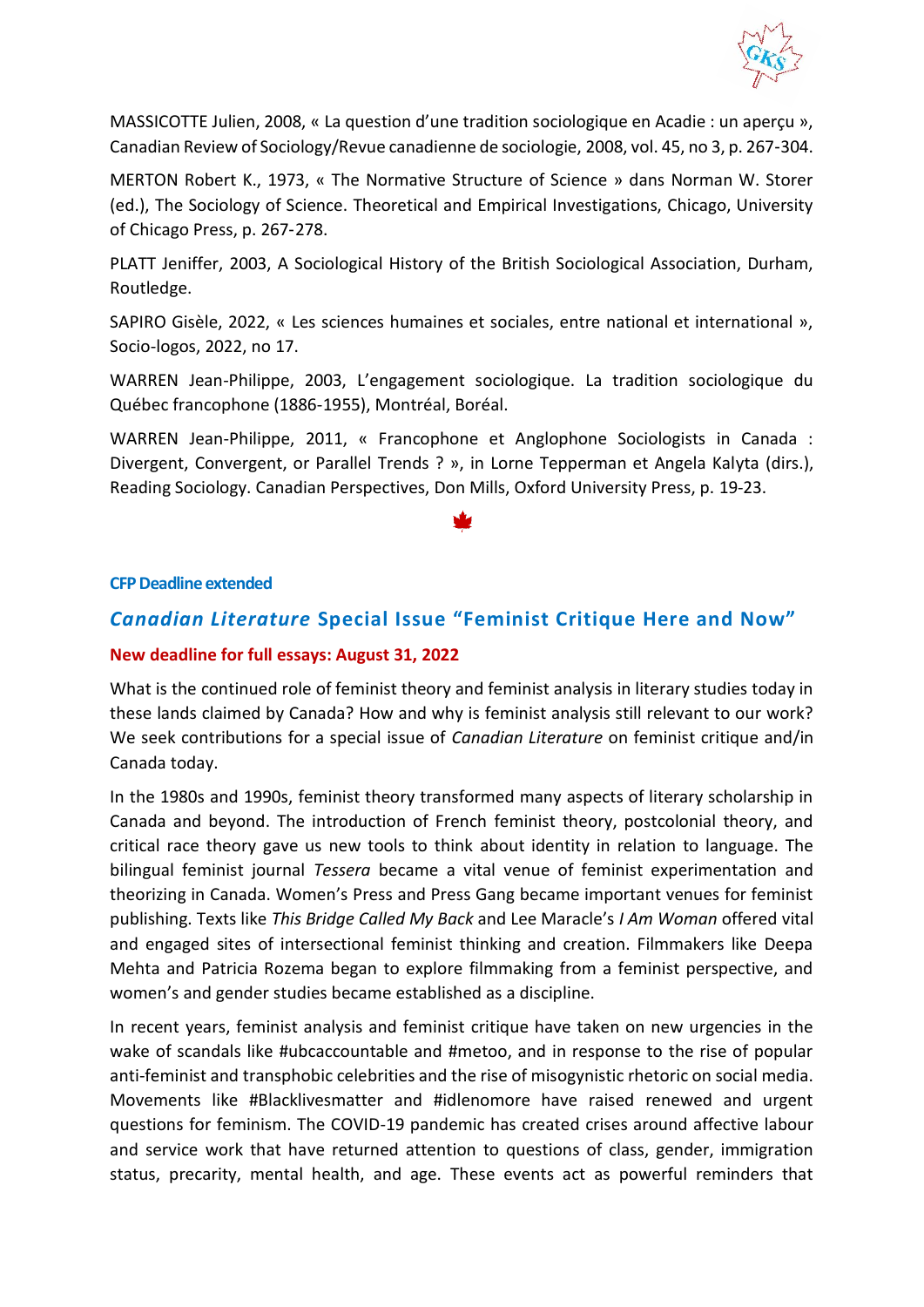

feminism is still vital and necessary and that we must continue to find ways to advance a feminism that is intersectional, anti-racist, decolonial, and affirming of LGBTQ2S lives.

However, many of us tend to not centre feminism as a methodology in our work. As an entry point to feminism in the introduction to the recent volume *In Good Relation,* Sarah Nickel points to "a general anxiety around the term itself" among Indigenous feminists and "a desire to explain" how they arrive as feminists (2). Amidst contextual complexities, many scholars adopt what Rosi Braidotti calls a "nomadic feminism," which she describes as

an opening outwards of the process of redefining female subjectivity . . . that calls for a broadening of the traditional feminist political agenda to include, as well as the issue of women's social rights, a larger spectrum of options which range from cultural concerns related to writing and creativity, to issues which at first sight seem to have nothing to do specifically with women. (83)

However, as Chandra Talpade Mohanty reminds us, "imperialism, militarization, and globalization all traffic in women's bodies, women's labor, and ideologies of masculinity/femininity, hetero-normativity, racism, and nationalism to consolidate and reproduce power and domination" (9). Given these perspectives, we are interested in exploring the continued resonance and urgency of feminist thinking in the twenty-first century.

We invite contributors to respond to one or more of the following questions through an engagement with fiction, poetry, oral traditions, film, music, graphic novels, performance, and/or visual arts in lands claimed by Canada. Contributions might think through diverse feminist theoretical frameworks, including but not limited to, affect, critical race, dis/ability, decolonial, ecological, Indigenous, Marxist, new materialist, post-anthropocentric, postcolonial, posthumanist, psychoanalytic, and queer/trans theory.

What dialogues are taking place among feminists of different generations? What intergenerational dialogues need to take place? What can we learn from previous generations of feminists? Conversely, what can we learn from younger generations?

How might it be useful to think about your work in relation to feminism, even if you have not previously identified your work through feminist concerns? What kinds of trouble and/or alliances might be made by pairing your work with feminism?

What forms of cultural production and activism are occurring at the nexus of trans and/or 2S/queer and feminist studies? What kinds of relations exist? What can trans and/or 2S/queer theory and feminist theory learn from each other?

How is feminism imagining ways out of racialized and gendered violence or articulating forms of resilience and resistance? What does anti-racist feminism look like in twenty-first-century Canada?

How do we envision decolonial feminisms? What are the implications of applying a feminist analysis to questions of Indigenous sovereignty? How do Indigenous knowledge systems and community wisdoms step into relation with feminisms? How might feminisms and Indigenous sex and gender systems co-conspire?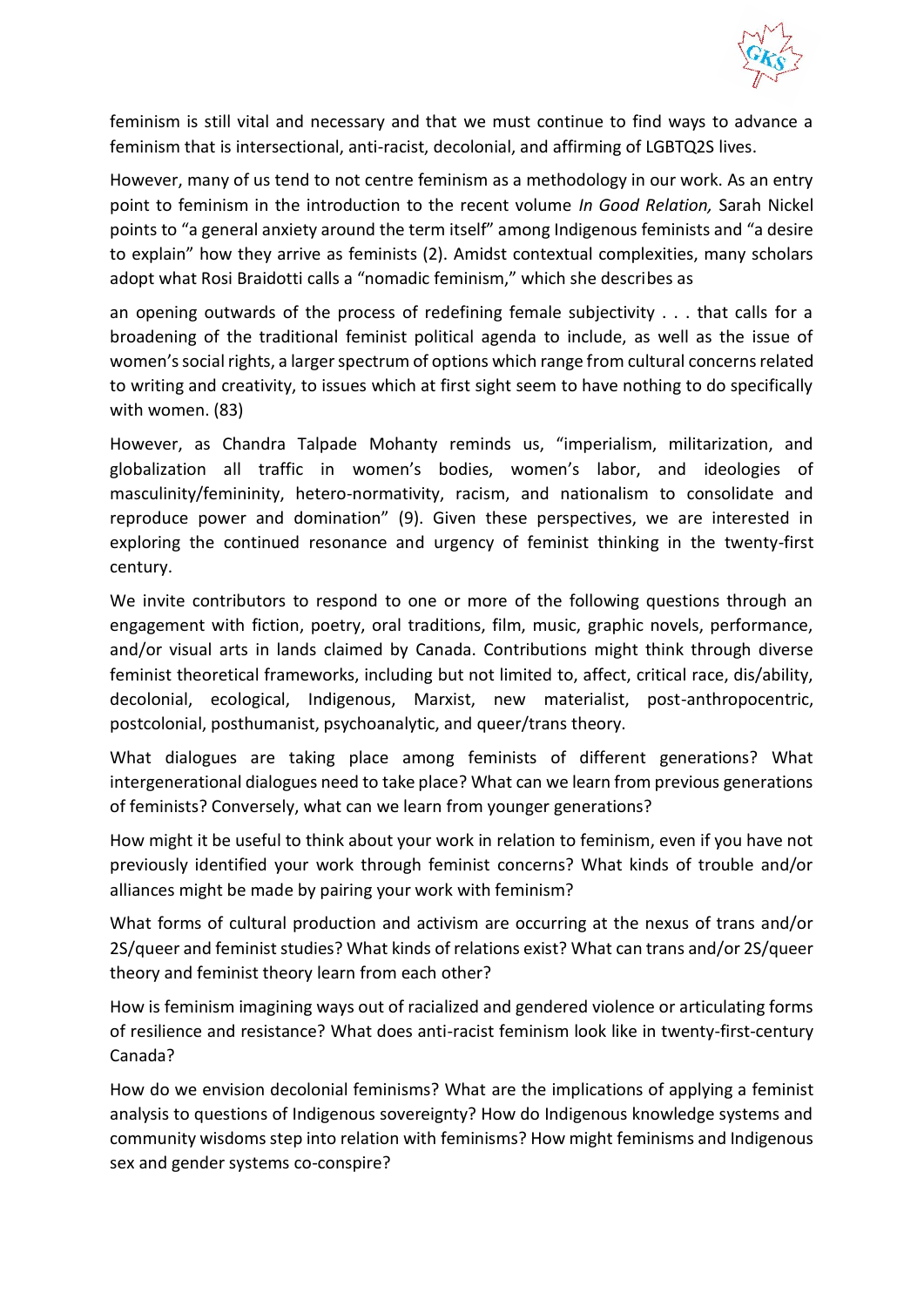

What are the gendered effects of pandemics (COVID-19 or otherwise), specifically with regard to affective labour and care work? How do economics, class, labour, and dis/ability inflect this question?

How have neoliberal discourses co-opted and adopted feminism? How has feminism resisted, or capitulated, to neoliberalism?

How does feminism manifest in, through, with, and beyond the body?

How does feminism help us to understand ecological relations, kinships, and/or trans-species solidarities?

How are experimental forms or particular generic concerns shaped/catalyzed/exploded in relation to feminism?

What is the relationship between feminist activism and cultural production?

How does literary work bring us to think through, about, or with these clustered concerns? How have writers and other cultural workers responded to these questions in their literary and artistic practice? We encourage contributions from emerging, diversely positioned, and established scholars. We welcome standard academic essays as well as submissions that take on unconventional or creative forms.

All submissions to *Canadian Literature* must be original, unpublished work. Essays should follow current MLA bibliographic format (*MLA Handbook*, 9th ed.). Word length for articles is 6,500-8,000 words, which includes endnotes and works cited.

Please feel free to contact the journal editor, Christine Kim, at [cl.editor@ubc.ca,](mailto:cl.editor@ubc.ca) or the special issue guest editors, Aubrey Hanson [\(ajhanson@ucalgary.ca\)](mailto:ajhanson@ucalgary.ca) or Heather Milne [\(h.milne@uwinnipeg.ca\)](mailto:h.milne@uwinnipeg.ca), to discuss ideas ahead of time. Submissions should be uploaded to **[OJS](https://ojs.library.ubc.ca/index.php/canlit/login)** by the deadline of **31 August 2022**. Our Submission Guidelines can be found at **[canlit.ca/submissions](https://canlit.ca/submissions/)**. General questions about the special issue may be directed to **[can.lit@ubc.ca](mailto:can.lit@ubc.ca)**.

Please limit images accompanying the submission to those receiving substantial attention in the article. Note that contributors are responsible for obtaining permission to reproduce images in their article, and must pay any permission costs. The editors can provide a sample template for permission requests and permissions must be cleared before publication. Please send low resolution images (small jpegs), in separate attachments. If the article is accepted, high quality images will be required.

### **Works Cited**

Braidotti, Rosi. *Metamorphoses: Towards a Materialist Theory of Becoming.* Polity, 2002.

Mohanty, Chandra Talpade, "US Empire and the Project of Women's Studies: Stories of Citizenship, Complicity and Dissent." *Gender, Place and Culture: A Journal of Feminist Geography,* vol. 13, no. 1, Feb. 2006, pp. 7-20.

Nickel, Sarah. Introduction. *In Good Relation: History, Gender, and Kinship in Indigenous Feminisms*, edited by Nickel and Amanda Fehr, U of Manitoba P, 2020, pp. 1-19.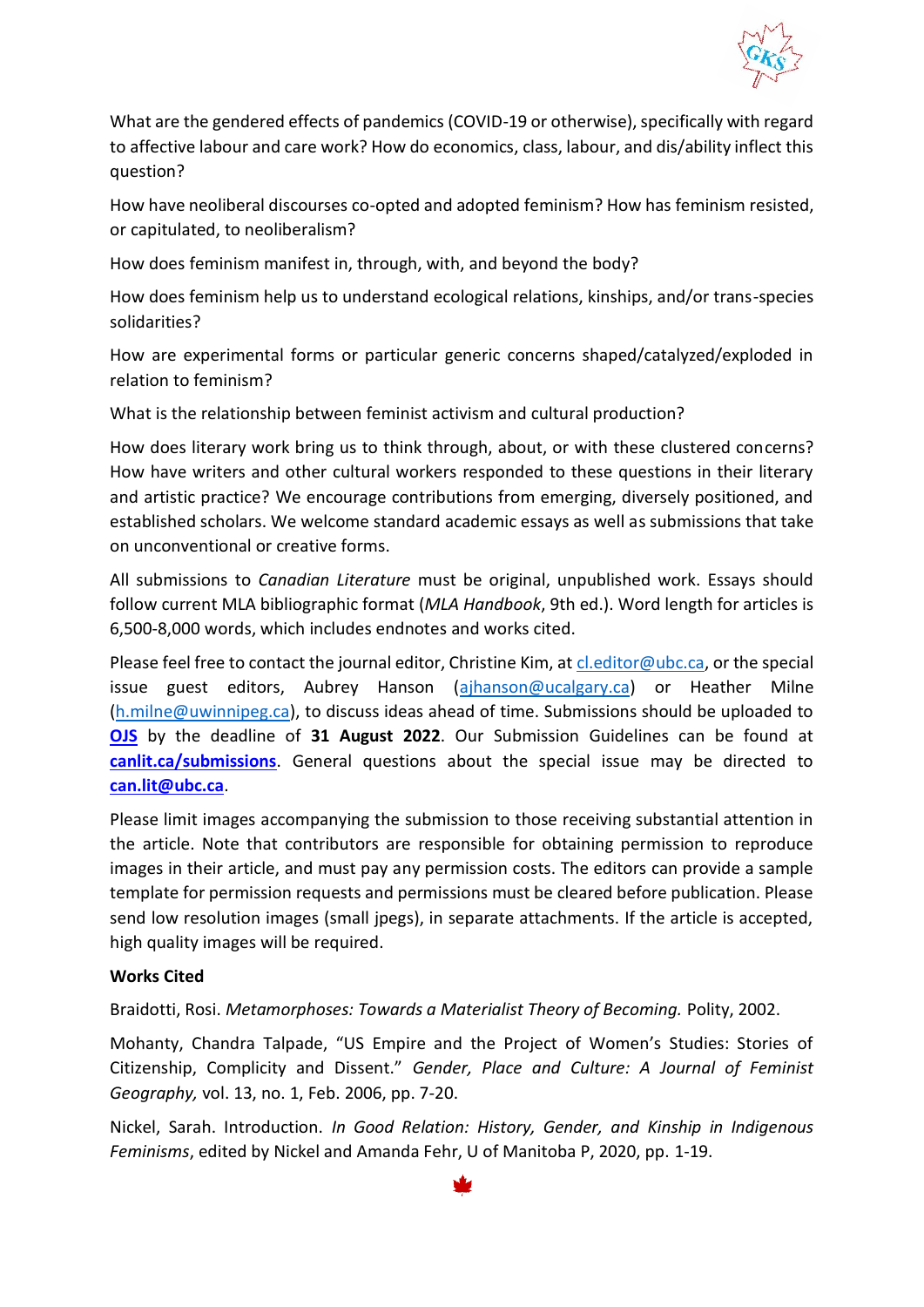

<span id="page-36-0"></span>**Appel à propositions: Numéro spécial de la** *Revue d'études sur le Nouveau-Brunswick*

## <span id="page-36-1"></span>**Les décisions Marshall, Nouveau-Brunswick et le Canada atlantique 25 ans plus tard**

#### **Date limite : 1 septembre 2022**

La Revue d'études sur le Nouveau-Brunswick / Journal of New Brunswick Studies ( https://journals.lib.unb.ca/index.php/JNBS ) est un forum d'idées et de débats sur la province et sa place dans les contextes canadiens et mondial. Les chercheurs qui s'intéressent aux droits autochtones, à la gestion des pêches et des ressources naturelles, aux relations entre la Couronne, les autochtones et les colons, ainsi qu'aux politiques publiques, sont invités à soumettre des résumés pour un numéro spécial consacré à l'exploration des décisions Marshall de 1999 de la Cour suprême du Canada (CSC) et de leur impact sur le Nouveau-Brunswick et le reste du Canada atlantique 25 ans plus tard.

Les contributions peuvent être en anglais et en français, avec une option de soumission Mi'kmaq à venir. Les rédacteurs invités choisiront une sélection de contributions à inclure dans un numéro spécial dont les auteurs participeront à un atelier à l'automne 2022 ou en hiver 2023.

Si vous souhaitez contribuer à ce numéro spécial, veuillez soumettre votre proposition avec le(s) nom(s) et affiliation(s) de l'auteur, le titre et un résumé de 300 mots maximum, ainsi qu'une brève biographie, à malevesque@mta.ca avant le 1er septembre 2022. Si votre proposition est sélectionnée pour inclusion, il vous sera demandé de soumettre une première version de votre manuscrit de 7 000 à 8 000 mots à l'examen interne et aux commentaires des rédacteurs invités avant le 15 février 2023, puis une version révisée avant le 1er août 2023. Tous les articles seront ensuite soumis au processus standard d'examen externe par les paires de la revue avant d'être définitivement acceptés.

Nous attendons vos idées avec impatience! L'hon. Graydon Nicholas, Dr. Ken Coates, Dr. Mario Levesque Rédacteurs invités, numéro spécial: Les décisions Marshall Revue d'études sur le Nouveau-Brunswick / Journal of New Brunswick Studies. Pour plus d'informations, veuillez consulter le le lien lien suivant: <https://journals.lib.unb.ca/index.php/JNBS/announcement/view/121>

#### <span id="page-36-2"></span>**CFP chapters in edited collection**

### <span id="page-36-3"></span>**Spheres of Interaction: A handbook of Global Oceanic Encounters**

#### **Deadline for abstracts: September 30, 2022**

Global Encounters Monash (GEM) project explores relationships between First Nations peoples and those who come from across the seas. While our prime focus is on Australian First Nations and their history of encountering and interacting with people, technologies, plants, animals, and ideas from across the seas, we are interested in comparative stories of oceanic encounters and interactions. The Global Encounters team are looking beyond Australia's coasts as we explore the nature of encounters around the world, from the perspectives of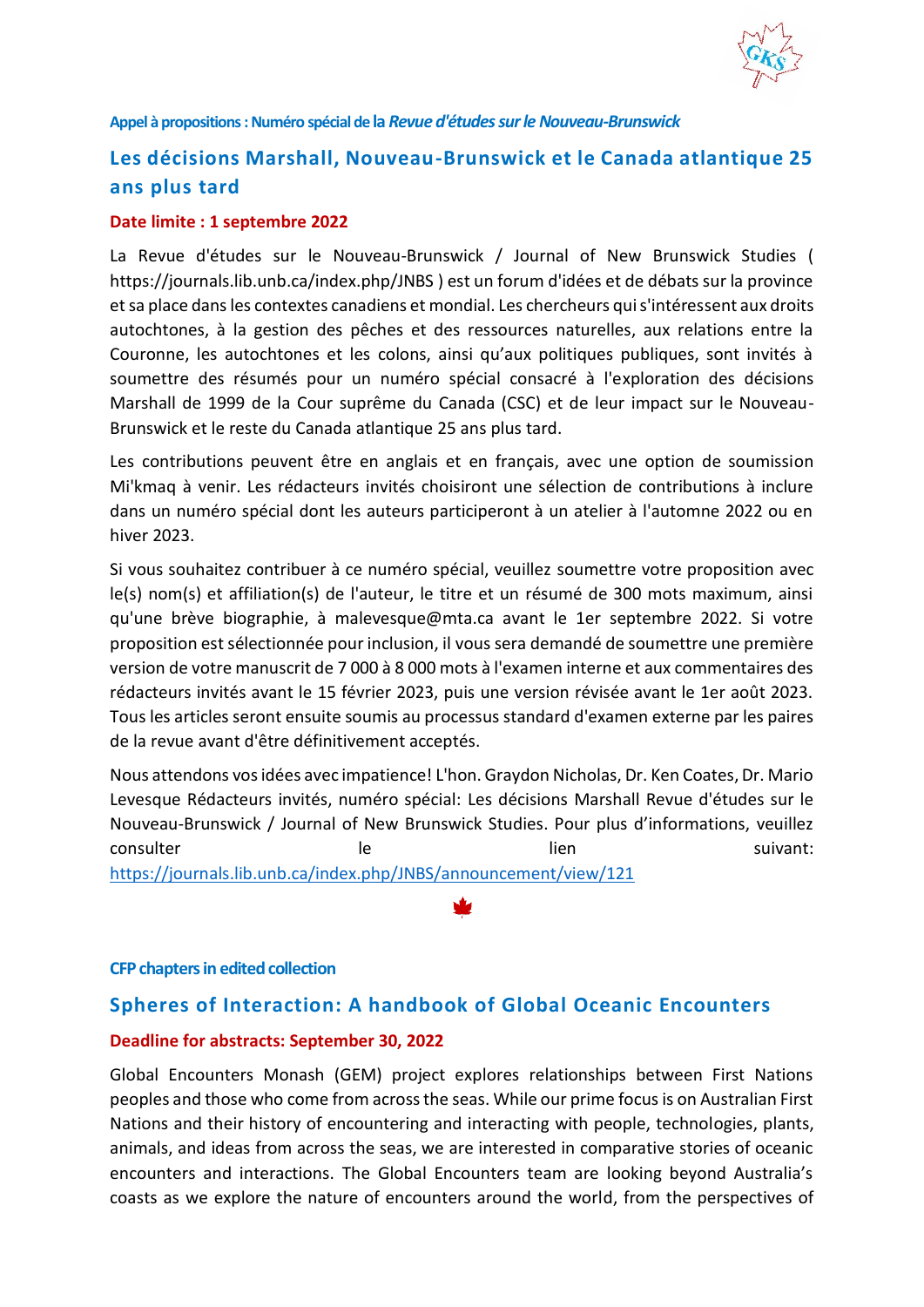

both insiders looking out and outsiders looking in. We are imaginatively examining encounters onboard the visiting ships, as well as those that took place on the traditional lands of Indigenous peoples. This project takes an expansive view of archives and sources as we explore texts, oral histories and stories, rock art and material culture, plant and vegetation histories, introduced animals, and language and linguistic evidence.

The Spheres of Interaction handbook Spheres of Interaction will be a major edited collection of interdisciplinary Encounter histories, to be published by Palgrave McMillan in 2024, and edited by the Global Encounters Monash team. We seek contributions from scholars and cultural practitioners across the disciplines of history, archaeology, anthropology, linguistics, art theory, performance, botany, zoology and science. The common, uniting theme of this volume will be encounters of human and non-human actors on the beaches, bays and estuaries where cultures and often species meet.

We invite expressions of interest which focus on oceans (The Pacific, Indian or Atlantic) or the littoral (coasts, bays and estuaries). We are interested in maritime interaction spheres in Southeast Asia, African nations, the Middle East, and the Americas, during the last millenia.

Some topics might include (but are not limited to):

- First Nations accounts of seafaring
- Interactions across oceans.
- Indigenous intermediaries
- Trade and exchange.
- Shipwrecks and material culture.
- Gender and the sea.
- Literary and fictionalised accounts of ocean voyaging.

● Maritime interaction spheres (eg Swahili Coast, 'Maritime Silk Road', Manila Galleon network)

- Interspecies encounters (eg animal, vegetable or mineral; fungal, viral)
- Remembering and commemorating encounters

### **Submission of Abstracts**

We invite detailed proposals for chapters of [5000 to 8000] words length, which address the themes of Oceanic encounters and Spheres of Interaction. Deadline for submission of the abstracts is 30th of September 2022, with the selected essays due on the 30th of June 2023. Abstracts should:

- be approximately 1000 words in length
- give a sense of the types of sources or evidence to be used
- be submitted in word-format.

### **References in the text**

The whole citation should follow the Harvard style, enclosed within parentheses (author surname, year) if not a natural part of the surrounding sentence; the year should be enclosed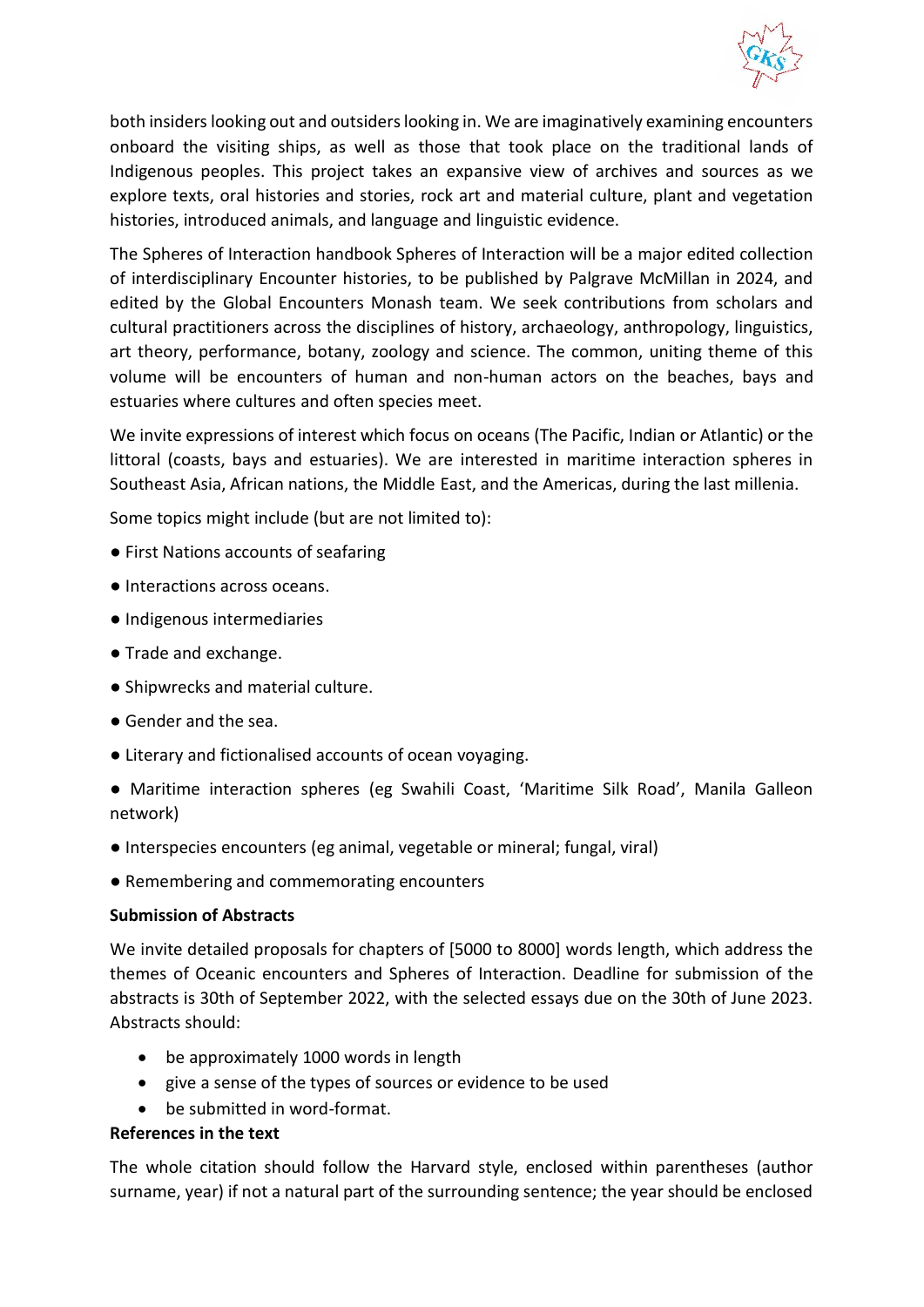

within parentheses if the names do form a natural part of the surrounding sentence. Citations of works by two authors should have 'and' (not an ampersand) between the names. Citations of works by three or more authors should have the first author followed by et al in italics with no trailing stop. Publications by the same author(s) in the same year should be identified with a, b, c (e.g. 2008a, 2008b) closed up to the year. Personal communications should be listed as such where they are cited in the text, and not listed in the references. All chapters should include up to 3 images (including maps). Please also include a brief biography (100-150 words)

Enquiries: Feel free to reach out to the team if you'd like to float any ideas, and for more information, please contact Global.Encounters@Monash.edu

### <span id="page-38-0"></span>**Appel à dossiers**

### <span id="page-38-1"></span>*@nalyses. Revue des littératures franco-canadiennes et québécoise*

#### **Appel permanent**

La revue des littératures franco-canadiennes et québécoise *@nalyses* accepte présentement les propositions de dossiers thématiques liés aux ensembles littéraires francophones du Canada (Québec, Ontario, Acadie, Ouest et littératures autochtones de langue française).

Évaluée par les pairs, la revue est maintenant hébergée par Érudit [\(https://www.erudit.org/fr/revues/analyses/\)](https://www.erudit.org/fr/revues/analyses/), et ses anciens numéros demeurent disponibles à l'adresse suivante : [https://uottawa.scholarsportal.info/ottawa/index.php/revue](https://uottawa.scholarsportal.info/ottawa/index.php/revue-analyses/index)[analyses/index.](https://uottawa.scholarsportal.info/ottawa/index.php/revue-analyses/index) La revue bénéficie également du soutien administratif du Centre de recherche en civilisation canadienne-française (CRCCF), basé à l'Université d'Ottawa.

Toute proposition de dossier est accompagnée d'un texte de problématique de 500 mots au maximum. Ce texte est suivi de la liste des collaborateur.trice.s envisagé.e.s ou déjà choisi.e.s avec, le cas échéant, un résumé de chacune des contributions. Si la proposition est acceptée, chacune des contributions sera par la suite soumise pour évaluation selon la procédure prévue pour les articles (soumis anonymement à un comité de lecture). Un dossier comprend 5 à 7 articles.

Pour toute question ou pour soumettre une proposition de dossier, merci de communiquer au [analyses@uottawa.ca.](mailto:analyses@uottawa.ca)

## <span id="page-38-2"></span>**3. Announcements and New Publications**

#### <span id="page-38-3"></span>**Talk at CITAS, DE/FR; Uni Regensburg/Zoom**

<span id="page-38-4"></span>**Éric Bédard: Die französische Ansiedelung in Amerika im 17. Jahrhundert. Warum beginnt die Geschichte Kanadas mit einem Fest und nicht mit einem Massaker?**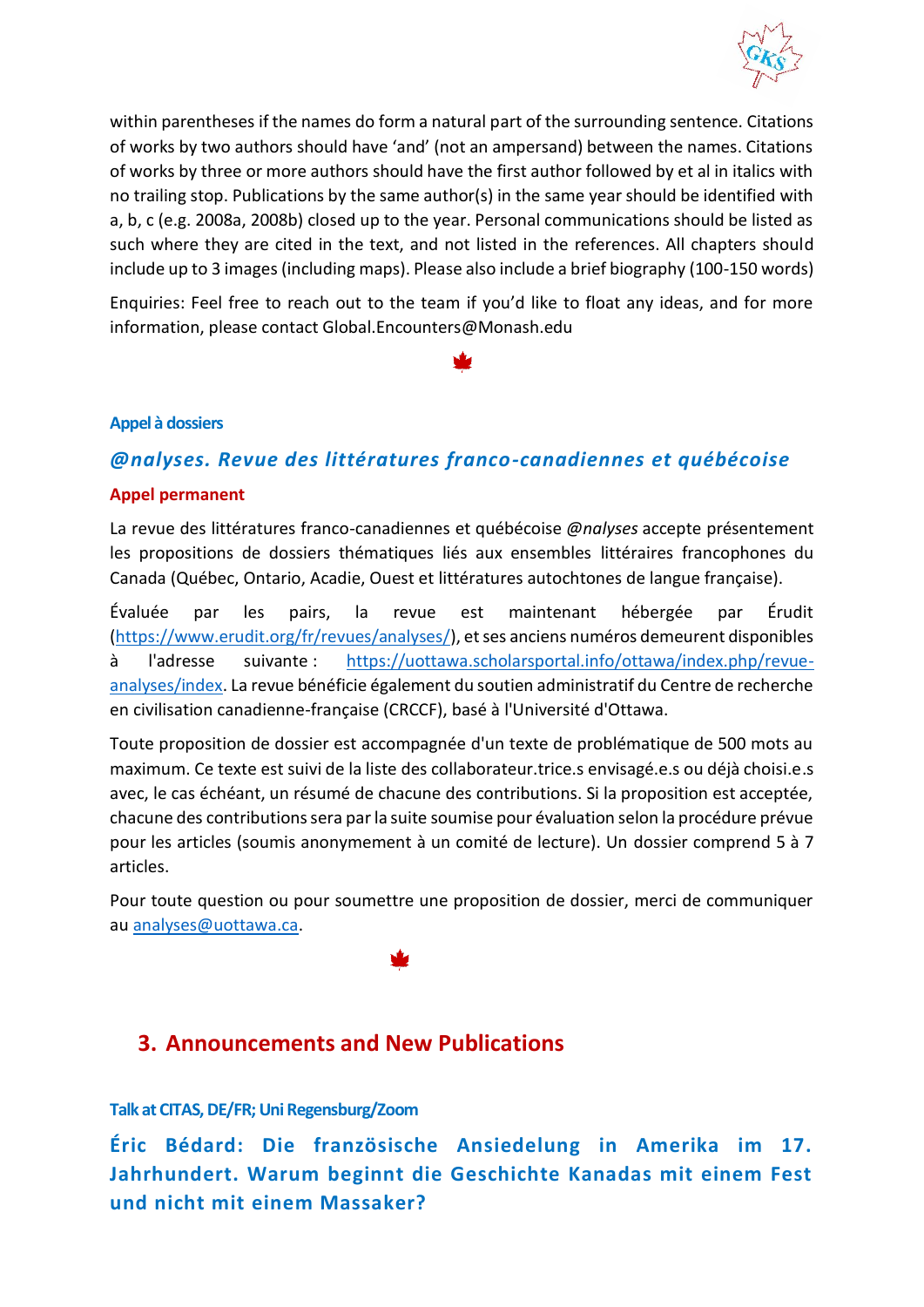

**On 22 June at 12:15**, there will be a talk in French – with simultaneous German translation – by Éric Bédard, Professor of History at TÉLUQ (the open university of Quebec). In his talk, he will discuss the origins of French settlement of North America, focussing on what relations between Europeans and the indigenous population at that time mean for efforts towards reconciliation with the First Peoples in Canada.

The talk is part of the series of Brownbag sessions at the Center for International and Transnational Area Studies (CITAS).

[Programme and access.](http://www.kanada-studien.org/wp-content/uploads/2022/06/Plakat-Juni-Brownbags.pdf)

[Poster](http://www.kanada-studien.org/wp-content/uploads/2022/06/Plakat-Bedard-CITAS_22-06-22.pdf)

### <span id="page-39-0"></span>**Filmretrospektive in Regensburg mit Prof. Dr. Éric Bédard**

### <span id="page-39-1"></span>**Die Oktoberkrise 1970 in Québec**

### **24. Juni 2022 ab 15 Uhr in den Kinos im Andreasstadel, Regensburg**

Wir freuen uns in der Woche vom 20. bis 24. Juni 22, den Historiker Prof. Dr. Éric Bédard von der TÉLUC, der quebecer Fernuniversität, einen Experten für die Oktoberkrise und die Studentenbewegung in Québec, in Regensburg begrüßen zu dürfen.

Im Zusammenhang mit seinem Besuch, in Kooperation mit dem Kino Kinos im Andreasstadel in Regensburg und mit freundlicher Unterstützung der Deutsch-Französischen Hochschule sowie der Universitätsstiftung Hans Vielberth, organisiert das Institut für Romanistik der Universität Regensburg einen Filmnachmittag und -abend zum Thema Oktoberkrise, an dem auch die Studierenden der DFS des 3. Jahrs im Zusammenhang mit einem Unterrichtsprojekt zu Québec teilnehmen werden.

Dabei haben wir das besondere Privileg, die **Deutschlandpremiere des Films "Les Rose" (2020)** feiern zu können, der in Québec Furore machte. Der Sohn eines der Aktivisten, die an der Entführung des Ministers und Vize-Premierministers Pierre Laporte beteiligt waren, die mit dem Tod des Politikers endete, befasst sich in spannenden Archivbildern kritisch mit dem Leben seines Vaters und hinterfragt die Zeitgeschichte.

Im Anschluss an die Vorführung wird **Regisseur Félix Rose** mit uns per Videokonferenz diskutieren.

Details des Programms, in dem **drei Filme** zu sehen sein werden, finden Sie hier.

[Auf Deutsch](https://www.uni-regensburg.de/assets/sprache-literatur-kultur/romanistik/Master_IKE/Downloads/24.06.22_Filmnachmittag_Oktoberkrise_dt.pdf) [und Französisch](https://www.uni-regensburg.de/assets/sprache-literatur-kultur/romanistik/Master_IKE/Downloads/24-06-22_Crise-doctobre_programme_fr_2pages.pdf) [Poster](http://www.kanada-studien.org/wp-content/uploads/2022/06/Plakat_Oktoberkrise_24-06-22.pdf)

<span id="page-39-2"></span>**Virtual Book Launch**

<span id="page-39-3"></span>**Knowledge Within: Treasures of the Northwest Coast**

**June 28, 2022 / 1:00 – 2:00 pm PDT (UTC -7) (online)**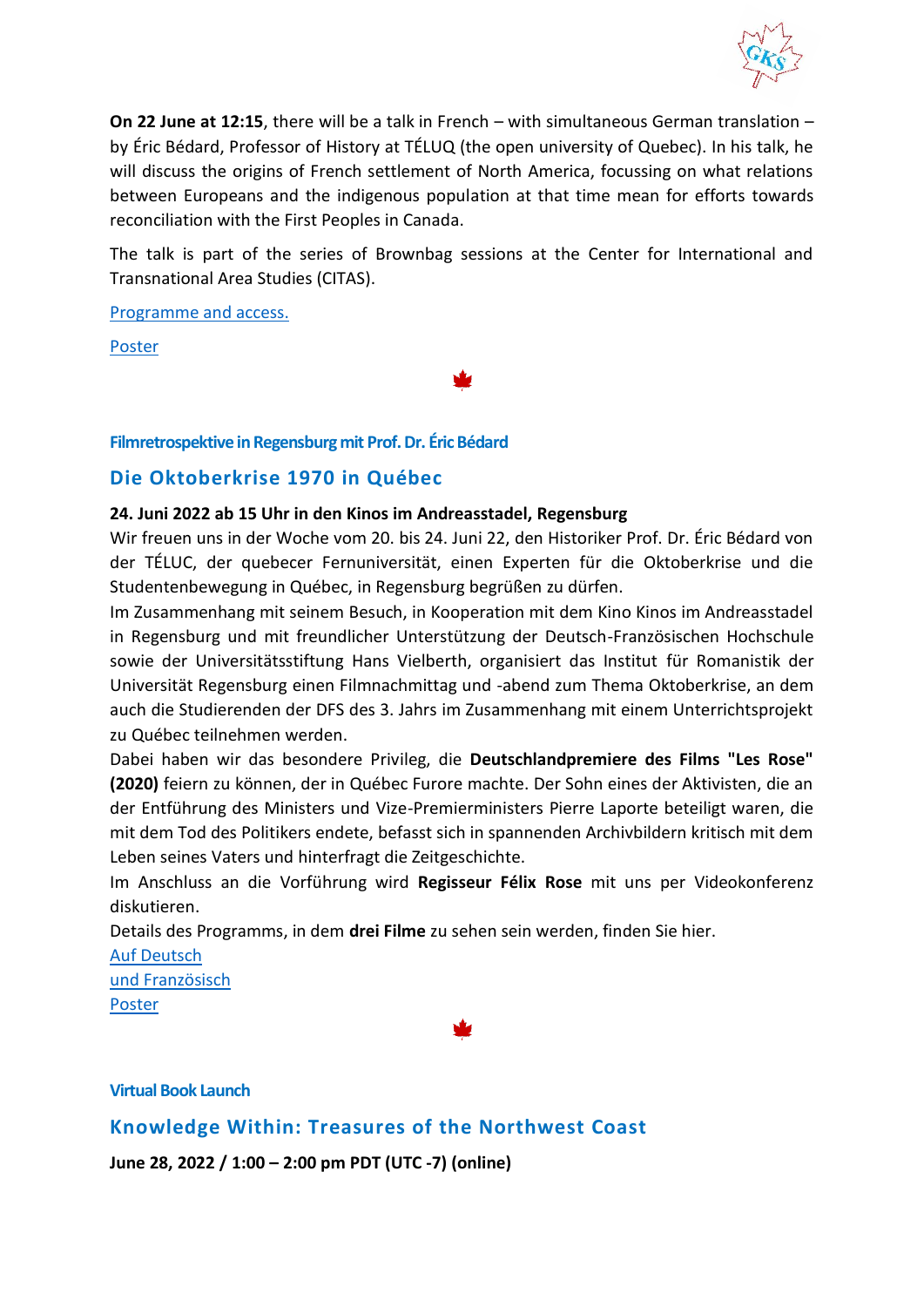

### **[https://moa.ubc.ca/event/book-launch-knowledge-within-treasures-of-the-northwest](https://moa.ubc.ca/event/book-launch-knowledge-within-treasures-of-the-northwest-coast/)[coast/](https://moa.ubc.ca/event/book-launch-knowledge-within-treasures-of-the-northwest-coast/)**

Join MOA and Figure 1 Publishing for a virtual book launch.

*Knowledge Within: Treasures of the Northwest Coast*—edited by Caitlin Gordon-Walker and curated by Pam Brown, Jisgang Nika Collison, Anthony Alan Shelton and Jodi Simkin—looks into 17 of the numerous sites in the Pacific Northwest region with major collections of Northwest Coast Indigenous material culture, bringing attention to a wide range of approaches to caring for and exhibiting such treasures. Each chapter is written by one or more people who work or worked in the organization they write about. Each author takes a different approach to the invitation to reflect upon their institution: some narrate a history of the institution, some focus on particular pieces in the collection, and some consider the significance of the work currently being done for the present and future.

The book launch will feature editor Caitlin Gordon-Walker in conversation with the volume's curators and other contributors, sharing an overview of the book as well as their reflections on the project.

### **Speakers**

**Caitlin Gordon-Walker** is an interdisciplinary scholar whose work explores the politics of museums and other forms of public cultural representation in relation to nationalism, colonialism and difference, with a focus on the representation of difficult and contested histories.

Jisgang Nika Collison belongs to the Kaay'ahl Laanas of the Haida Nation. She is Executive Director and Curator of the Haida Gwaii Museum at Ḵay Llnagaay and has worked in the field of Haida language arts and culture for over two decades. Deeply committed to reconciliation, she is a senior repatriation negotiator for her Nation, pursuing reparation and relationships with mainstream museums on a global scale.

**Jodi Simkin** began her work in the culture and heritage sector more than thirty years ago through an undergraduate co-op placement at the Secwepemc Museum and Heritage Park located on the Kamloops Indian Reserve in central BC. Since then, she has devoted her professional life to issues of social justice as both an archeologist and museum professional.

**Anthony Alan Shelton** is Professor of Art History, Visual Arts and Theory and former Director of the Museum of Anthropology, University of British Columbia. His numerous publications include Museums and Changing Perspectives of Culture (1995), Fetishism: Visualizing Power and Desire (1995), Collectors (two volumes, 2001), and Heaven, Hell and Somewhere in Between: Portuguese Popular Art (2015). He has curated fourteen exhibitions in Canada, Europe and the UK.

**Online via Zoom; Free, registration required: [https://bit.ly/3zj0OrY](https://bit.ly/3zj0OrY?fbclid=IwAR39Uv9h33FxQN8UK5aD_69nX1oFVHyDkoxvf4V9euVYyIxgjVTwTNqseps)**



Sie erhalten unseren monatlichen GKS-Newsletter, weil Sie Mitglied der Gesellschaft für Kanada-Studien e.V. sind ODER sich für den Newsletter individuell eingetragen haben. Der kostenlose GKS-Newsletter wird mit Hilfe des DFN List Dienstes des Vereins zur Förderung eines Deutschen Forschungsnetzes e.V. betrieben. Bitte beachten